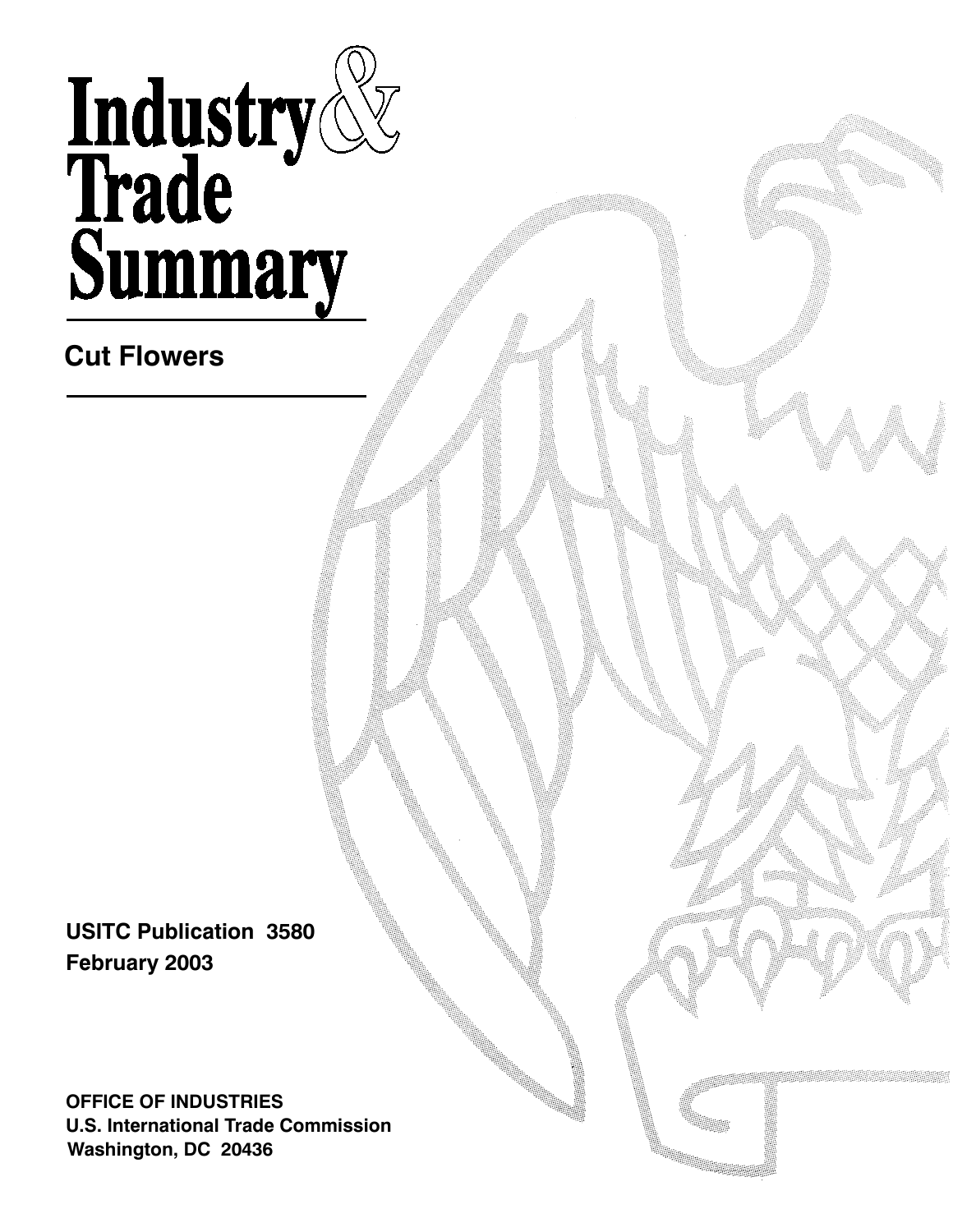## **UNITED STATES INTERNATIONAL TRADE COMMISSION**

## **COMMISSIONERS**

## **Marcia E. Miller Deanna Tanner Okun, Chairman Jennifer A. Hillman, Vice Chairman Lynn M. Bragg Stephen Koplan**

Robert A. Rogowsky *Director of Operations*

Vern Simpson *Director of Industries*

*This report was prepared principally by*

Joanna Bonarriva

*Agricultural Crops and Specialty Products Branch Agriculture and Forest Products Division*

*Under the direction of*

Cathy Jabara and Stephen Burket

**Address all communications to Secretary to the Commission United States International Trade Commission Washington, DC 20436**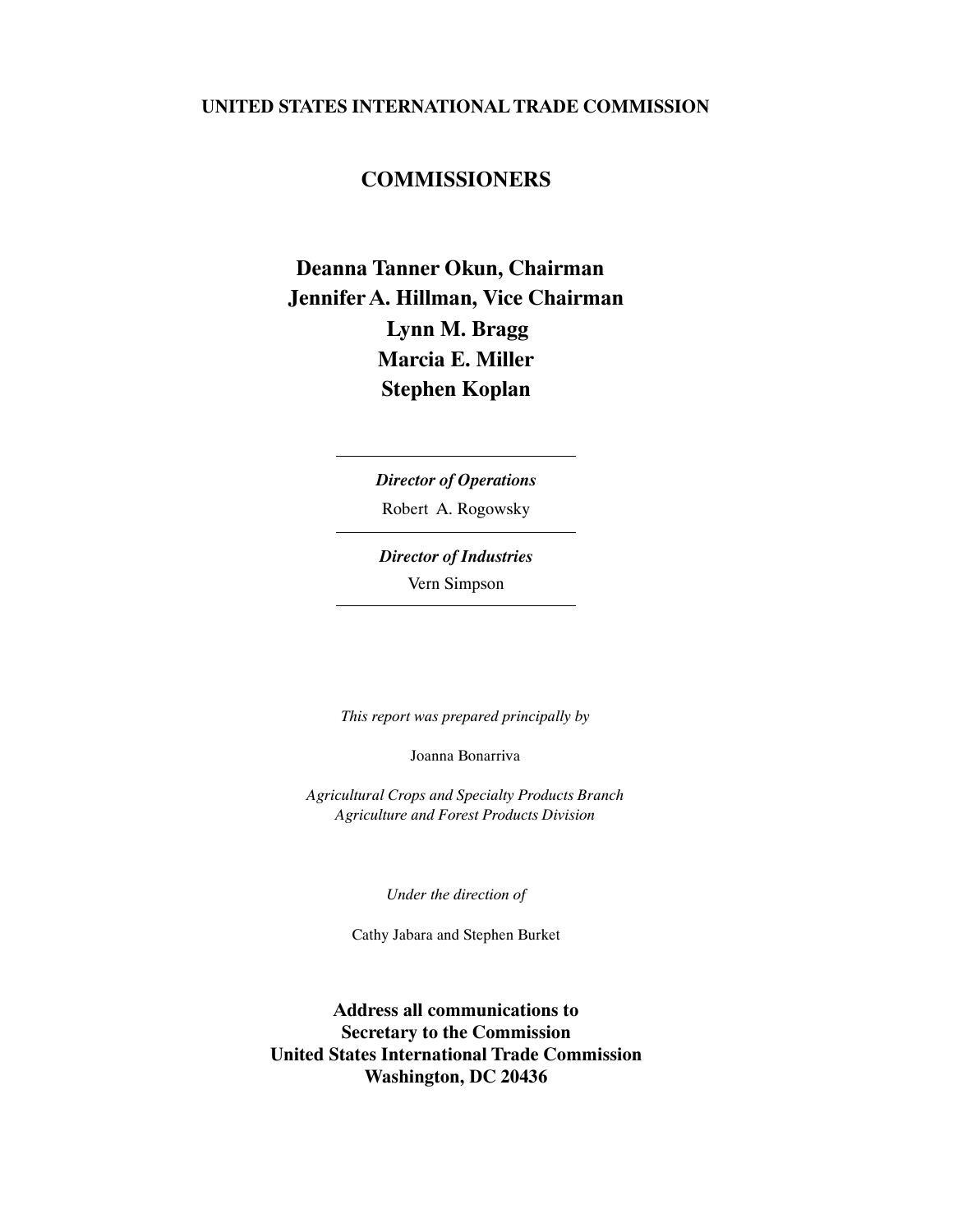# **PREFACE**

In 1991 the United States International Trade Commission initiated its current *Industry and Trade Summary* series of informational reports on the thousands of products imported into and exported from the United States. Each summary addresses a different commodity/industry area and contains information on product uses, U.S. and foreign producers, and customs treatment. Also included is an analysis of the basic factors affecting trends in consumption, production, and trade of the commodity, as well as those bearing on the competitiveness of U.S. industries in domestic and foreign markets.<sup>1</sup>

This report on cut flowers covers the period 1997-2001. Listed below are the individual summary reports published to date on the agriculture and forest products sectors.

| <b>USITC</b> |                                      |                                                            |
|--------------|--------------------------------------|------------------------------------------------------------|
| publication  |                                      |                                                            |
| number       | <b>Publication date</b>              | <b>Title</b>                                               |
| 2459         | November 1991 $\dots\dots\dots\dots$ | Live Sheep and Meat of Sheep                               |
| 2462         | November $1991$                      | Cigarettes                                                 |
| 2477         | January 1992                         | Dairy Produce                                              |
| 2478         | January 1992                         | <b>Oilseeds</b>                                            |
| 2511         | March 1992 $\ldots$                  | Live Swine and Fresh, Chilled, or<br>Frozen Pork           |
| 2520         | June $1992$                          | Poultry                                                    |
| 2544         | August 1992                          | Fresh or Frozen Fish                                       |
| 2545         | November $1992$                      | <b>Natural Sweeteners</b>                                  |
| 2551         | November $1992$                      | Newsprint                                                  |
| 2612         | March 1993                           | Wood Pulp and Waste Paper                                  |
| 2615         | March 1993                           | Citrus Fruit                                               |
| 2625         | April 1993                           | Live Cattle and Fresh, Chilled, or<br>Frozen Beef and Veal |
| 2631         | May 1993                             | Animal and Vegetable Fats and Oils                         |
| 2635         | June $1993$                          | Cocoa, Chocolate, and Confectionery                        |
| 2636         | May 1993                             | Olives                                                     |
| 2639         | June 1993                            | Wine and Certain Fermented<br><b>Beverages</b>             |
| 2693         | October 1993                         | Printing and Writing Paper                                 |
| 2702         | November 1993 $\dots$                | Fur Goods                                                  |
| 2726         | January 1994 $\ldots$                | Furskins                                                   |
| 2737         | March 1994                           | <b>Cut Flowers</b>                                         |
| 2749         | March $1994$                         | Paper Boxes and Bags                                       |
| 2762         | April 1994                           | Coffee and Tea                                             |

<sup>&</sup>lt;sup>1</sup> The information and analysis provided in this report are for the purposes of this report only. Nothing in this report should be construed to indicate how the Commission would find in an investigation conducted under statutory authority covering the same or similar subject matter.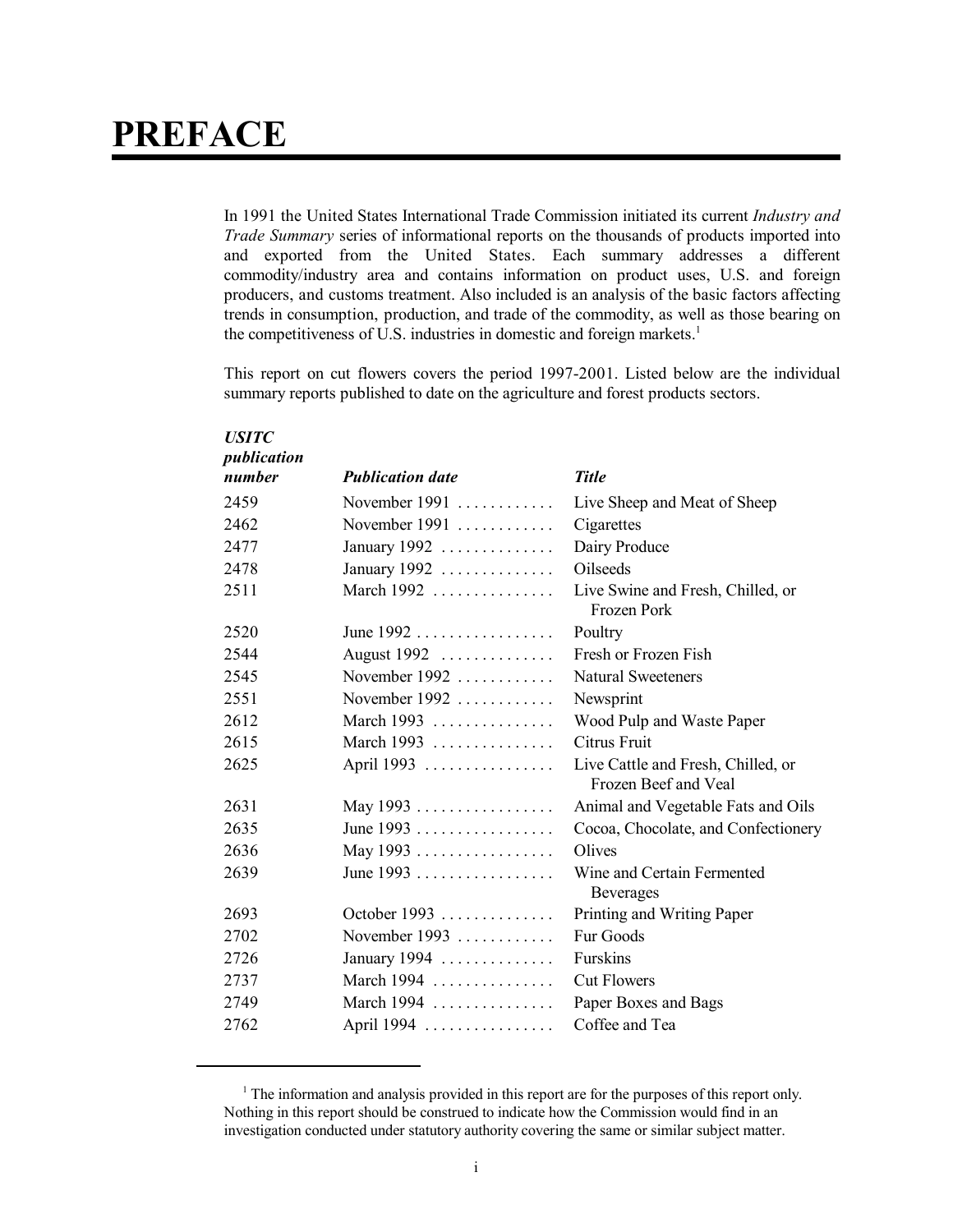# **PREFACE—***Continued*

| <b>USITC</b> |                    |                                                           |
|--------------|--------------------|-----------------------------------------------------------|
| publication  | <b>Publication</b> |                                                           |
| number       | date               | <b>Title</b>                                              |
| 2859         | May 1995           | Seeds                                                     |
| 2865         | April 1995         | Malt Beverages                                            |
| 2875         | May 1995           | Certain Fresh Deciduous Fruits                            |
| 2898         | June 1995          | Certain Miscellaneous Vegetable Substance<br>and Products |
| 2917         | October 1995       | Lumber, Flooring, and Siding                              |
| 2918         | August 1995        | <b>Printed Matter</b>                                     |
| 2928         | November 1995      | Processed Vegetables                                      |
| 3015         | February 1997      | Hides, Skins, and Leather                                 |
| 3020         | March 1997         | Nonalcoholic Beverages                                    |
| 3022         | April 1997         | <b>Industrial Papers and Paperboards</b>                  |
| 3080         | January 1998       | Dairy Products                                            |
| 3083         | February 1998      | Canned Fish, Except Shellfish                             |
| 3095         | March 1998         | Milled Grains, Malts, and Starches                        |
| 3096         | April 1998         | Millwork                                                  |
| 3145         | December 1998      | Wool and Related Animal Hair                              |
| 3148         | December $1998$    | Poultry                                                   |
| 3171         | March 1999         | Dried Fruits Other Than Tropical                          |
| 3268         | December $1999$    | Eggs                                                      |
| 3275         | January $2000$     | Animal Feeds                                              |
| 3350         | September 2000     | Grain (Cereals)                                           |
| 3352         | September 2000     | <b>Edible Nuts</b>                                        |
| 3355         | September 2000     | Newsprint                                                 |
| 3373         | November $2000$    | <b>Distilled Spirits</b>                                  |
| 3391         | January $2001$     | Cotton                                                    |
| 3405         | March 2001         | Sugar                                                     |
| 3461         | October 2001       | <b>Cured Fish</b>                                         |
| 3463         | October 2001       | Fresh or Frozen Fish                                      |
| 3490         | February $2002$    | Wood Pulp and Waste Paper                                 |
| 3476         | February 2003      | Oilseeds                                                  |
|              |                    |                                                           |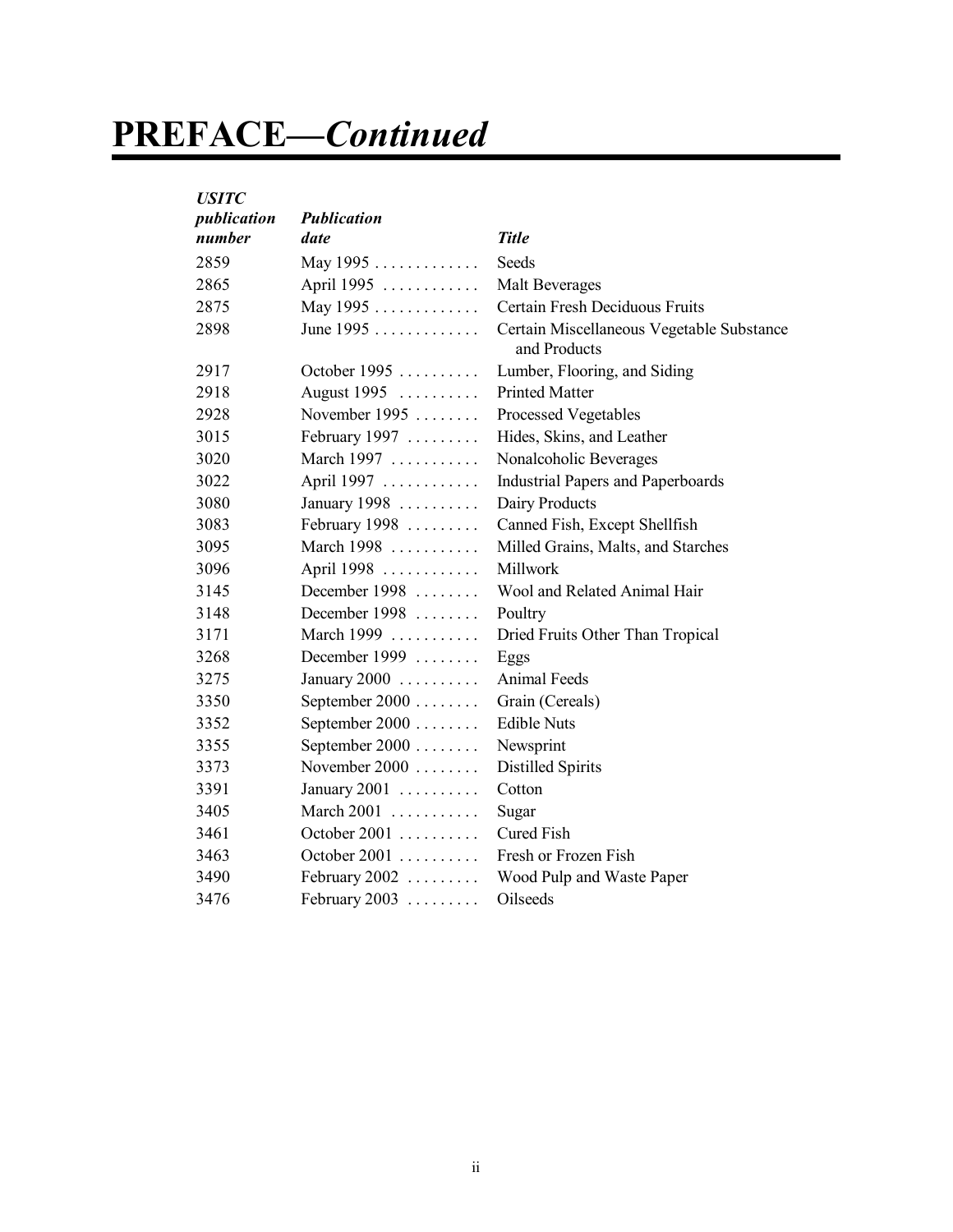# **CONTENTS**

|                                                                                                                                                                                                                                      | $\mathbf{i}$                                     |
|--------------------------------------------------------------------------------------------------------------------------------------------------------------------------------------------------------------------------------------|--------------------------------------------------|
|                                                                                                                                                                                                                                      | -1                                               |
|                                                                                                                                                                                                                                      | 3                                                |
|                                                                                                                                                                                                                                      | $\overline{4}$<br>5<br>5<br>$\overline{7}$       |
| U.S. industry profile <u>contained and the substantial state of the set of the set of the set of the set of the set of the set of the set of the set of the set of the set of the set of the set of the set of the set of the se</u> | 8                                                |
|                                                                                                                                                                                                                                      | 8<br>8<br>11<br>12<br>13<br>14<br>15<br>16<br>16 |
|                                                                                                                                                                                                                                      | 17                                               |
|                                                                                                                                                                                                                                      | 17<br>18<br>19                                   |
| U.S. trade                                                                                                                                                                                                                           | 19                                               |
|                                                                                                                                                                                                                                      | 19<br>21<br>22<br>24<br>24                       |
|                                                                                                                                                                                                                                      | 24<br>26                                         |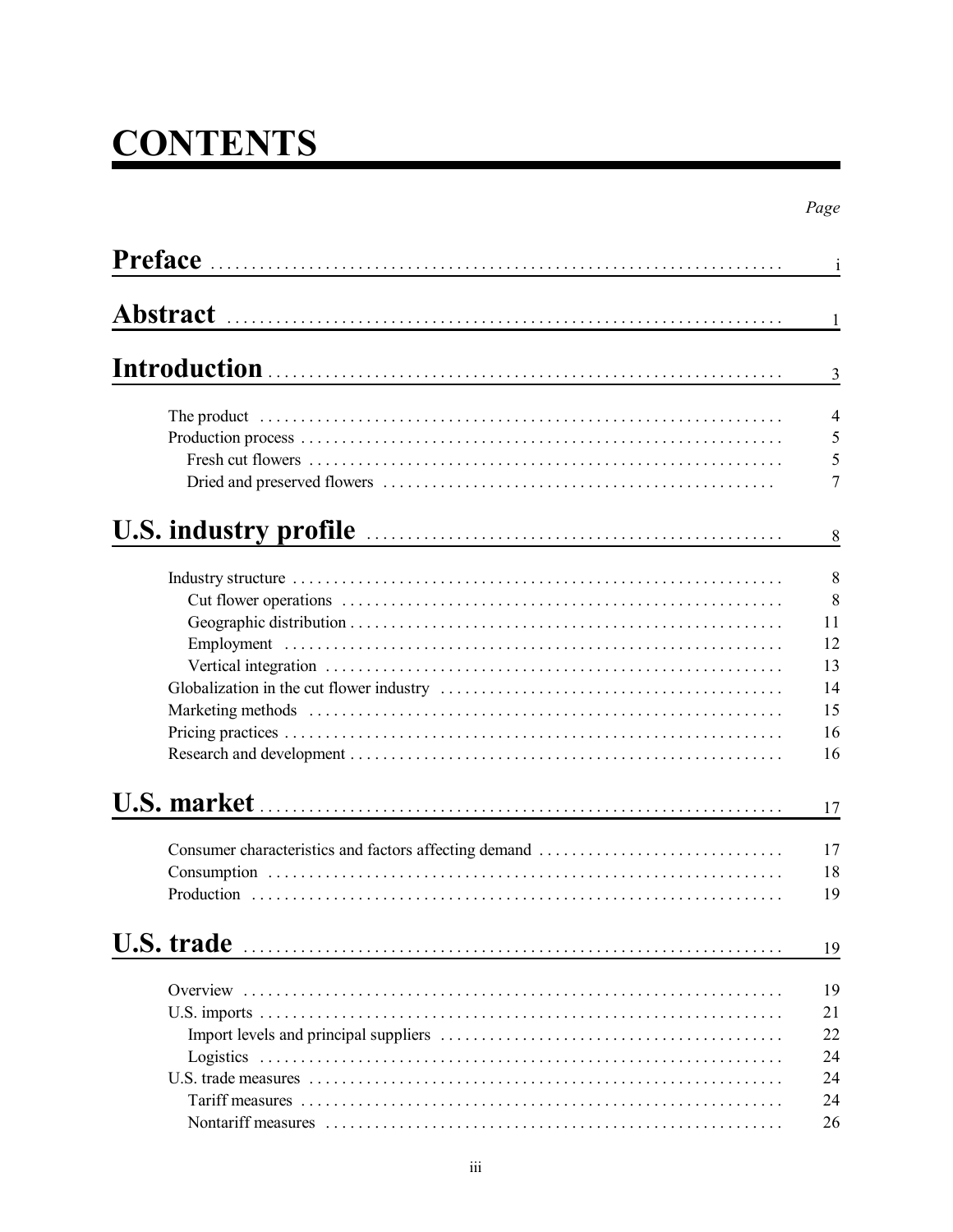# **CONTENTS—***Continued*

# **U.S. trade**—*Continued*

|                                                                                                                                                                                                                                      | 27    |
|--------------------------------------------------------------------------------------------------------------------------------------------------------------------------------------------------------------------------------------|-------|
|                                                                                                                                                                                                                                      | 27    |
|                                                                                                                                                                                                                                      | 27    |
|                                                                                                                                                                                                                                      | 28    |
| Foreign industry profile <b>contains a container and international contains a containing to the containing of the containing of the containing of the containing of the containing of the containing of the containing of the co</b> | 29    |
|                                                                                                                                                                                                                                      | 29    |
|                                                                                                                                                                                                                                      | 29    |
|                                                                                                                                                                                                                                      | 31    |
|                                                                                                                                                                                                                                      | 31    |
| $\boxed{\text{rrael}}$                                                                                                                                                                                                               | 32    |
|                                                                                                                                                                                                                                      | 32    |
| Appendixes                                                                                                                                                                                                                           |       |
|                                                                                                                                                                                                                                      | $A-1$ |
| Figures                                                                                                                                                                                                                              |       |
|                                                                                                                                                                                                                                      | 9     |
| 2. Major distribution channels for preserved flowers in the United States                                                                                                                                                            | 10    |
| <b>Tables</b>                                                                                                                                                                                                                        |       |
| $\mathbf{1}$ .                                                                                                                                                                                                                       | 11    |
| Cut flowers: U.S. production, exports of domestic merchandise, imports for<br>2.                                                                                                                                                     | 18    |
| 3.                                                                                                                                                                                                                                   | 20    |
| Cut flowers: U.S. exports of domestic merchandise, imports for consumption, and                                                                                                                                                      |       |
| 4.                                                                                                                                                                                                                                   | 21    |
| Fresh cut flowers: U.S. imports for consumption, by principal sources, 1997-2001<br>5.                                                                                                                                               | 22    |
| Preserved flowers: U.S. imports for consumption, by principal sources, 1997-2001<br>6.                                                                                                                                               | 23    |
| Cut flowers: U.S. imports for consumption, by major types, 1997-2001<br>7.                                                                                                                                                           | 24    |
| Cut flowers: Harmonized Tariff Schedule subheading; description; U.S. col. 1 rate<br>8.                                                                                                                                              |       |
|                                                                                                                                                                                                                                      |       |
|                                                                                                                                                                                                                                      | 25    |
| Fresh cut flowers: U.S. exports of domestic merchandise, by principal markets,<br>9.<br>1997-2001                                                                                                                                    | 27    |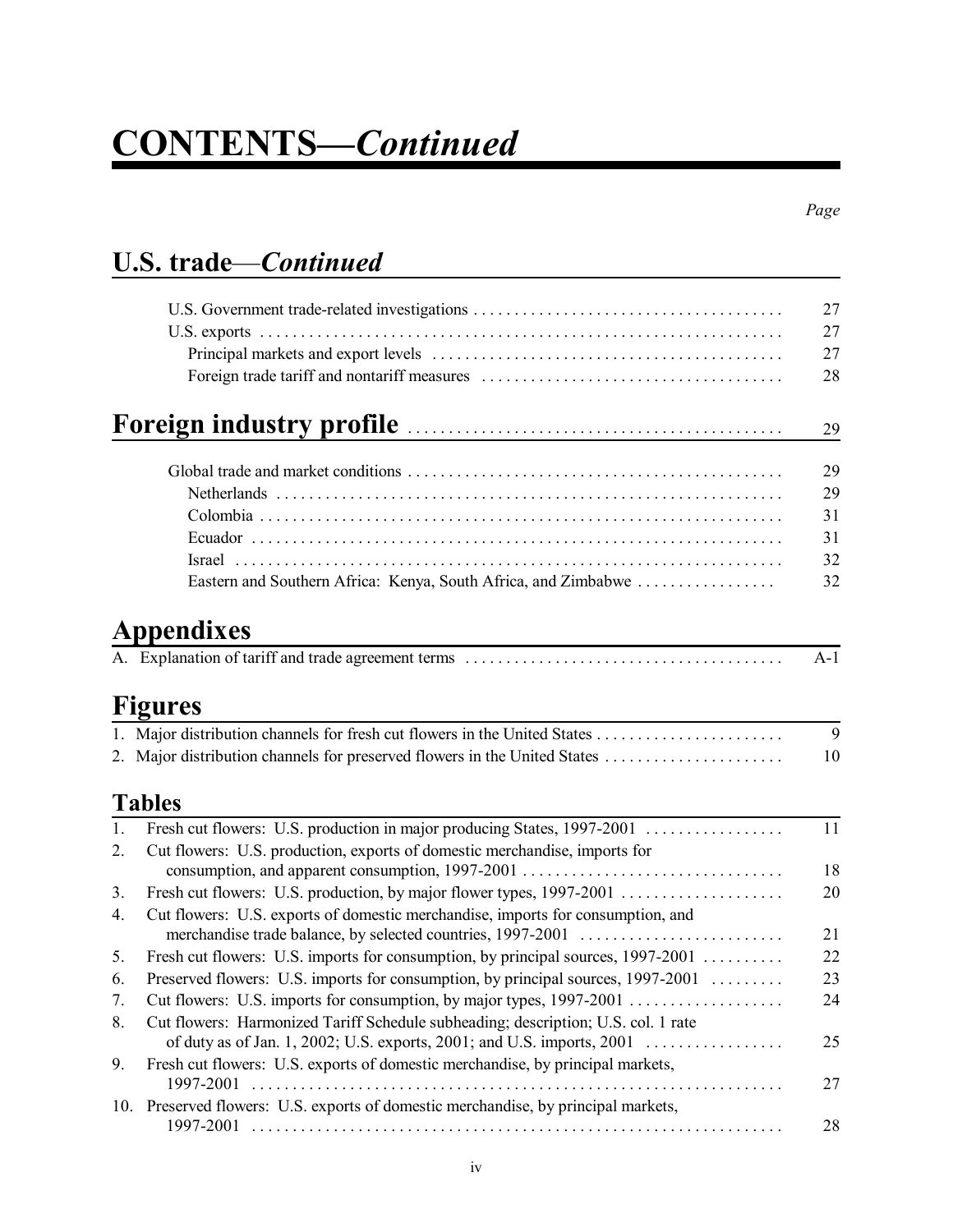# **ITC READER SATISFACTION SURVEY**

*Industry and Trade Summary: Cut Flowers*

| The U.S. International Trade Commission (USITC) is interested in your voluntary com-<br>ments (burden less than 10 minutes) to help assess the value and quality of our reports, and to assist<br>in improving future products. Please return survey by facsimile (202-205-2384) or by mail to the<br>USITC, or visit the USITC Internet home page<br>(http://reportweb.usitc.gov/reader_survey/readersurvey.html) to electronically submit a Web version of<br>the survey.                                                                                                                                      |                                              |                                           |                                           |                                           |                                                           |
|------------------------------------------------------------------------------------------------------------------------------------------------------------------------------------------------------------------------------------------------------------------------------------------------------------------------------------------------------------------------------------------------------------------------------------------------------------------------------------------------------------------------------------------------------------------------------------------------------------------|----------------------------------------------|-------------------------------------------|-------------------------------------------|-------------------------------------------|-----------------------------------------------------------|
| (Please print; responses below not for attribution):                                                                                                                                                                                                                                                                                                                                                                                                                                                                                                                                                             |                                              |                                           |                                           |                                           |                                                           |
|                                                                                                                                                                                                                                                                                                                                                                                                                                                                                                                                                                                                                  |                                              |                                           |                                           |                                           |                                                           |
|                                                                                                                                                                                                                                                                                                                                                                                                                                                                                                                                                                                                                  |                                              |                                           |                                           |                                           |                                                           |
| Which format is most useful to you?<br>$\Box$ CD-ROM                                                                                                                                                                                                                                                                                                                                                                                                                                                                                                                                                             | $\Box$ Hardcopy                              |                                           | □ USITC Internet site                     |                                           |                                                           |
| Circle your assessment of each factor below: $SA =$ strongly agree, $A =$ agree, $N =$ no opinion,                                                                                                                                                                                                                                                                                                                                                                                                                                                                                                               | $D$ = disagree, or $SD$ = strongly disagree. |                                           |                                           |                                           |                                                           |
| Value of this report:<br>Statistical data are useful $\dots\dots\dots\dots\dots\dots\dots\dots$ . SA<br>Analysis augments statistical data/other facts  SA<br>$\blacktriangleright$ .<br>Primary or leading source of information on this subject SA<br><b>Quality</b> of this report:<br>• Clearly written $\dots\dots\dots\dots\dots\dots\dots\dots\dots\dots\dots\dots$ . SA<br>References cite pertinent sources $\dots\dots\dots\dots\dots\dots\dots$ . SA<br>Other preferred source of information on this subject: _____<br>Specify chapters, sections, or topics in report that are most useful: _______ |                                              | A<br>A<br>A<br>A<br>A<br>A<br>A<br>A<br>A | N<br>N<br>N<br>N<br>N<br>N<br>N<br>N<br>N | D<br>D<br>D<br>D<br>D<br>D<br>D<br>D<br>D | SD<br>SD<br>SD<br>SD<br><b>SD</b><br>SD<br>SD<br>SD<br>SD |
| Identify any type of additional information that should have been included in report:                                                                                                                                                                                                                                                                                                                                                                                                                                                                                                                            |                                              |                                           |                                           |                                           |                                                           |
|                                                                                                                                                                                                                                                                                                                                                                                                                                                                                                                                                                                                                  |                                              |                                           |                                           |                                           |                                                           |
| Please update your mailing and electronic addresses below (voluntary)-                                                                                                                                                                                                                                                                                                                                                                                                                                                                                                                                           |                                              |                                           |                                           |                                           |                                                           |
| Mailing address: —                                                                                                                                                                                                                                                                                                                                                                                                                                                                                                                                                                                               |                                              |                                           |                                           |                                           |                                                           |
|                                                                                                                                                                                                                                                                                                                                                                                                                                                                                                                                                                                                                  |                                              |                                           |                                           |                                           |                                                           |
| E-mail address:                                                                                                                                                                                                                                                                                                                                                                                                                                                                                                                                                                                                  |                                              |                                           |                                           |                                           |                                                           |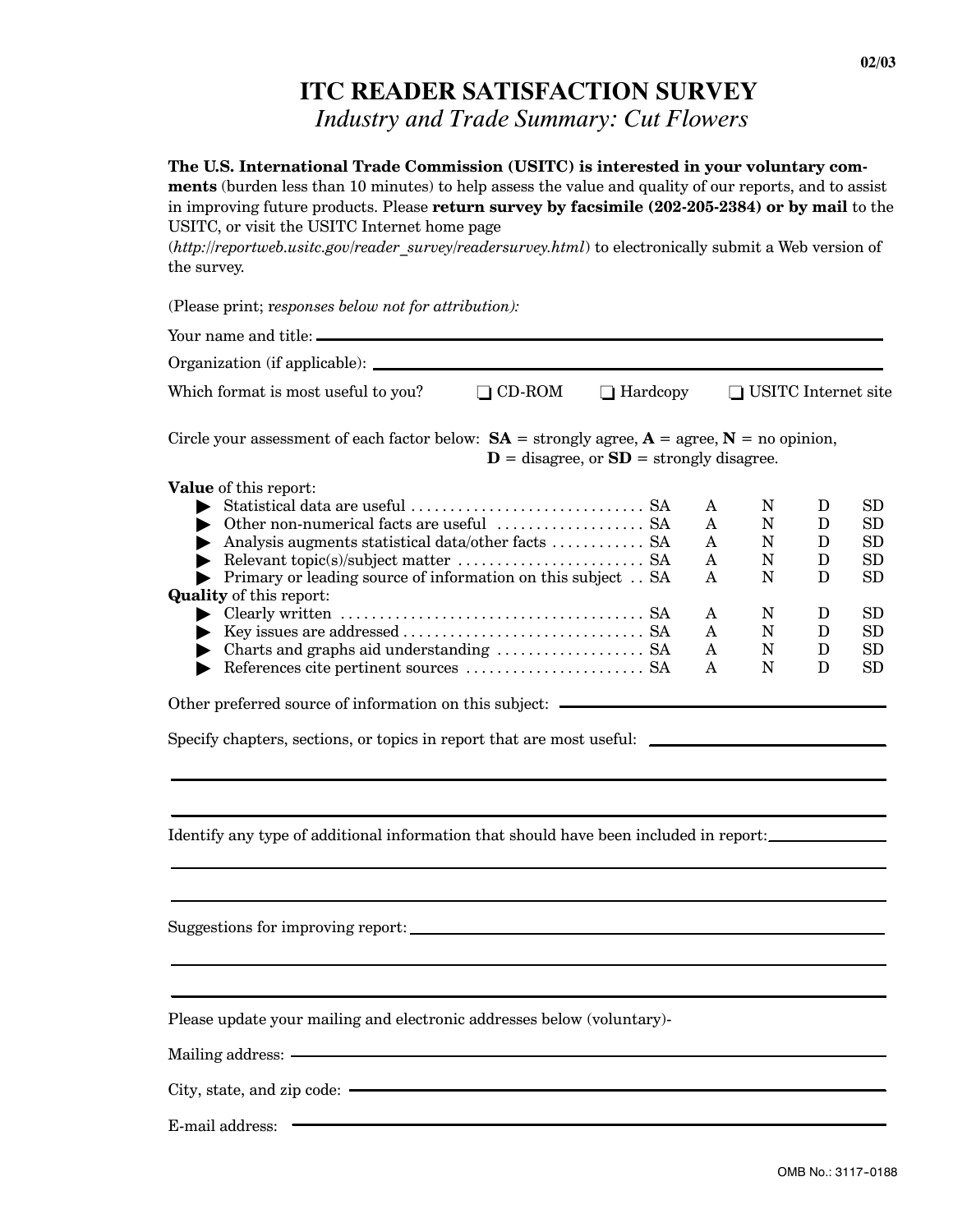UNITED STATES INTERNATIONAL TRADE COMMISSION WASHINGTON, DC 20436

> OFFICIAL BUSINESS PENALTY FOR PRIVATE, USE \$300

# **BUSINESS REPLY MAIL**

........... FOLD -----------

FIRST CLASS PERMIT NO. 12840 WASHINGTON, DC

 $\overline{a}$ 

POSTAGE WILL BE PAID BY ADDRESSEE

U.S INTERNATIONAL TRADE COMMISSION 500 E STREET, SW. WASHINGTON, DC 20277-2840

ATTN: OFFICE OF INDUSTRIES ITS: Cut Flowers

الملمانا المامان المامان بالمماليات بمالياتها



and a state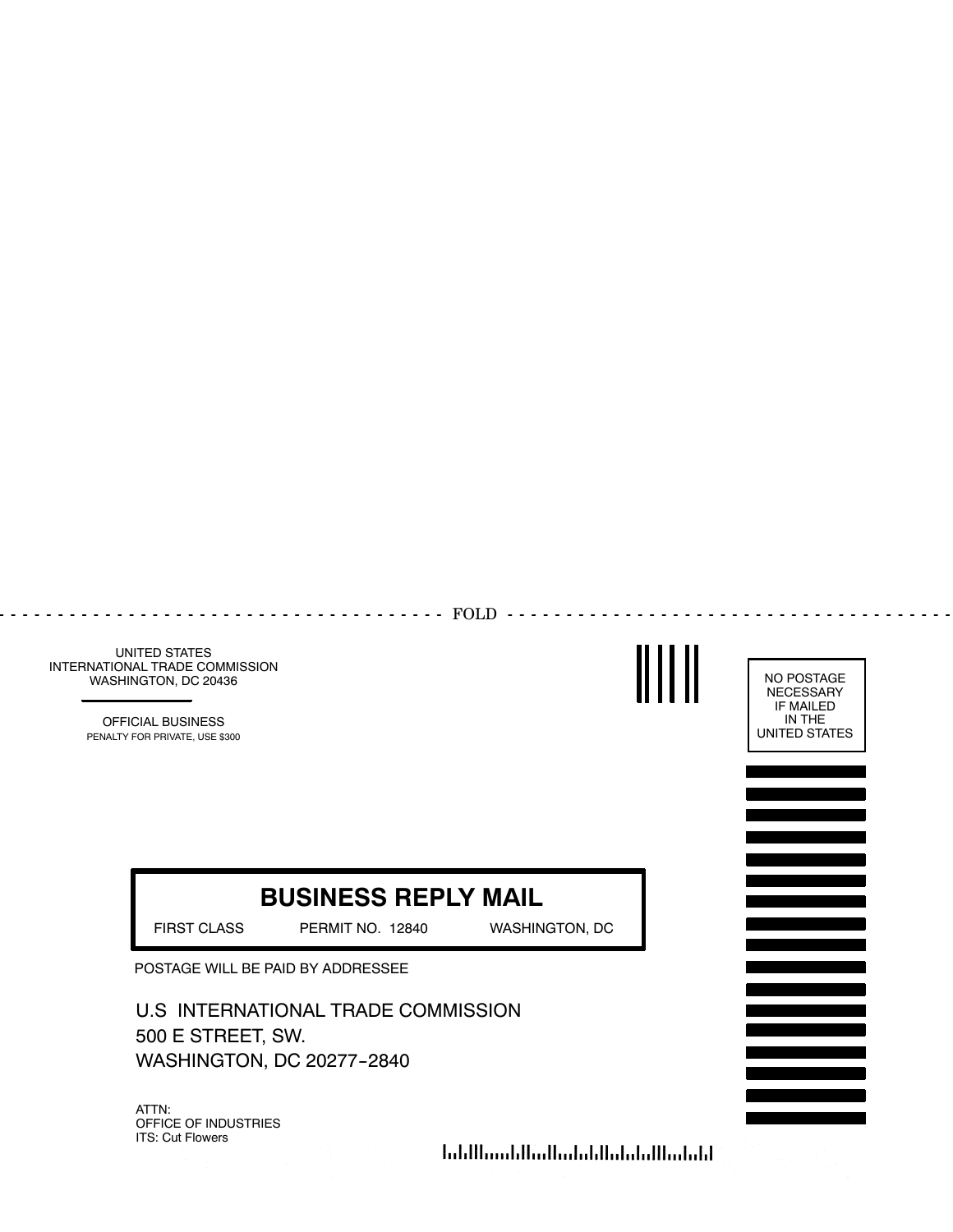# **ABSTRACT**

This summary addresses trade and industry conditions for fresh and preserved cut flowers for the period 1997-2001.

- Over the last two decades the U.S. market for fresh cut flowers has become increasingly served by imports. The United States is an important market for South American growers, especially those in Colombia and Ecuador, because of strong U.S. demand and high disposable incomes. These and other developing country producers have a competitive advantage over U.S. growers because of their low wage rates, smaller climate control investments, and weaker currencies.
- Due to increased global supply of fresh cut flowers, especially roses, since the early 1990s, fresh cut flower import prices have fallen significantly. In the face of increasing low-priced import competition, many U.S. growers have shifted production to specialty cut flowers that are not imported in significant volumes, and to other floriculture crops. U.S. production of roses and certain other flowers has fallen significantly. Sales by U.S. fresh cut flower growers, except in Western States, have fallen to about one-half of 1992 levels.
- Almost 85 percent of total U.S. imports of cut flowers in 2001 entered dutyfree under preferential trade programs. The majority of those imports entered under the Andean Trade Preferences Act that benefits Bolivia, Colombia, Ecuador, and Peru.
- In addition to Latin America, governments in Africa and Asia have encouraged the development of cut flower export industries in their countries as a mechanism to employ large numbers of semiskilled workers and to attract U.S. dollars to their economies. The Netherlands, Colombia, and Ecuador are the largest exporters of cut flowers in the world; however, Eastern and Southern African countries such as Kenya, South Africa, and Zimbabwe are becoming important players in the global cut flower export market.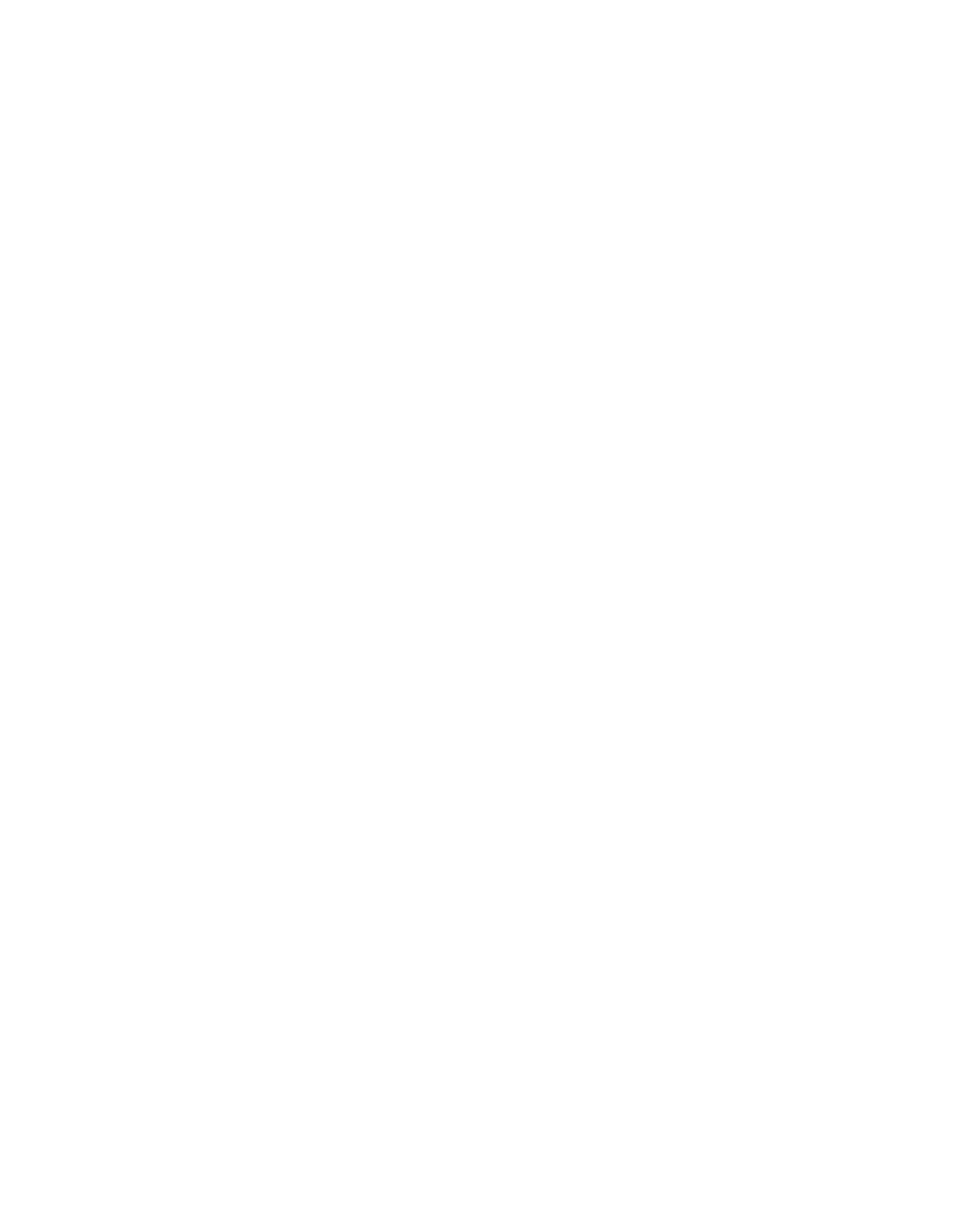# **INTRODUCTION**

This summary covers fresh or preserved cut flowers classified for tariff purposes in chapter 6, heading 0603 of the Harmonized Tariff Schedule of the United States (HTS), which provides for fresh and preserved cut flowers.<sup>1</sup> Also included within the scope of this summary are bouquets, floral baskets, wreaths, and similar articles made wholly or partly from fresh cut and preserved flowers, which account for a significant share of final consumption of fresh cut and preserved flowers.<sup>2</sup> However, fresh cut and preserved flower production are valued in this summary at their first stage of production. Information is presented on the structure of the U.S. industry, imports and exports, consumers, foreign industries, and domestic and foreign tariff and nontariff trade measures. The analysis primarily covers the time period from 1997-2001.

The United States is the third-largest producer of cut flowers in the world; production was valued at \$424 million in 2001, down from \$472 million in 1997. Almost all domestic production serves the U.S. market, which has seen increasing demand for cut flowers since the late 1980s. The United States has one of the most diverse cut flower markets, with all types of fresh flowers arriving from all over the world. Roses are the leading fresh cut flower produced and consumed in the United States (based on value) and, in 2001, accounted for almost 30 percent of fresh cut flower shipments. Chrysanthemums and carnations accounted for nearly 10 percent each. As a result of increasing imports over the last two decades, U.S. production of certain flowers, especially roses, has fallen significantly.

The majority of the U.S. market for fresh cut flowers is served by imports. The United States is an important market for foreign growers, mostly from South America, because of strong demand and high disposable incomes. Imports were valued at \$551 million in 2001, down from \$579 million in 1997. Imports supplied approximately 60 percent of U.S. consumption during the period 1997-2001, with Colombia supplying more than one-half of such imports. Imports from Ecuador and the Netherlands together accounted for about one-quarter of the total. Fresh cut roses, carnations, and chrysanthemums were the principal types of cut flowers imported. Mexico was the principal supplier of preserved flowers.

In recent years, fresh cut flowers have accounted for 85-90 percent of U.S. consumption of products covered by this summary. Data are not available on the principal preserved flowers produced and consumed in the United States, but delphinium, roses, lavender, and statice are believed to be the most important.

<sup>&</sup>lt;sup>1</sup> The HTS defines the product as "fresh cut flowers and flower buds used in bouquets or for ornamental purposes, and dried, dyed, bleached, impregnated or otherwise prepared cut flowers used in bouquets or for ornamental purposes."

<sup>&</sup>lt;sup>2</sup> Other floriculture crops, such as potted flowering plants, foliage plants, and bedding/garden plants (provided for in HTS heading 0602), or cut greens, foliage, and ornamental grasses (provided for in HTS heading 0604), are not covered in this summary.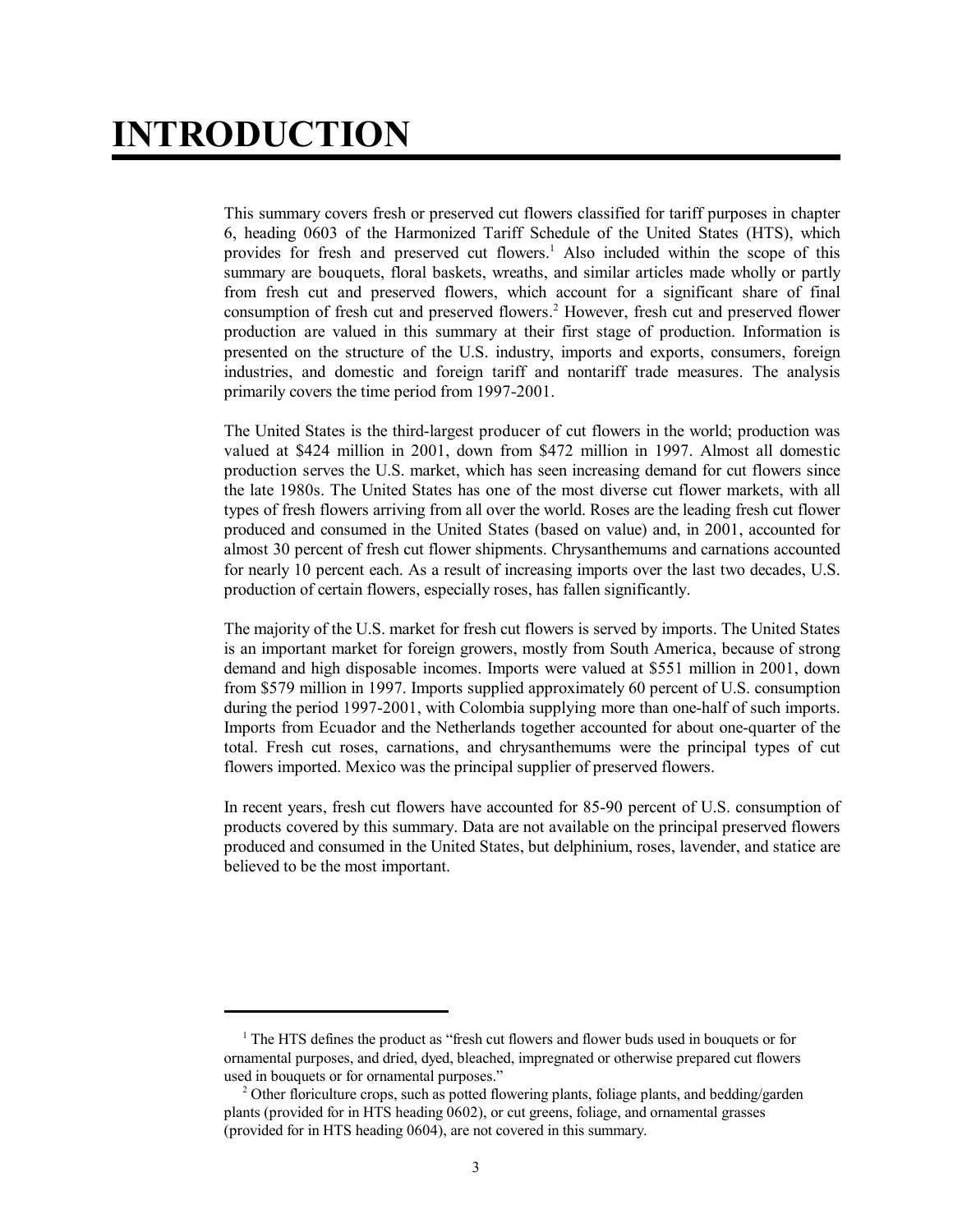Cut flowers are parts of plants, characteristically including the blooms or "inflorescences" and some attached plant materials, but not including roots and soil. Fresh cut flowers are highly perishable because they maintain only limited life-supporting processes by taking water up through their stems. Fresh cut flowers are used for decorative purposes such as vase arrangements and bouquets at formal events; designs for weddings and funerals; gifts on occasions such as Mother's Day, Valentine's Day, in times of illness, and at holidays such as Christmas and Easter; corsages and boutonnieres; and informal displays to beautify homes and public places. More than 200 different types of fresh cut flowers are sold in the United States.

Preserved flowers are fresh cut flowers that have been dehydrated, preserved with a chemical solution and then air- or oven-dried. They may be used in boutonnieres, corsages, wreaths, formal and informal displays, and similar ornamental articles. Preserved flowers, known in the industry as "everlasting flowers" or "everlastings," are not as perishable as fresh cut flowers.

The three principal types of fresh cut flowers produced in the United States and the world are roses, carnations, and chrysanthemums. Roses are deciduous woody perennials that can be used for cut flowers, drying and preserving, and for landscaping.<sup>3</sup> Roses are members of the Rosacea family; at least 100 species and thousands of varieties are known to exist. The most commercially important types of roses are sweetheart (intermediate), hybrid tea, and spray roses. Sweetheart roses have one small bloom per stem, generally one-half inch to 2 inches in diameter, and are typically used in bridal bouquets. Hybrid tea roses also have one bloom per stem but with a much larger flower head, ranging from 3 to 6 inches in diameter. Spray roses are a relatively newer variety with multiple blooms, one-half inch to 2 inches in diameter, growing off of a single stem. Although the most typical roses are red, they may be almost any color except true blue or black.<sup>4</sup> As fresh cut flowers, roses may last 3 to 7 days in the home without the use of floral preservatives, depending on the variety of the rose and environmental factors such as temperature and care. The vase life of a rose can be doubled when floral preservatives are used.

Carnations are members of the Caryophyllaceae or so-called "pink" family. These relatively inexpensive flowers are divided into two major groups, the standards and the miniatures. Standard carnations produce double, fragrant flowers 2 to 3 inches across, borne singly on wiry stems that are 18 to 24 inches long. Carnations may be white, yellow, pink, red, or multicolored. White carnations are often artificially colored with hues absent in natural cultivars. Carnations last from 7 to 10 days as cut flowers without the use of a floral preservative and up to several weeks when a floral preservative is used.

Chrysanthemums are a genus of the Compositae family. The major groups grown commercially are standards and pompons. Chrysanthemums may be white, yellow, red, bicolored, or tricolored; they can also be artificially colored. Standard chrysanthemums have 1 flower per stem (stems range from 18 to 36 inches), with the diameter of each bloom

<sup>&</sup>lt;sup>3</sup> Roses used for landscaping are not included in this summary.

<sup>&</sup>lt;sup>4</sup> Ann Hooper, "Roses: the straight scoop," *Flower & Garden*, Jan. 2001, Vol. 45, Issue 1, p. 22.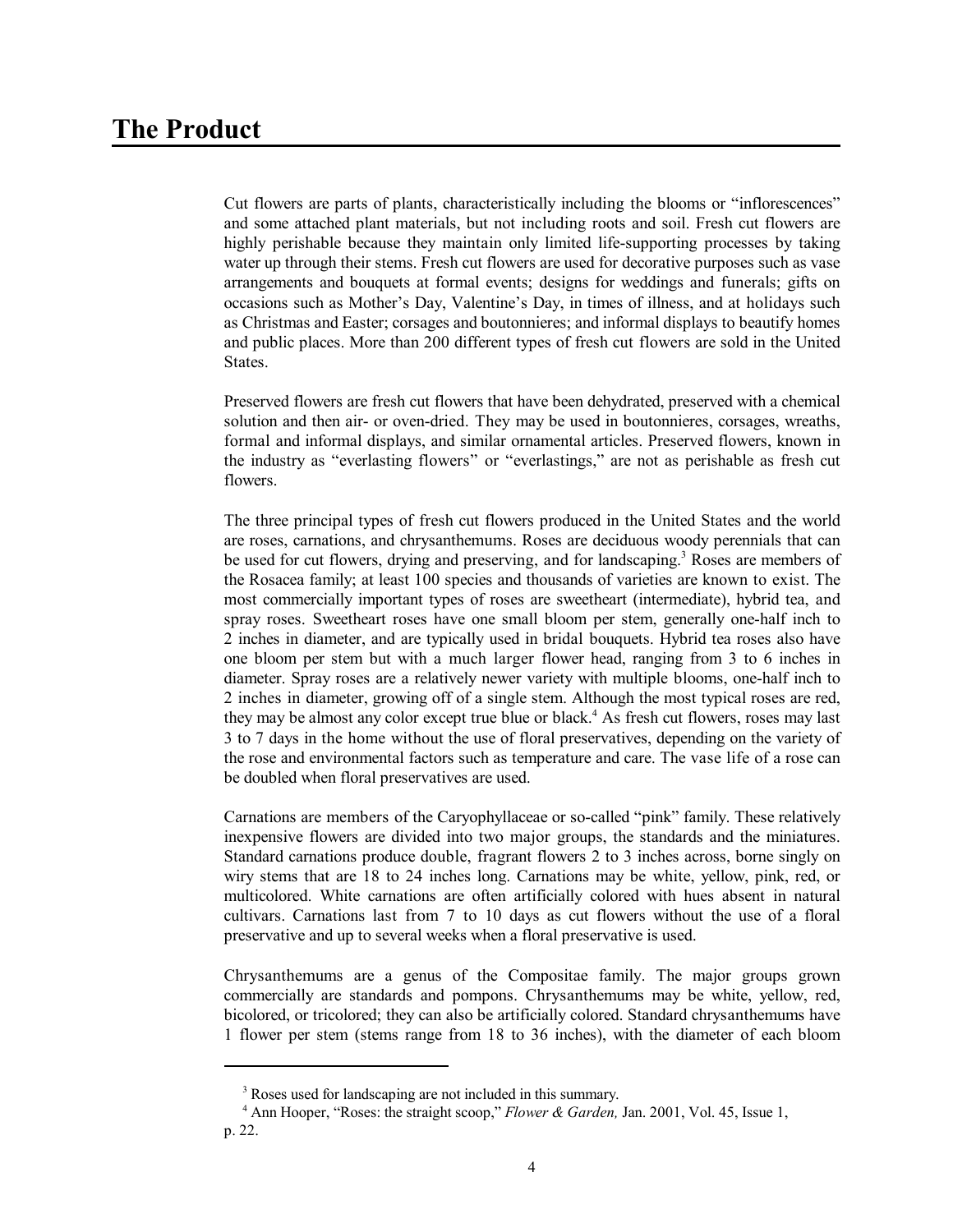ranging from 3 to 8 inches. Pompon chrysanthemums have 4 to 6 flowers per stem (stems range from 18 to 30 inches) with a diameter of 3 to 5 inches. As fresh cut flowers, pompons last from 10 to 14 days, and standards last from 7 to 12 days, depending on variety and temperature. Chrysanthemums have been successfully bred into a wide variety of colors, shapes, and textures, making them the flower of choice for the mass-market bouquet business.<sup>5</sup>

## **Production Process**

## *Fresh Cut Flowers*

When, in 1918, researchers at Cornell University proved that plant growth responds to day length, horticulturists began to artificially control flower exposure to daylight. This discovery made year-round flowering possible, significantly increasing the economic value of flowers.

Today, flower production occurs throughout the year in the United States, in open fields or within a protective structure. The production method primarily depends on the environmental conditions of the area and quality considerations. In 1997, the most recent year for which detailed data are available, flower production took place on approximately 3,444 covered acres (150 million square feet) and approximately 36,000 acres of open fields.<sup>6</sup> Data for all floriculture crops show that in 2001 approximately 21,400 acres were cultivated under some sort of protective structure, while about 41,000 acres were grown on open fields.<sup>7</sup>

The propagation of flowering plants can be by means of seed, cuttings (either stem tips or rooted cuttings), bulbs, grafting, or by the process of division. In a covered setting, the propagative material is typically placed in a mixture of organic material in a raised greenhouse bench, a shallow concrete box usually 4 feet wide and raised 24 to 36 inches for drainage. Before planting, the soil is prepared, either by sterilization with steam or the application of chemicals. Growers may also use prepackaged soilless media (rice hulls, coir, sand, or composted bark), which have already been pasteurized to kill pathogens, weeds, and seeds. Soil preparation usually takes place between each harvest. Although seeds or cuttings are planted directly into the greenhouse bench, bulbs are generally stored and monitored in cool, dark rooting rooms until they sprout, then transferred to the organic material in the greenhouse. Wire or plastic mesh is often used to support certain flowers (e.g. roses and chrysanthemums) as they grow, thereby encouraging a long straight stem. Drip irrigation lines are generally used to reduce spotting of the flower petals, soil splashing onto the foliage, and the spread of disease. Water may be treated by reverse osmosis and injected with fertilizers before being applied to plants.

<sup>&</sup>lt;sup>5</sup> Win Winogrond, "Cut flowers on the move," *The History of U.S. Floriculture*, (Greenhouse Grower, Meister Publishing Fall 1999).

 <sup>6</sup> USDA, Economic Research Service, Market and Trade Economics Division, *Floriculture and Nursery Crops Situation and Outlook Yearbook*, FLO-2002, May 2002. Data includes acreage for cultivated cut greens, which are not included in the scope of this summary.

 <sup>7</sup> USDA, ERS, *Floriculture and Nursery Crops Outlook*, Sept. 2002.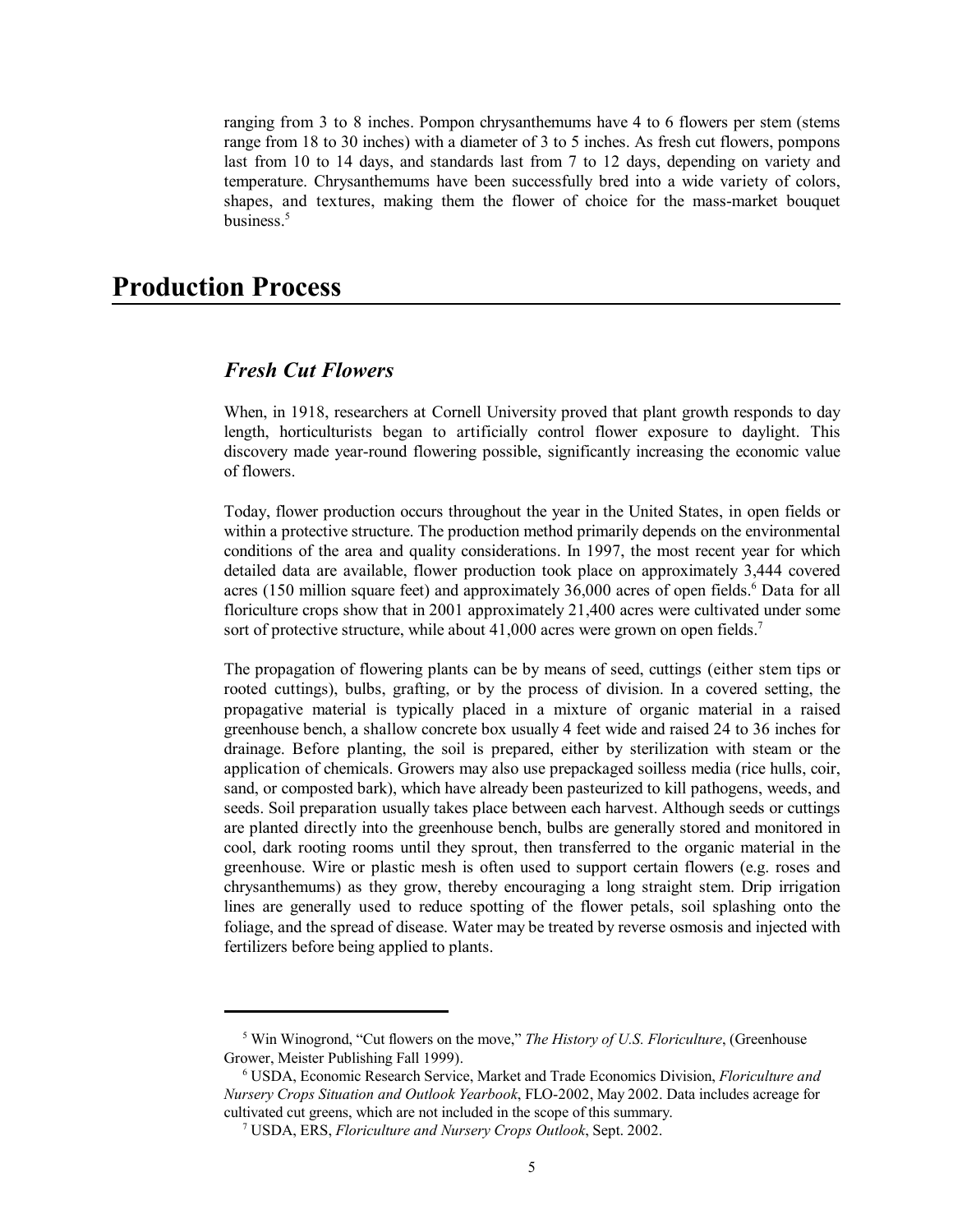The greenhouse structure may form a completely controlled environment, or just provide shade or protection from the wind, e.g., an overhead lattice work or a "poly-house" (an aluminum or steel framework covered with a double layer of polyethylene film). While a glass greenhouse is the most durable structure, greenhouse panes made of fiberglass sheets may also be used and typically last 10 to 20 years without replacement. The "poly-house," made longer lasting than its predecessors by the availability and low cost of high technology plastics, may last for up to 4 years. The latter requires significantly less capital investment than the other types of covered structures and accounts for the majority of protected growing areas in the United States.<sup>8</sup>

Air temperature in the greenhouse is commonly controlled by central steam boilers or individual unit heaters fueled by natural gas or propane and are often combined with horizontal air flow fan systems to circulate air. Common heating systems for the root-zone of the plants are electrical-resistance heating strips or pads and small boiler systems that warm the water as it flows through an array of small tubes under the propagating units. Some greenhouses are equipped with computer systems that regulate environmental factors such as heating, cooling, irrigation, fertilization, carbon dioxide, and ceiling shade blackout for artificial night. Supplemental lighting is often used to control flowering and quality.

During the production process, approximately 50 percent of all direct labor is used in harvest activities.<sup>9</sup> At harvest, laborers carefully inspect plants for the proper picking stage. Flowers are harvested when the proper stem length and inflorescence required for sale in the wholesale market are reached. Generally, the optimal stage of growth for harvesting is when the flower has just opened. Stems with more than one flower are usually harvested with less than one-third of the flowers fully opened. The flower stem is cut at the appropriate length by hand with a sharp knife or pruning shears. Since flower condition will not improve after picking, growers must calculate the cutting precisely so that the flower will not be past its prime when it reaches the consumer.

Postharvest handling methods developed more than 20 years ago on domestically produced flowers are still current practice in the fresh flower industry.<sup>10</sup> Many growers harvest by accumulating an armful of flowers as they move along an aisle, whereas others employ picking carts and/or conveyor systems. Some growers have automated systems that can strip leaves, trim stems, and uniformly bunch flowers that may then be transported on specially-designed monorails suspended on tracks from the ceiling of the greenhouse. With automated systems, surfaces are padded to minimize damage to the flowers. In the packing warehouse, stems are cut for a second time while submerged in water to allow the water to move up the stems. They are immediately placed in tepid water (110 degrees) with added

<sup>&</sup>lt;sup>8</sup> In 2000, USDA reported that 68 percent of the total covered growing area was dedicated to film plastic structures, while fiberglass and glass structures accounted for 18 and 14 percent, respectively. Total growing area includes area dedicated to all floriculture crops, including bedding and garden plants and cut cultivated greens, which are not included in the scope of this summary. USDA, National Agricultural Statistics Service, *2000 Floriculture Crops Summary*, Apr. 2001.

 <sup>9</sup> Mary Albrecht, Alan Stevens, Susan Stevens, *Starting a Greenhouse Business - A Commercial Grower's Guide*, (Kansas State University, Cooperative Extension Service, June 1994).

<sup>&</sup>lt;sup>10</sup> Terril A. Nell, Ayumi Suzuki, Ria T. Leonard, James E. Barrett, and David G. Clark, "Developing Protocols for Cut Flower Longevity," Department of Environmental Horticulture, University of Florida, and Michael S. Reid, University of California, Davis, CA, found at *www.endowment.org/projects/nell99.htm*, retrieved Jan. 23, 2003.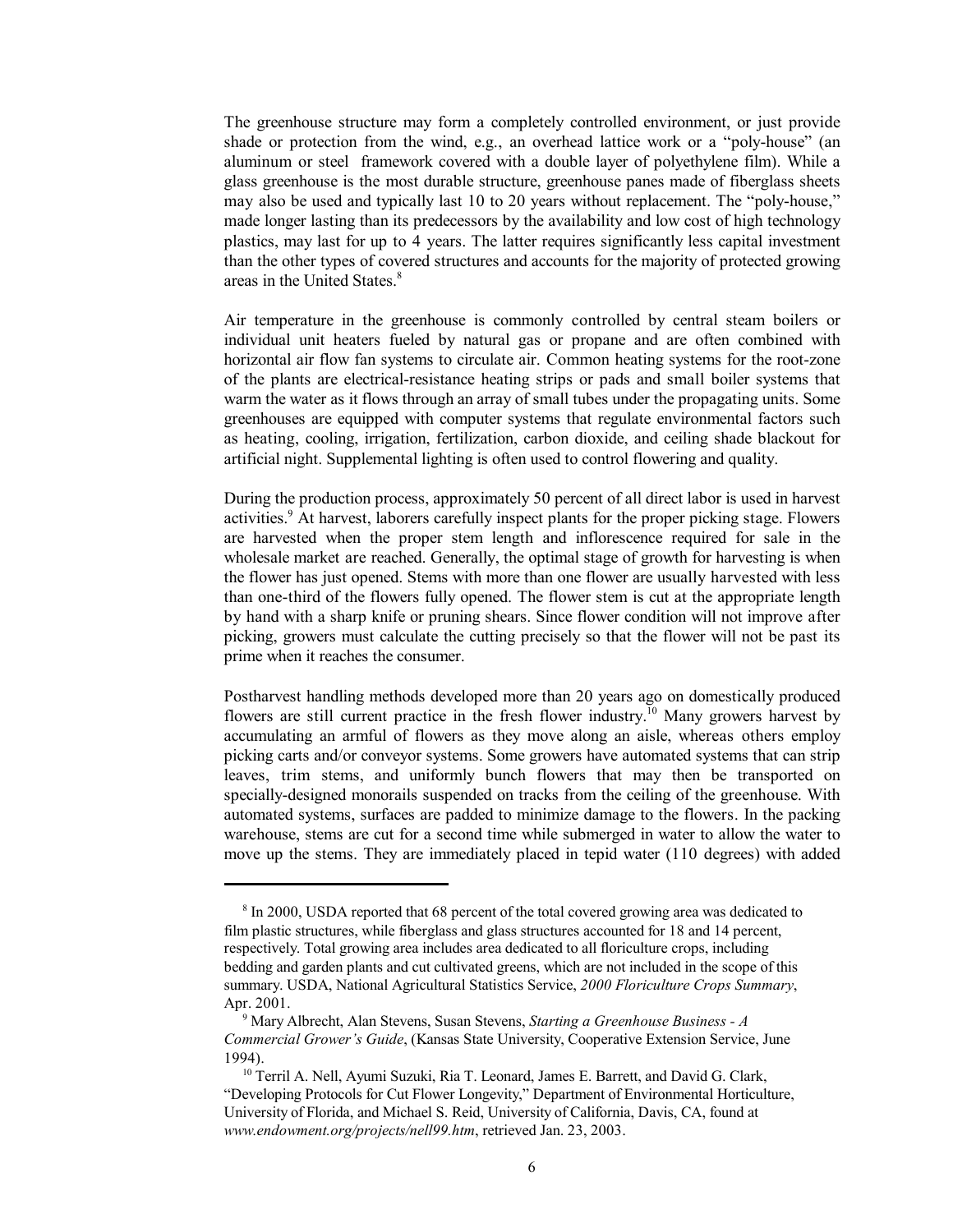floral preservative for at least 2 to 3 hours to allow for a maximum amount of water uptake. They can be left temporarily in a cool (less than 60 degrees) location or stored in a 40 degree cooler overnight for subsequent grading. Flowers that do not retain water and are not kept at low temperatures will lose water and wilt quickly.

Grading of cut flowers is done to ensure consistent standards. Stems are generally graded by stem length (18 to 24 inches for most flower types) and are downgraded for short or broken stems, poor flower condition, poor foliage condition, or old flowers.<sup>11</sup> Sorting machines are able to grade flowers by length of stem, however, all other factors are still determined by human decision-making. Pompon chrysanthemums are graded into 250- to 340-gram bunches containing several stems, while standard chrysanthemums of equal sizes are graded in groups of 10 or 12. The flower buds are wrapped in cone-shaped plastic sleeves to prevent damage. Carnations are usually separated into piles of 3 grades, each grade is then bunched into units of 25 stems. For roses, 25 flowers from an individual grade are bunched with the heads on an even plane. Stems are then tied together with string and parchment, or waxed paper is wrapped around the heads for protection.

Flowers that are destined for nationwide sale are carefully prepared to maintain flower quality. Boxes are often packaged using "wet packs" to allow the flowers to remain in water throughout their transport. Packed boxes can be pre-cooled by units that fill them with 98 percent humid, cool air for added protection. The boxes are then transported by refrigerated truck or by air to customers.

## *Dried and Preserved Flowers*

The production process for dried and preserved flowers is similar to that of cut flowers up to the point of harvesting. Flowers are cut, bunched, and then dehydrated in mechanical dryers or in the sun, or preserved chemically. Preserved flowers are placed in a solution of glycerin and water for a period of 3 to 7 days. As the solution is drawn up the plant stem and into the flowers, the water in the plant tissue is replaced with glycerin, yielding a final product that will remain soft and pliable for several years. Since the flowers naturally turn brown as the tissues degrade, dye may be placed in the solution to be drawn up the stem. The glycerin-preserved flowers are then placed in industrial dryers at a temperature of about 60 to 75 degrees Fahrenheit while fans remove humidity from the air. Colors can also be applied to the flowers after drying by immersing the flower bundles in hot vegetable-based dyes. The dyed flowers are then returned to the dryer for a period of 3 to 4 days. When the drying process is complete, the flowers are arranged and then packaged for retail sale.

<sup>&</sup>lt;sup>11</sup> Scott M. Aker and William E. Healy, "Enterprise Guide for Southern Maryland: Producing Cut Flowers - General Field Crop Management," Fact Sheet-468 Department of Horticulture, The University of Maryland, 1991.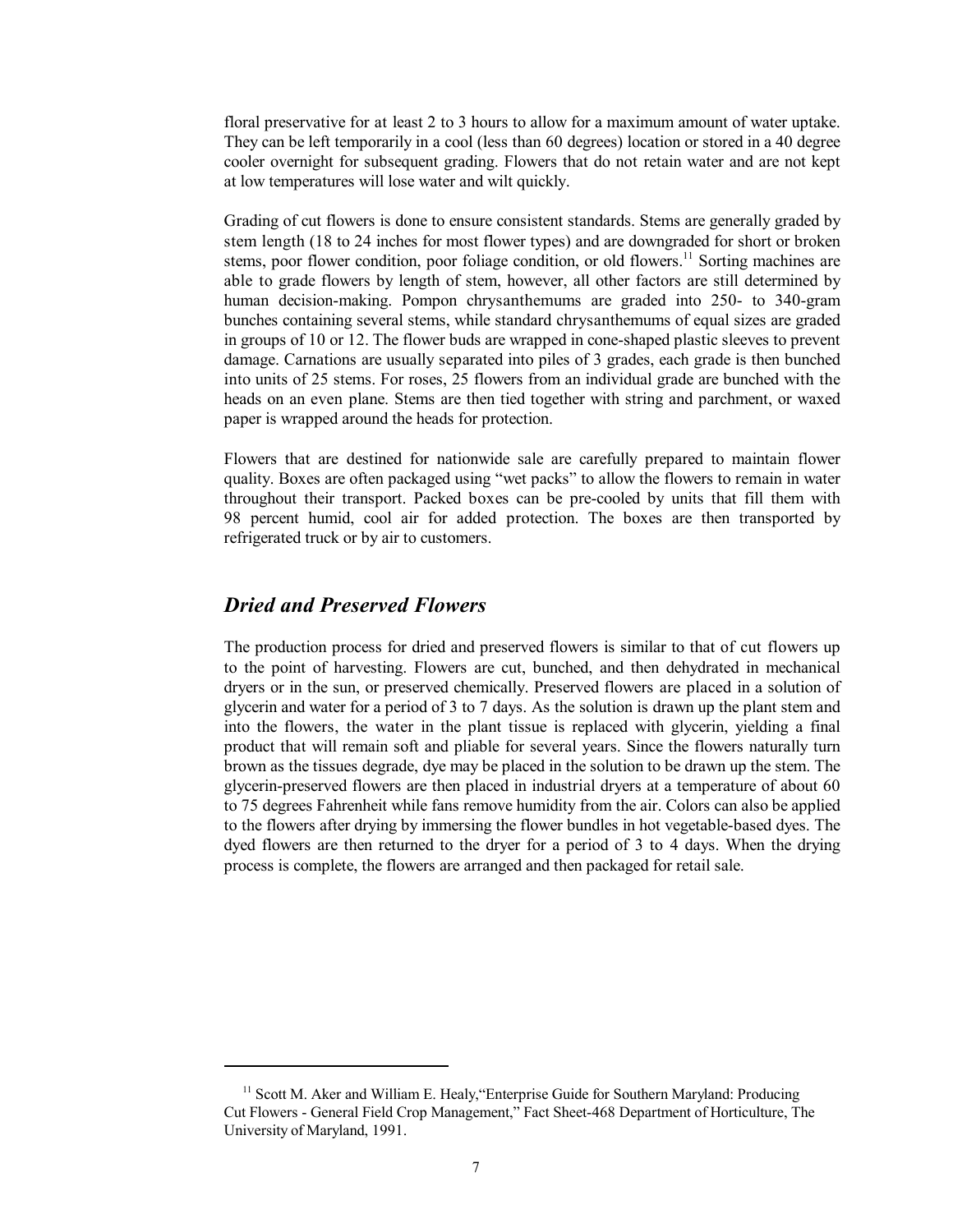## **Industry Structure**

The structure of the U.S. fresh cut flower industry is illustrated in figure  $1^{12}$ . Although market channels for cut flowers are growing increasing complex, most fresh cut flower production moves through the traditional market channels, from growers to wholesalers to retail florists, and finally to consumers. The U.S. industry is generally characterized as fragmented because each of these industry segments has unique issues and perspectives. The majority of preserved flowers go from processors to wholesalers to craft stores or retail florists, and finally to the consumer (figure 2).

Fresh cut flower growers may sell their products to a flower wholesaler, a florist, or directly to the consumer. Very small quantities of fresh cut flowers are sold for further processing. Those growers who focus on selling to wholesalers or florists generally specialize their operations and limit the number of species grown to one or two. Growers who sell directly to consumers may grow as many as 15 to 20 different species, with at least 5 available for sale at any time.<sup>13</sup> Some cut flower producers have horizontally integrated by using existing space to produce other horticultural products such as foliage plants and hanging flower baskets, which are not covered in this summary. In the greenhouse, efficiency can be gained by growing these products in the space above the fresh cut flower crop.

Dried and preserved flowers fall into the market segment that also includes dried and preserved foliage and other plant materials such as pods, sticks, stalks, and weeds, which are not included in this summary. Dried and preserved flowers make up a very small part of the dried and preserved plant materials industry as only certain flower types and varieties lend themselves to the rigors of the preservation and/or drying processes.<sup>14</sup>

## *Cut Flower Operations*

The total number of U.S. fresh cut flower growers declined by 34 percent from 3,120 in 1988 to 2,067 in 1998 (the only recent years for which official statistics are available on a disaggregated basis).<sup>15</sup> More recent data show that, for growers with more than \$100,000 in

 $12$  Cut flower production is covered by North American Industry Classification system (NAICS) code 111422, which covers establishments primarily engaged in growing and/or producing horticulture products, etc.

<sup>&</sup>lt;sup>13</sup> "Specialty Cut Flowers: A Commercial Growers Guide" (Kansas State University, Agricultural Experiment Station and Cooperative Extension Service, June 1992).

<sup>&</sup>lt;sup>14</sup> Common flowers used for preservation in the U.S. are delphinium, larkspur, roses, lavender, and statice.

 <sup>15</sup> U.S. Bureau of the Census, *Census of Horticultural Specialties (1998)*, Vol. 3, Special Studies, Part 2, Mar. 2000.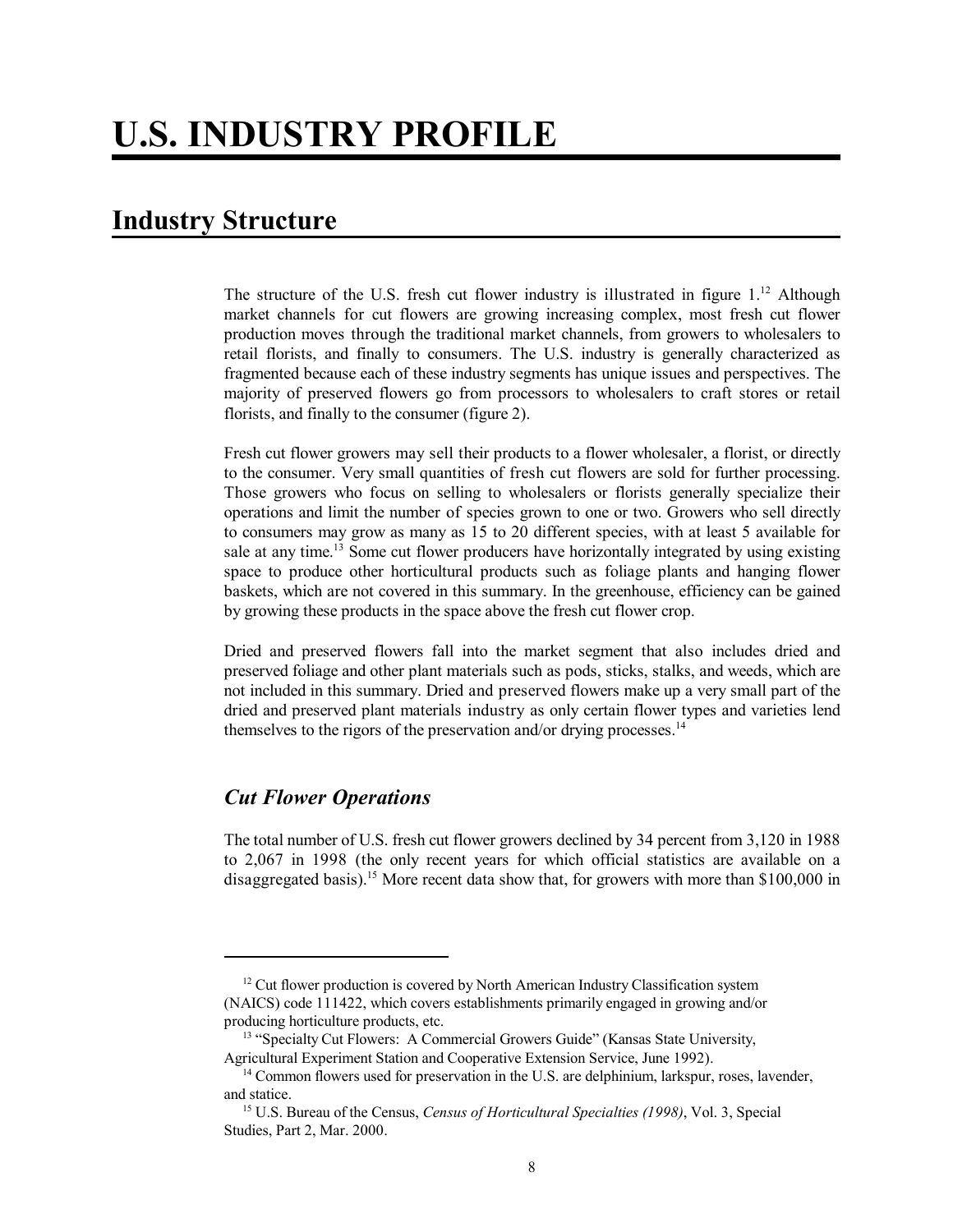



Source: U.S. International Trade Commission.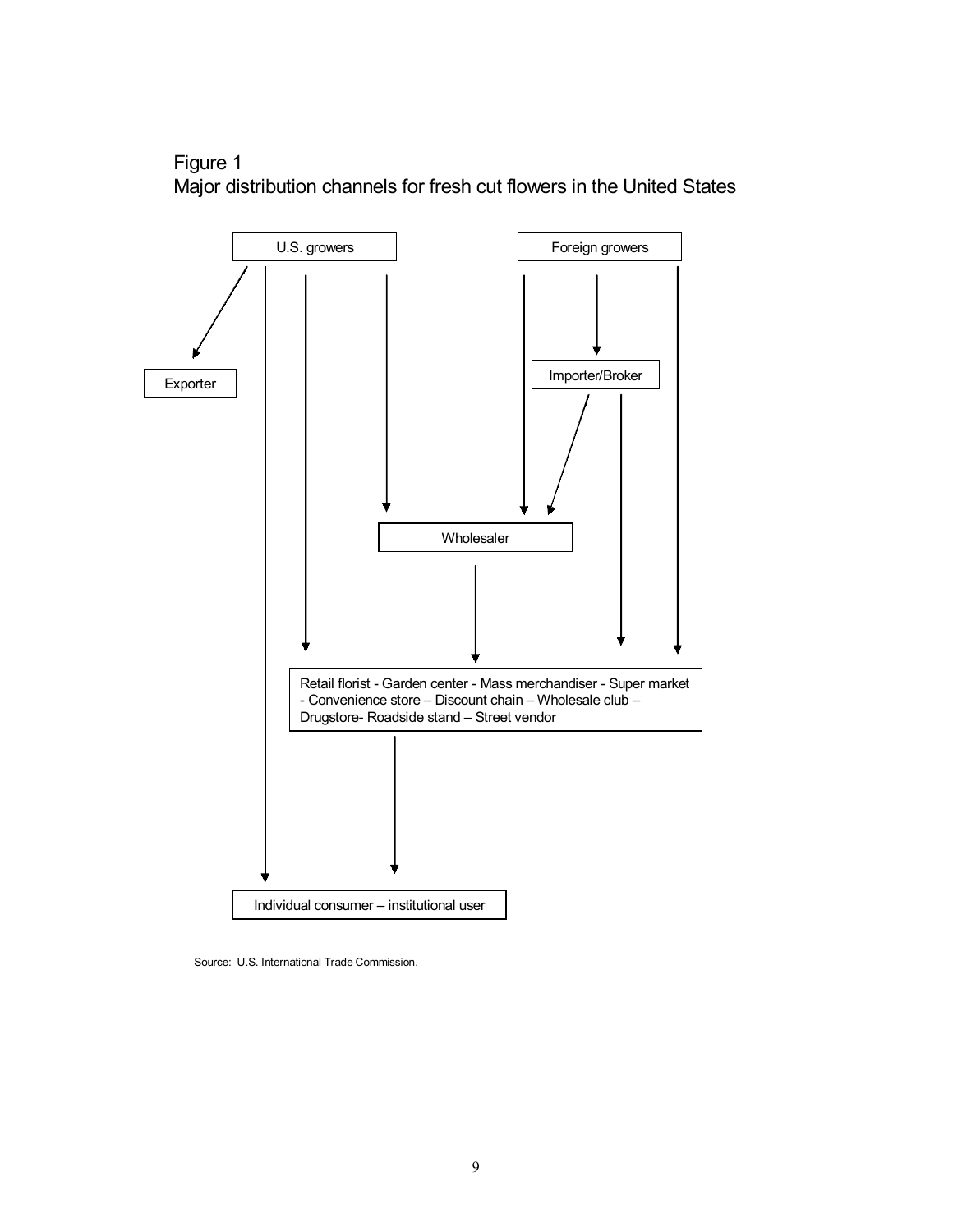Figure 2 Major distribution channels for preserved flowers in the United States



Source: U.S. International Trade Commission.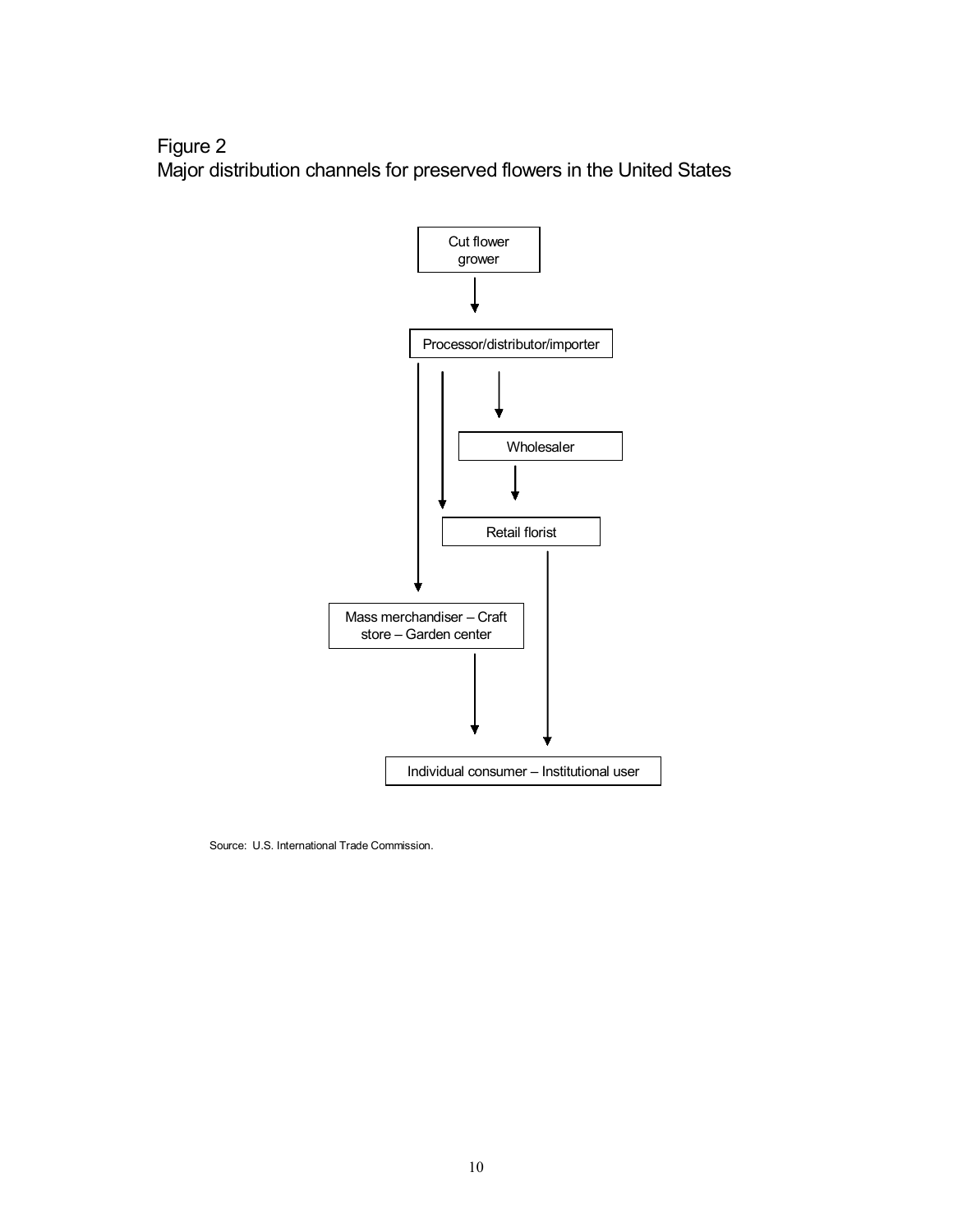sales, there were 615 cut flower growers in 2001, down from 760 in 1997.<sup>16</sup> The U.S. fresh cut flower industry has been going through a prolonged period of consolidation and contraction in the number of growers, with the remaining growers obtaining larger volumes. Most fresh cut flower-growing operations are family owned and operated, and the industry is not generally described as highly concentrated. Although a large number of growers operate less than 20,000 square feet of growing space, a few large firms cultivate several million square feet in flower production.<sup>17</sup>

#### *Geographic Distribution*

In the early 1900s U.S. cut flower production was centered around the large population centers such as New York City, Boston, Philadelphia, and Chicago. The expansion of the interstate highway system in the 1950s facilitated the transportation of goods over longer distances, and cut flower growers moved west in search of more favorable growing conditions. Producers settled predominantly in Colorado, in the area around Denver, and throughout California.

Today, although fresh cut flowers are commercially grown in nearly every State, California is by far the largest fresh cut flower producer, accounting for 66 percent of annual U.S. production during 1997-2001. Florida, Washington, Hawaii, Oregon, New Jersey, and Michigan are also important fresh cut flower producing States, together accounting for 20 percent of annual U.S. production in 2001. California, Florida, and Hawaii have climates that are especially conducive to year-round flower production. Washington ramped up production over the last 5 years, moving from the sixth most important State in 1997 to third place in 2001. Colorado lost importance during the period, cutting production by one-half between 1997 and 2001 (table 1).

| Fresh cut nowers. O.S. production in major producing States, 1997-2001 |         |         |         |                                                                                  |         |  |
|------------------------------------------------------------------------|---------|---------|---------|----------------------------------------------------------------------------------|---------|--|
| <b>State</b>                                                           | 1997    | 1998    | 1999    | 2000                                                                             | 2001    |  |
|                                                                        |         |         |         | ------------------------- Value (1,000 dollars) -------------------------------- |         |  |
|                                                                        | 307.557 | 261.548 | 279.611 | 288.441                                                                          | 292.115 |  |
|                                                                        | 29.241  | 27.398  | 28.293  | 28.119                                                                           | 23.168  |  |
| Washington                                                             | 11.745  | 17.736  | 23.295  | 19.624                                                                           | 18.857  |  |
|                                                                        | 15.622  | 14.383  | 17.461  | 16.436                                                                           | 16.221  |  |
|                                                                        | 10.499  | 10.214  | 10.338  | 10.195                                                                           | 10.698  |  |
| New Jersey                                                             | 11.916  | 8.495   | 9.194   | 7.128                                                                            | 8.533   |  |
|                                                                        | 11.514  | 8.551   | 4.995   | 7.624                                                                            | 8.119   |  |
|                                                                        | 12.932  | 11.425  | 10.749  | 8.156                                                                            | 6.440   |  |
|                                                                        | 60.543  | 51.845  | 47.688  | 44.240                                                                           | 40.105  |  |
|                                                                        | 471.569 | 411.595 | 431.624 | 429.963                                                                          | 424.256 |  |

**Table 1 Fresh cut flowers: U.S. production in major producing States,1 1997-2001**

1 Data are for production in 36 major producing States for operations with \$100,000 or more in annual sales.

Source: Compiled from official statistics from the U.S. Department of Agriculture.

 <sup>16</sup> USDA, National Agricultural Statistics Service, *Floriculture Crops Summary*, Apr. 1998, Apr. 2002.

 <sup>17</sup> John Bartok, "Automating an Industry," *Greenhouse Grower*, Fall 1999.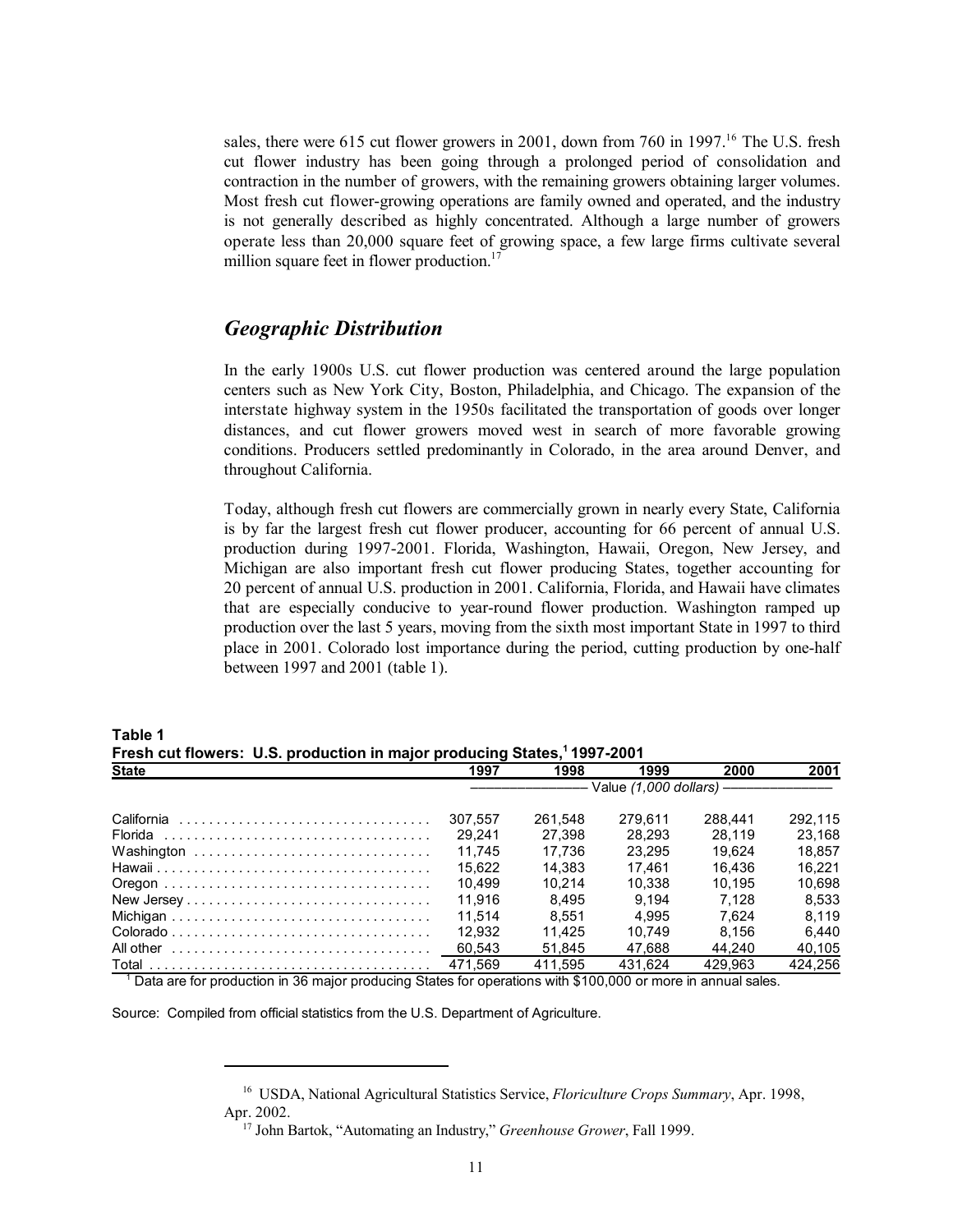There are believed to be three to four large producers of preserved flowers although there are probably several hundred small-scale ("mom and pop") producers. Most preserved cut flower operations are family owned and operated. However, the industry is concentrated, with one firm dominating.

## *Employment*

Cut flower production requires strict adherence to sanitation and handling requirements to produce quality finished products. Relatively skilled labor is required in the production of cut flowers; most of these skills are learned from on-the-job experience and not from formal education. Data on employment in the U.S. fresh cut flower industry are not available, since workers used to produce fresh cut flowers are used to produce a variety of other floriculture crops at the same time. A considerable amount of actual labor in the fresh cut flower sector is "unpaid" labor of the grower and other family members. It is estimated that the fresh cut flower industry employed 7,500 full time workers and 5,000 part-time workers annually during  $1997-2001$ .<sup>18</sup> It is estimated that the preserved flower industry employs about  $1,000$ workers<sup>19</sup>

Operations such as planting, harvesting, grading, and packaging traditionally require hand labor, making labor inputs a significant component of production costs in the cut flower industry. Labor costs generally account for 25-30 percent of a flower sales value. Recently however, growers have found that the scarcity of workers is driving labor costs up. Automation has increasingly been introduced to keep labor costs down or when extra workers are not available, but such methods can require significant initial capital expenditures.

Mechanization in the greenhouse generally consists of conveyors to move flowers, seeders, and automated irrigation. Seeders inject seeds through a nozzle or needle in a manifold that places one row of seeds at a time, up to 100 trays per hour. With drip irrigation, a series of small plastic tubes reach into each flower pot from a  $\frac{1}{2}$ - to  $\frac{3}{4}$ -inch main line extending the length of a greenhouse bench. With this method, every plant is irrigated at the same time with exactly the same amount of water. Although automation can significantly reduce grower costs, manufacturers of specialized equipment have not been attracted to the cut flowerindustry because of the large number of growers who operate less than 20,000 square feet of growing space and find the capital expense difficult to justify.<sup>20</sup>

However, highly automated greenhouses and technological advancements resulting from extensive applications of research and development do occur in the industry, generally by the larger growers. These advancements have yielded greater productivity and efficiency at the grower level.<sup>21</sup>

<sup>&</sup>lt;sup>18</sup> Estimated by staff of the U.S. International Trade Commission.

 $19$  Ibid.

 <sup>20</sup> John Bartok, "Automating an Industry," *Greenhouse Grower*, Fall 1999.

 <sup>21</sup> Will Carlson, and Dick Meister, "Technology and Productions," *Greenhouse Grower*, Fall 1999.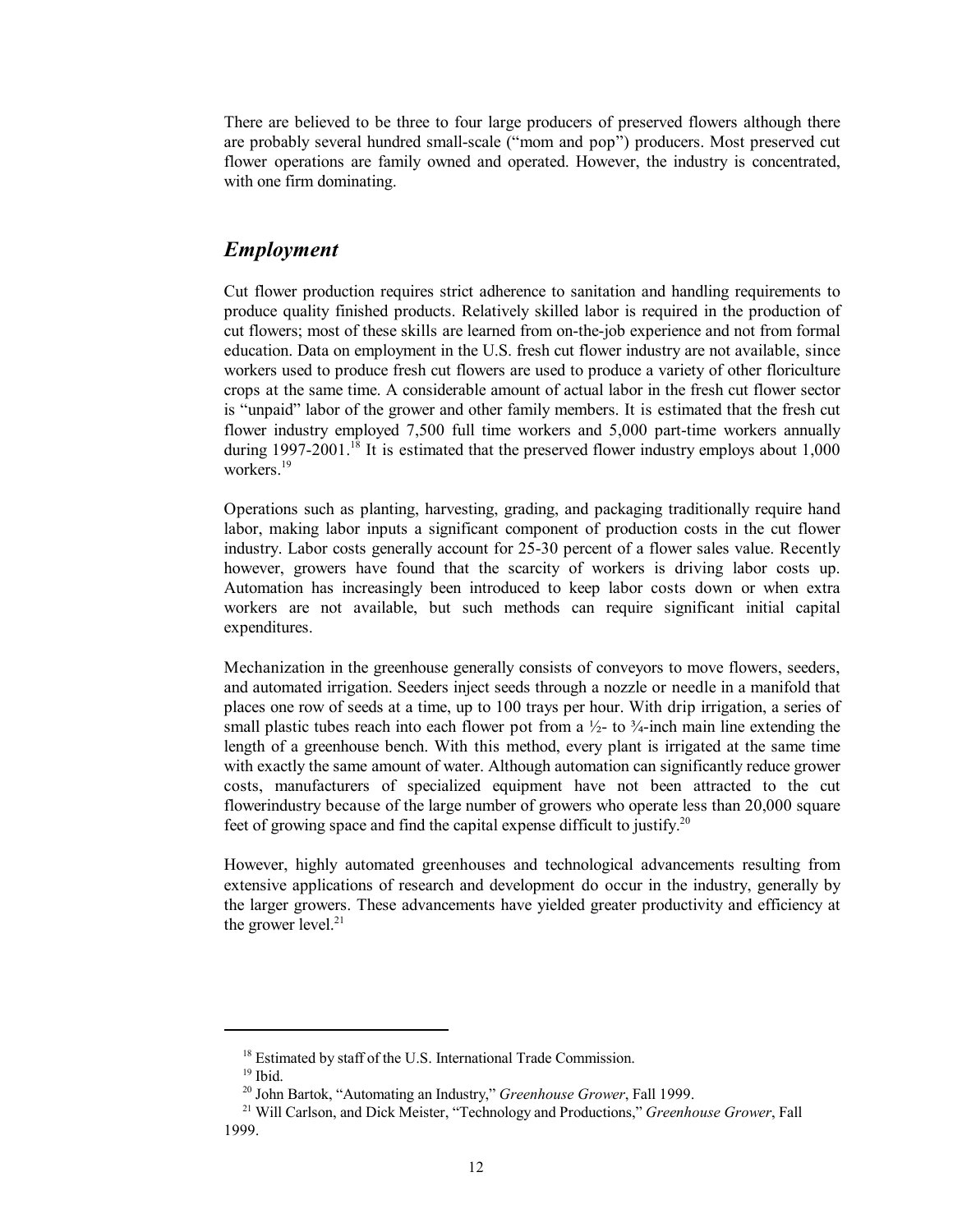## *Vertical Integration*

Flowers can be marketed by the grower to a flower wholesaler, a retail florist, or directly to the public by a street vendor or at a farmers market. Traditionally, wholesalers consolidate product from various growers and sell smaller units to retail outlets. The wholesaler's product is often on consignment from the grower; the wholesaler finds buyers for the product and pays the grower a portion of the sale. Wholesalers have traditionally passed information regarding demand trends back to the grower who can then modify production accordingly.

Today, market channels for fresh cut flowers are increasingly complex.<sup>22</sup> Since in large part the production of fresh cut flowers for the U.S. market has shifted overseas, some importers are fulfilling the traditional wholesaler's role, aggregating product from offshore producers and farms, and selling directly to retail outlets. Some large U.S. retailers work directly with brokers who get foreign producers to meet the retailers' specific requirements.<sup>23</sup> Some importers located in Miami are merely extensions of Latin American growers' operations. Vertical integration has allowed some wholesalers to provide better service and more services than their competitors.<sup>24</sup> For example, wholesalers/importers/brokers have set up bouquet-making operations at the Miami airport or offshore and then ship the final product, a fully arranged bouquet, directly to retail outlets.<sup>25</sup>

Cut flower producers in the United States have adapted to the changing market structure. Some have formed shipping companies and wholesale businesses to market their own production as well as that of other domestic and foreign producers. Others have established retail outlets to market cut flowers. In some cases, retail outlets have established cut-flowerproducing operations to supplement their purchases from other domestic producers, shippers, wholesalers, and importers.

For several decades, especially in California, growers have used flower auctions to sell directly to retail florists.<sup>26</sup> Through the auction system, retail outlets bypass the wholesaler. In this environment, retailers make decisions based on economic considerations and can receive a price based on the cost of production, shipping, and other direct costs. The online grower auction is a relatively recent phenomenon. Business to business commerce over the Internet, which is an increasingly important factor in business relations across industries, is successfully uniting flower growers, brokers, retailers, hard goods suppliers, seed companies, and retailers.

Although some retailers source product through the auctions, the majority still find the services a wholesaler provides to be extremely valuable.<sup>27</sup> Wholesalers are generally able to provide the following types of services to retailers: meeting growers/importers minimum orders; dealing with large consolidated bulk shipments; keeping perishable goods refrigerated; replacing inferior products quickly and easily; and dealing with product credit issues of overseas suppliers. Some wholesalers may even provide extended credit to their retail customers who may periodically experience financial distress and have to slow or cease

 <sup>22</sup> Red Kennicott, "Wholesale Changes," *Greenhouse Grower*, Fall 1999.

<sup>&</sup>lt;sup>23</sup> "The Changing Floriculture Industry," Society of American Florists, June 2001.

 <sup>24</sup> Charles Kremp, "Retail Florists Blossom," *Greenhouse Grower*, Fall 1999.

<sup>&</sup>lt;sup>25</sup> "The Changing Floriculture Industry," Society of American Florists, June 2001.

 <sup>26</sup> Red Kennicott, "Wholesale Changes," *Greenhouse Grower*, Fall 1999.

<sup>&</sup>lt;sup>27</sup> "The Changing Floriculture Industry," Society of American Florists, June 2001.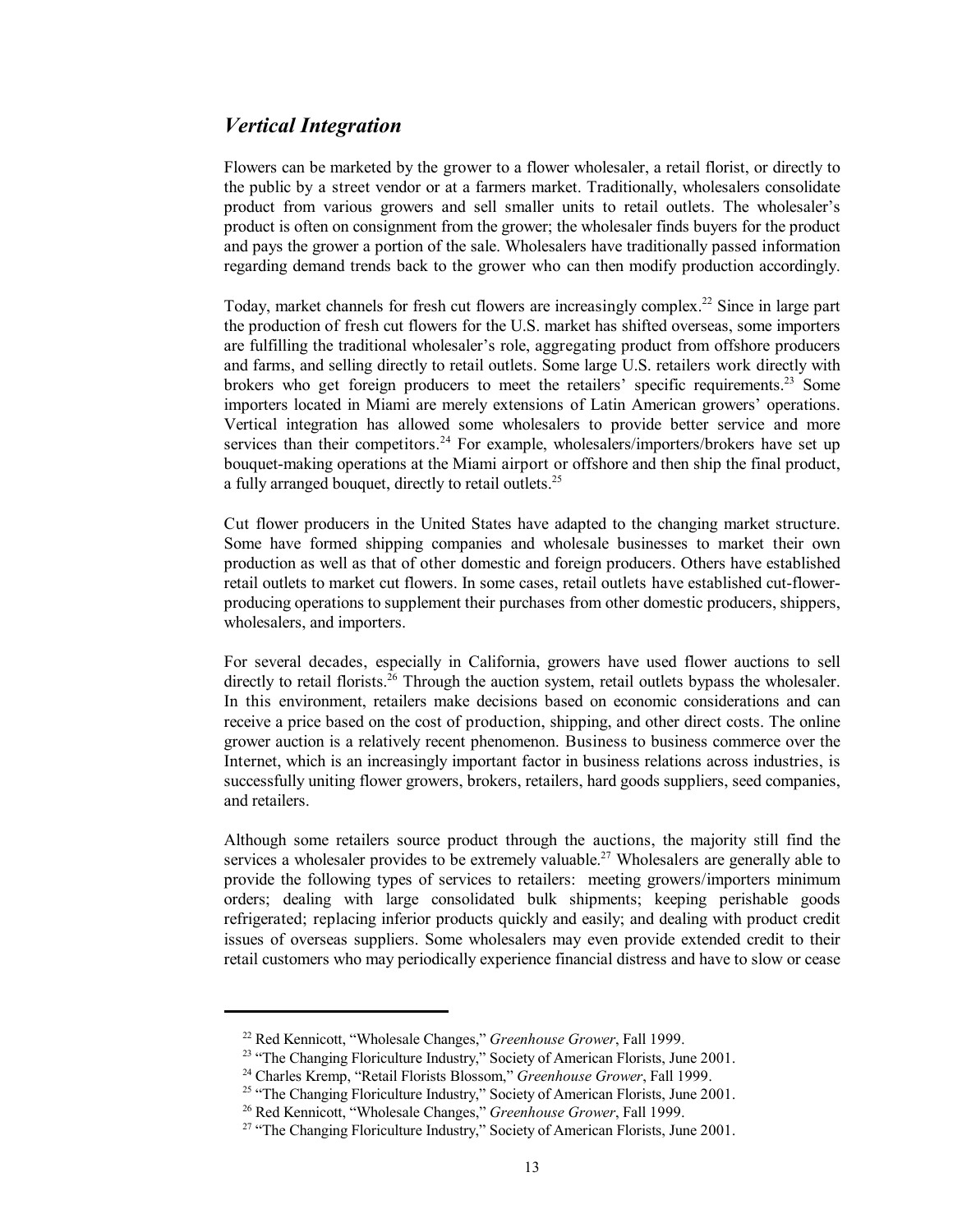payment.<sup>28</sup> Most retailers prefer to deal with an intermediary when purchasing product grown overseas as well, since they do not generally have the time or expertise to deal with trade credits, quality guarantees, freight, brokers' fees, and duties, or to identify reliable supply sources.

Several unsuccessful attempts were made in the late 1990s by private equity firms to consolidate multiple firms in different industry segments and take the new companies public.29 These firms intended to streamline the wholesale distribution of flowers by consolidating a number of smaller flower growing operations, importers, brokers, bouquet manufacturers, and wholesalers. Executives involved in the failed mergers cited pricing pressure from imports in the late 1990s, in light of already thin margins on floral products, as one of the main reasons for the consolidations' failure, in addition to the fact that the cut flower industry is highly fragmented with different segments maintaining distinct inventory management systems and business practices.<sup>30</sup>

## **Globalization in the Cut Flower Industry**

Producers of cut flowers generally are not integrated with foreign firms. There is little direct foreign ownership of U.S. cut flower firms, and few U.S. cut flower producers operate abroad. One exception is a large U.S. multinational firm that recently acquired 790 hectares of farms in cut flower production in Colombia, Ecuador, and Mexico. The company owns its own aircraft service that transports flowers from locations in Latin America to its recently constructed, 328,000-square-foot processing, warehousing, and shipping facility in Miami. This producer serves as grower, importer, marketer, and distributor. The vertical integration of its logistics and handling operations represent its effort to deliver uniform product quality from the farm to its final customers. $31$ 

Although this type of large-scale operation and investment is not typical in the industry, many overseas producers in Latin America are focusing on establishing supply relationships with U.S. mass merchandisers. Once these connections are established, the mass retail outlet often takes an active role in the production decisions at the grower level. In a relationship of this type, the grower produces to customer specifications, losing some control of his operations; however, his product is guaranteed a venue for sale in the U.S. market where demand is high.

 <sup>28</sup> Ibid.

 <sup>29</sup> Delilah Onofrey, "Courting Consolidation," *Greenhouse Grower*, Fall 1999.

 <sup>30 &</sup>quot;Fading fortune," *Latin Trade*, July 2001.

<sup>&</sup>lt;sup>31</sup> "Industry News," *Floral Management*, Society of American Florists, Mar. 2002.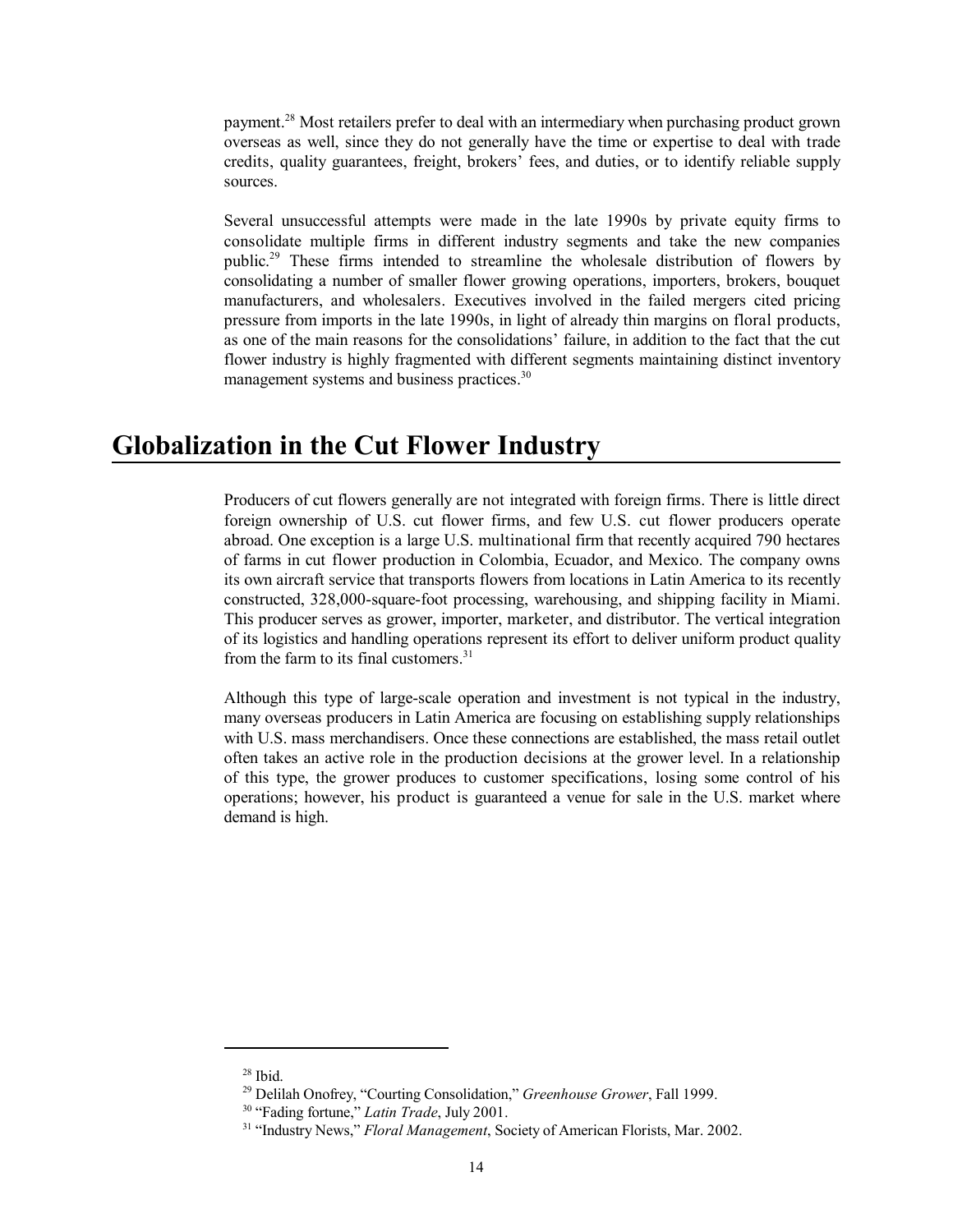Cut flowers are promoted generically through industry associations and other voluntary organizations. The Society of American Florists (SAF) administrates the Floral Marketing Council (FMC), the largest voluntary public relations program for flowers and plants in the United States. FMC receives contributions from all industry segments. Floral wire services, such as Florists' Transworld Delivery (FTD) and Teleflora, are networks of worldwide florists who have agreed to exchange out-of-town flower orders placed by telephone or over the Internet. These organizations also conduct national advertising campaigns. U.S. and Colombian growers promote flowers in the United States market through the Flower Promotion Organization, a voluntary arrangement they formed to boost short-term and long-term demand for flowers.<sup>32</sup>

A mandatory national marketing effort, similar in structure to national promotion orders for other commodities, was developed in the mid-1990s, but was terminated shortly after its institution. The grower-funded program, in which assessments of 0.5 percent of gross sales were to generate \$10-12 million for promotional activities, was formally organized in 1996. USDA handled the administration and collection of the program until it lost the support of the growers and was dismantled in 1997.<sup>33</sup>

In some cases, dried and preserved flowers may be promoted and marketed along with fresh cut flowers in a general "gift item" categoryHowever, customers do not generally perceive fresh and preserved flowers to be substitutable due to the perishable nature of fresh flowers. Floral decorations made of silk and other, synthetic, materials compete more directly with preserved flowers.

Retail marketing of fresh cut flowers has shifted from a large number of small, independent retail florists to florist chains and mass market retailers with garden centers. The entrance of mass merchandisers, or "big box" stores, to the distribution of fresh cut flowers, as well as other garden products, has greatly influenced the change in marketing practices in the industry.

Mass merchandisers are typically discount clubs, home improvement chains, and supermarkets. These stores are typically strategically located, aggressively advertised, and have high customer traffic. Under the influence of mass merchandisers, the marketing of fresh cut flowers has moved from a product and sales orientation to a customer-driven, market-oriented approach. In turn, the concept of strict inventory management and tracking of consumer sales (done through UPC labeling, data captured through point-of-sale registers, and electronic data interchange), perfected by mass merchandisers, has begun to pervade the rest of the retail flower industry; independent retailers and suppliers have begun to adopt these technologies.<sup>34</sup> As mentioned above, a key aspect of the mass merchandisers' typical business model, the notion that low prices move large quantities of merchandise, gives them the ability to exert control over their suppliers. The "big box" stores also need suppliers with

<sup>&</sup>lt;sup>32</sup> Flower Promotion Organization fact sheet, ASOCOLFLORES, Association of Colombian Flower Exporters, found at *http://www.asocolflores.org/promo/Art%EDculo%20N%B01.pdf*, retrieved July 3, 2002.

 <sup>33</sup> Delilah Onofrey, "Promotion Commotion," *Greenhouse Grower*, Fall 1999.

 <sup>34</sup> Stan Pohmer, "Mass Market Acceleration," *Greenhouse Grower*, Fall 1999.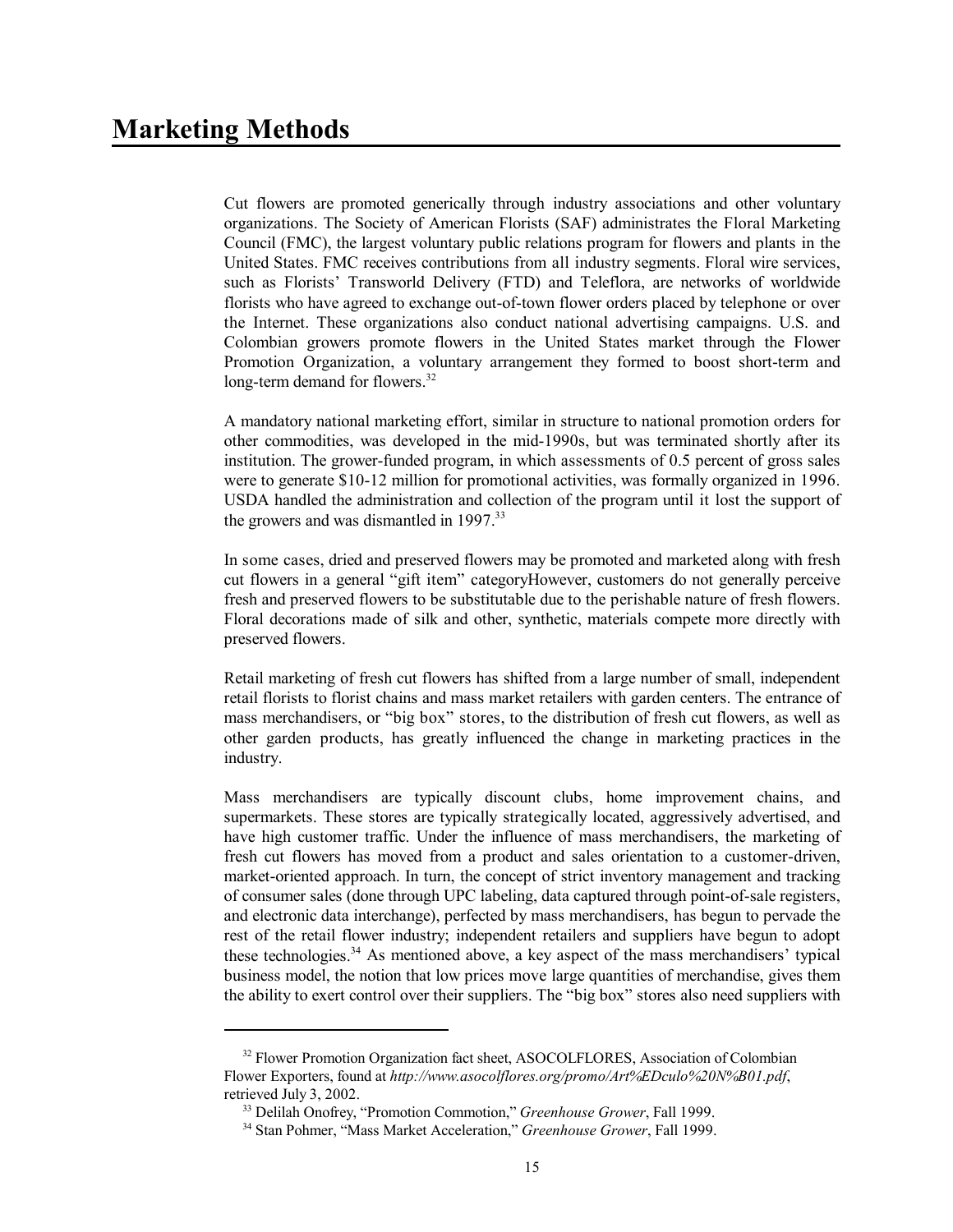sufficient production capabilities to satisfy their needs. This has contributed to consolidation within the cut flower industry.

## **Pricing Practices**

Market prices for cut flowers are sensitive to demand as well as supply conditions.<sup>35</sup> Although there has been some shift from retailer dependence on holiday promotions to yearround sales, prices for cut flowers tend to be high around certain holidays when demand peaks. Supplies are determined by growers' strategic planting and pinching schedules as well as the weather. When peak production does not coincide with peak demand, prices fluctuate. Certain physical characteristics, such as stem length, color, appearance, and freshness, are also important in establishing prices for cut flowers.

The large purchasing power of mass merchandisers, as well as large importers and distributors, is an important factor in the determination of cut flower prices. This, in addition to low-priced imports, has kept fresh cut flower prices low.<sup>36</sup> Smaller importers and U.S. growers have seen their profit margins decrease significantly as a result. Large growers may be able to maintain profits by negotiating volume discounts with their shippers and reducing other costs. Their cost-cutting strategies may include the development of more productive flower varieties by breeders, particularly in the 40- and 50- centimeter lengths destined for the mass markets; increasing volume to reduce costs per stem; and introducing more efficient management practices.<sup>37</sup>

## **Research and Development**

Many concepts and technologies still used today in the cut flower industry were developed in the 1950s and 1960s, such as artificial soil mixes, individual plug propagation (made possible by the introduction of plastics), and mechanization in the greenhouse.<sup>38</sup> More recently, the industry has incorporated advances such as the use of sophisticated computers for lighting and heating, better control of diseases, hydroponic (soilless) production, improved transportation, and biotechnology. Advances in molecular biology help cut flower growers understand how plant genes and chemical pathways in plants determine quality characteristics. Breeders can patent this knowledge and recoup research and development costs.

Expenditures on research and development in the cut flower industry are carried out by several organizations. Endowments have long provided private sources of funds for research and educational programs. The American Floral Endowment allocates approximately

 <sup>35</sup> Debbie Hamrick, "Is Floriculture Recession-proof?" *FloraCulture International*, retrieved from *www.floricultureintl.com* on Oct. 28, 2002.

 <sup>36</sup> Nancy Laws, "World Commerce in Cut Flowers and Roses," *FloraCulture International*, retrieved from *www.floricultureintl.com* , on Oct. 31, 2002.

 <sup>37</sup> Ibid.

 <sup>38</sup> Thomas Weiler, "Cutting in on History," *Greenhouse Grower*, Fall 1999.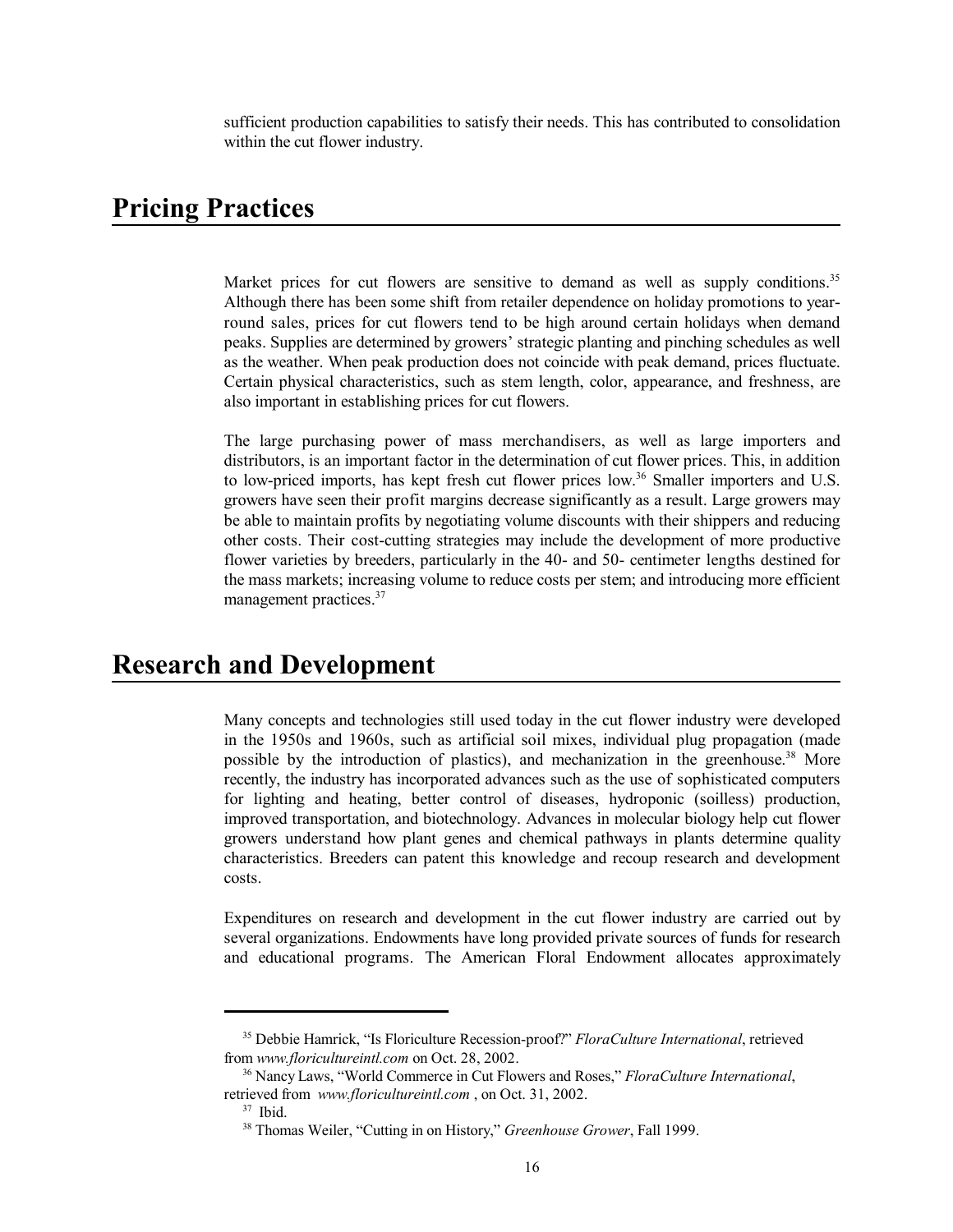\$1 million annually for programs in floriculture and environmental horticulture.<sup>39</sup> In 2000, the Floriculture Industry Research and Scholarship Trust (FIRST) awarded more than \$150,000 in scholarships and research grants to improve the production and marketability of flowers and plants.40 SAF's American Florist Marketing Council also conducts research and marketing promotions on fresh cut flowers.

# **U.S. MARKET**

## **Consumer Characteristics and Factors Affecting Demand**

In the 1960s, cut flower consumers in the United States had little more to choose from than chrysanthemums, gladioli, roses, and standard carnations. Today, with the elimination of constraints on the ability to ship flowers and available transportation, there is an almost unlimited variety of cut flowers available for purchase in the U.S. market.

Most consumers make floral purchases at either a florist shop or supermarket.<sup>41</sup> These two channels support about three-fourths of all cut flower transactions. In the 1990s, supermarkets and discount chains gained importance as retail outlets for cut flowers, primarily due to price and convenience, as traditional floral shops lost sales.<sup>42</sup> Purchases of preserved floral products generally take place at discount chains and craft/hobby stores. Consumers are increasingly making their fresh cut flower purchases online, and the vast majority of these purchases are floral arrangements. Although Internet sales may represent a relatively small share of total purchases, it is becoming an increasingly popular venue for floral sales.<sup>43</sup>

Fresh cut flower consumption tends to be seasonal and peaks around certain holidays. Sales also depend on consumer optimism and price. Industry research on cut flower buying practices has shown that a "heavy buyer" (repeat customer) of fresh cut flowers tends to be middle-aged, and most likely an "empty-nester" whose children have left home to start their own families. Heavy buyers generally come from affluent households and are most likely to be found in the New England and Mid-Atlantic regions of the Eastern United States, and the Mountain and Pacific regions of the West. More than 50 percent of floral product purchases are for gifts.44

 <sup>39</sup> American Floral Endowment website at *www.endowment.org/contributions.htm*, retrieved Jan. 2003.

 <sup>40 &</sup>quot;FIRST Cultivating Progress, " retrieved at *www.firstinfloriculture.org* on Jan. 2003.

<sup>&</sup>lt;sup>41</sup> "Customer Targeting," American Floral Endowment, found at

*http://www.endowment.org/specialreports/marketing.htm*, retrieved Aug. 23, 2002.  $42$  Ibid.

 <sup>43</sup> *Flora-Stats Annual Report*, American Floral Endowment, 1999.

 <sup>44</sup> Ibid.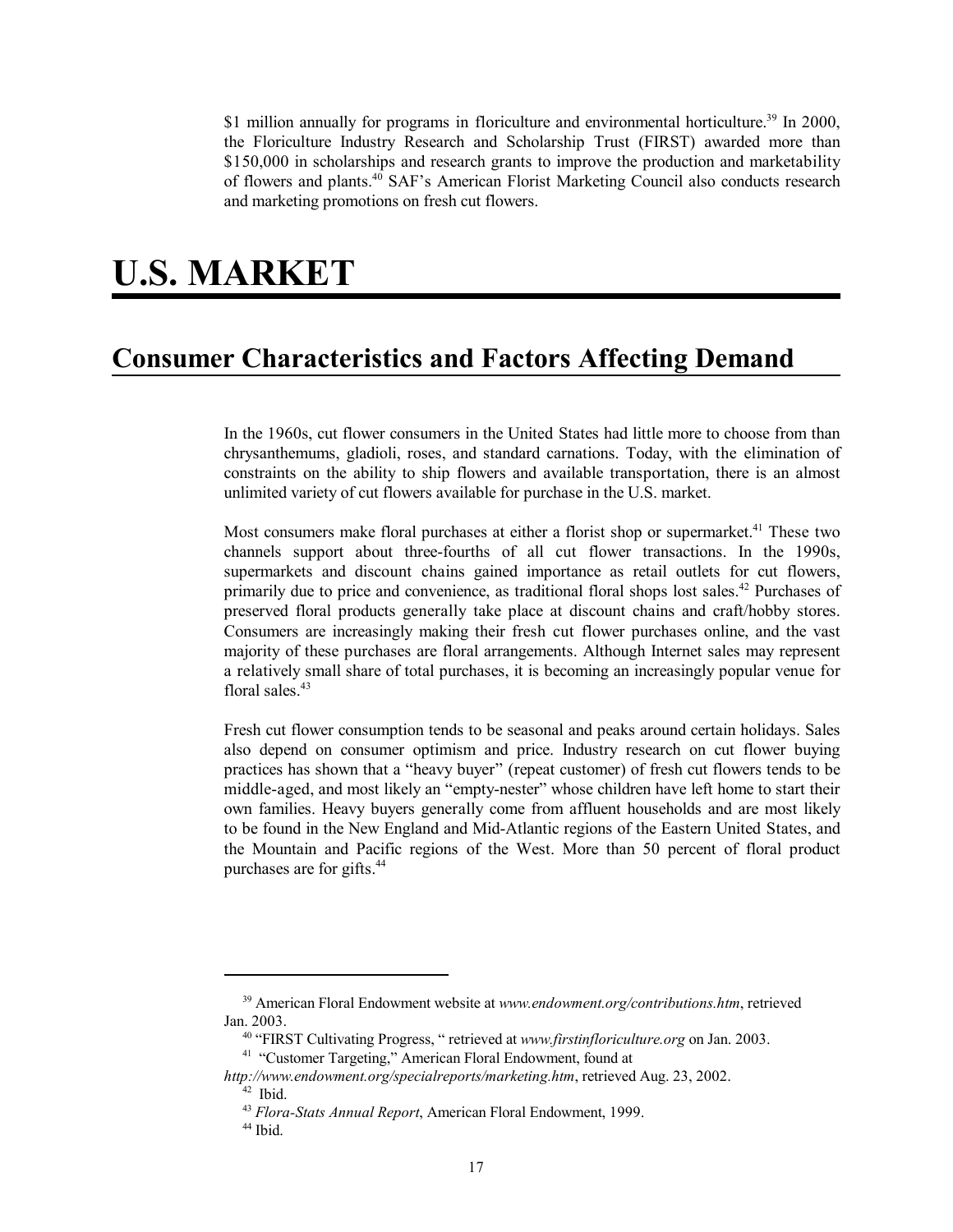In 2001 apparent consumption of cut flowers was estimated to be \$950 million, representing a decline of 6.6 percent from the level in 1997. U.S. production decreased by 10 percent over the period. Exports similarly declined by 19 percent. U.S. imports remained relatively stable throughout the period, rising slightly (by 3 percent) between 1997-1998 and 1999-2000 and ending the period down by 5 percent from the 1997 level (table 2).

#### **Table 2 Cut flowers: U.S. production, exports of domestic merchandise, imports for consumption, and apparent consumption, 1997-2001**

|        |                                                        |        |                                                        |                                     | <b>Ratio of imports</b>    |
|--------|--------------------------------------------------------|--------|--------------------------------------------------------|-------------------------------------|----------------------------|
| Year   | U.S. production <sup>1</sup> U.S. exports U.S. imports |        |                                                        | <b>Apparent U.S.</b><br>consumption | to apparent<br>consumption |
|        |                                                        |        | - Value <i>(1,000 dollars</i> ) ---------------------- |                                     | Percent                    |
| 1997   | 471.569                                                | 48.753 | 595.045                                                | 1.017.861                           | 58.5                       |
| 1998   | 411.595                                                | 44.553 | 614.362                                                | 981.404                             | 62.6                       |
|        | 431.624                                                | 41.354 | 591.593                                                | 981.863                             | 60.3                       |
| $2000$ | 429.963                                                | 39.500 | 611.255                                                | 1.001.718                           | 61.0                       |
|        | 424.256<br>- -                                         | 39.434 | 565.471                                                | 950.293                             | 59.5                       |

<sup>1</sup> Production of fresh cut flowers. Data for preserved are not available.

Source: Production compiled from official statistics of the U.S. Department of Agriculture; exports and imports compiled from official statistics of the U.S. Department of Commerce.

> Strong economic indicators in the United States in the first half of the 1990s, marked by steady growth of GDP, low unemployment, low inflation, increasing wages, and general optimism relating to the stock market, kept cut flower sales steady and prices relatively strong.<sup>45</sup> Since cut flower purchasing is discretionary and tends to be tied to the economy, consumer confidence had a positive influence on cut flower sales.46 As economic activity slowed starting in 2000, U.S. consumers cut back on their purchases of floral products, especially green plants, cut flowers, and preserved products. Data show that apparent consumption remained steady from 1997-2000 at about \$1 billion, then dropped by about \$50 million in 2001 (table 2).

> The ratio of imports to apparent consumption remained relatively steady between 1997 and 2001 ranging from 59 percent to 63 percent. The main sources for imports during the period were Colombia, Ecuador, and the Netherlands. Imported flowers are considered to be of high quality. Prices on high volume imports, especially roses and chrysanthemums, are generally more cost competitive than domestic products due to low wage rates, smaller climate-control investments, and weaker currencies in Colombia and Ecuador, the chief U.S. suppliers.<sup>47</sup>

 <sup>45 &</sup>quot;Consumer Tracking Study," *Flora-Stats Annual Reports*, 1993-1999. American Floral Endowment, *www.endowment.org/florastats*, retrieved Sept. 2002.

 <sup>46</sup> Debbie Hamrick, "Is Floriculture Recession-proof?" *FloraCulture International*, Apr. 2002 47 USDA, ERS, *Floriculture and Nursery Crops Situation and Outlook Yearbook*, FLO-2002, May 2002.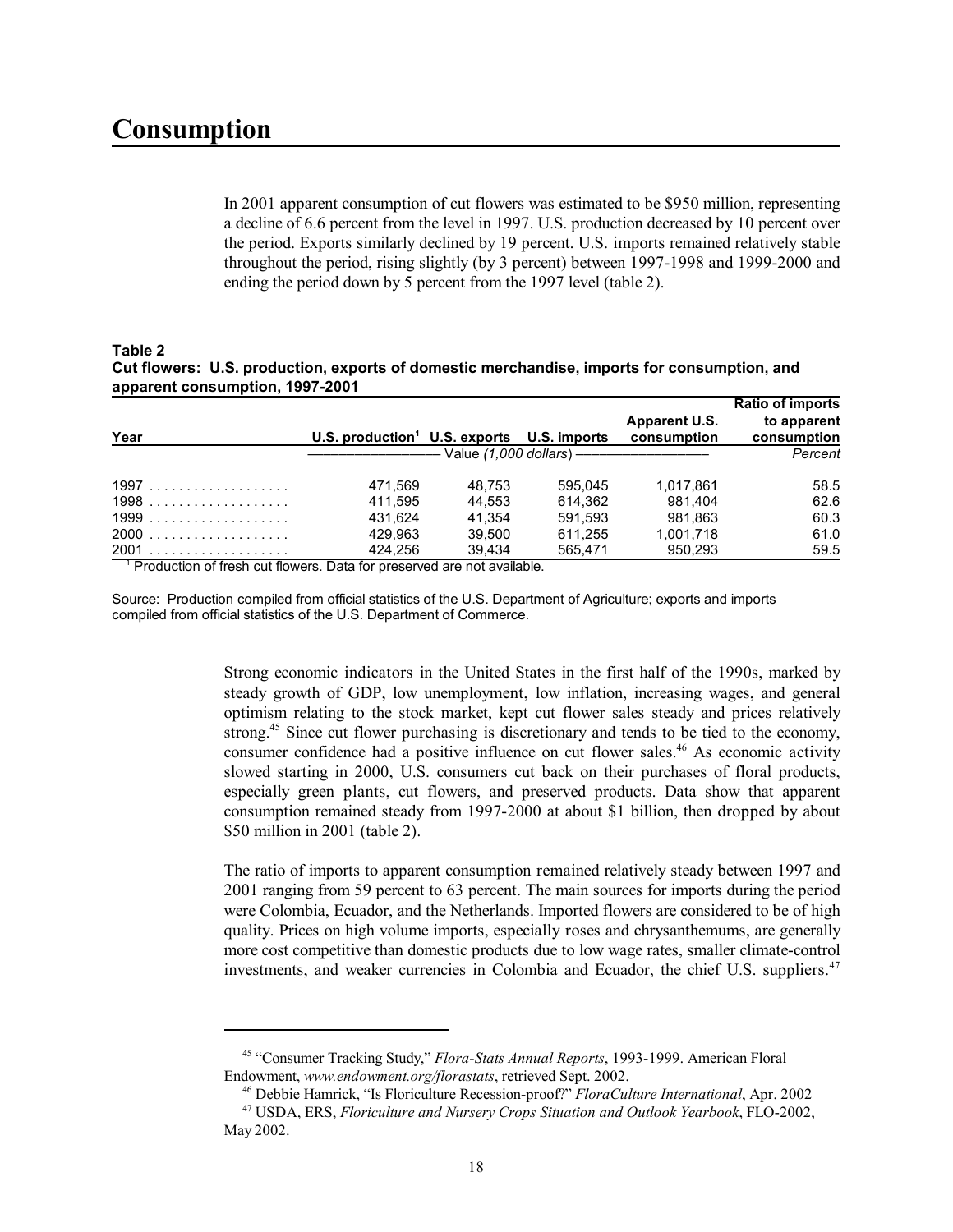## **Production**

In the last two decades, production of certain cut flowers for the U.S. market has moved overseas. Sales by U.S. fresh cut flower growers, except in Western States, have fallen to about one-half their 1992 levels, with the prices of imports falling at a much faster rate. Current prices of domestically grown cut flowers are only 2 percent higher than they were in the early 1990s (less than general consumer price inflation)Prices of imports, however, have dropped by 36 percent over the same period. This has left current overall prices of fresh cut flowers in the U.S. market 15 percent below their levels in 1995.<sup>48</sup>

In the face of increasing low-priced import competition, many U.S. growers have shifted production into specialty cut flowers (which generally refers to flowers other than carnations, chrysanthemums, gladioli, or roses), which are not imported in significant volumes, and also into other floriculture crops such as bedding and garden plants, which are not covered in this summary. Some U.S. growers have differentiated their product to some extent by offering services not available from importers, such as quick turnaround times on special orders.

Table 3 shows data on U.S. production, by type, for the last 5 years. During the period, the value of U.S. production of fresh cut flowers overall decreased by nearly 10 percent. Roses had the most dramatic decrease, falling by almost half. Between 2000 and 2001, decreases were recorded for the value of U.S. production of all flower types, including "other cut flowers," with the exception of lilies and lisianthus.<sup>49</sup>

# **U.S. TRADE**

## **Overview**

The United States maintains a trade deficit in cut flowers with the vast majority of its trading partners with the exception of Canada. The U.S. trade surplus with Canada increased by 42 percent between 1997 and 2001 (table 4)The overall U.S. deficit narrowed between 1997 and 2001, falling from \$546 million to \$526 million, primarily due to the decrease in value, although not necessarily volume, of imports. The United States is a net importer of flowers because its foreign competition has a competitive advantage in terms of the costs of labor, land and environmental protections.

 <sup>48</sup> USDA, ERS, *Floriculture and Nursery Crops Outlook*, Sept. 2002.

 <sup>49</sup> USDA altered its Ornamental Crops data set significantly in 1999 and 2001. In 2001 USDA created a category for all roses and six new product categories that had previously been reported under "other flowers." No comparative information is available for additional individual flower types for the entire 5-year period.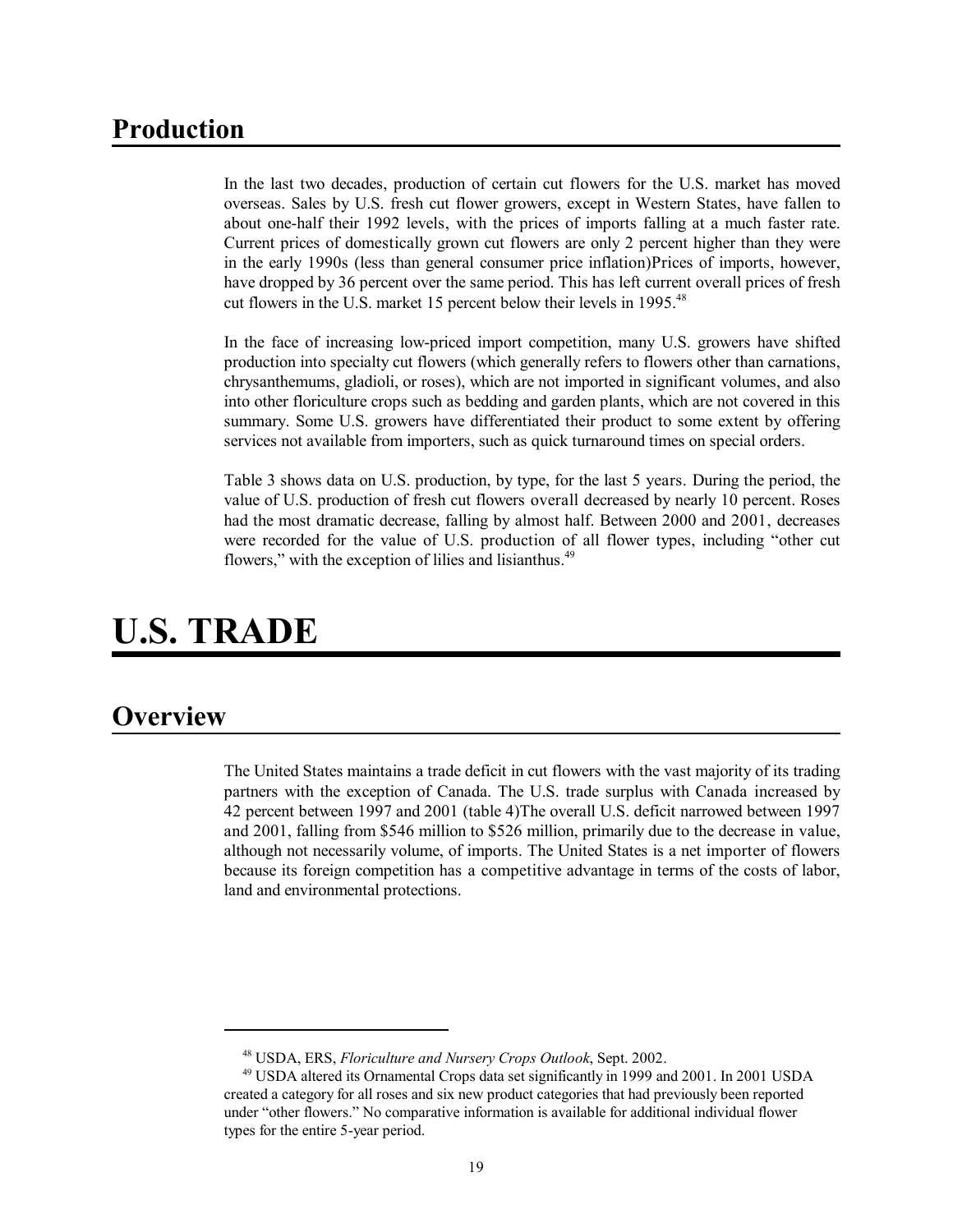| <b>Flower type</b>                                                    | 1997    | 1998    | 1999    | 2000    | 2001    |  |  |
|-----------------------------------------------------------------------|---------|---------|---------|---------|---------|--|--|
|                                                                       |         |         |         |         |         |  |  |
| $\text{Ross}^1$                                                       | 122.515 | 102.365 | 87.003  | 69.294  | 67,656  |  |  |
|                                                                       |         |         |         | 55.975  | 57.452  |  |  |
|                                                                       |         |         |         | 26.760  | 26.265  |  |  |
|                                                                       | 34.861  | 33.138  | 25.535  | 28.339  | 24.183  |  |  |
|                                                                       |         |         |         | 20.395  | 20.117  |  |  |
| Gerbera daisy                                                         |         |         |         | 20.886  | 20.045  |  |  |
| Snapdragons                                                           |         |         |         | 19.166  | 17.249  |  |  |
| Pompon chrysanthemums                                                 | 16.341  | 16.828  | 15.181  | 17.214  | 16.578  |  |  |
| Delphinium and larkspur                                               |         |         |         | 10.955  | 10.807  |  |  |
|                                                                       |         |         |         | 6.891   | 10.101  |  |  |
| Other cut flowers $3, \ldots, \ldots, \ldots, \ldots, \ldots, \ldots$ | 297.852 | 259.264 | 303.905 | 154.088 | 153.803 |  |  |
|                                                                       | 471.569 | 411.595 | 431.624 | 429.963 | 424.256 |  |  |

## **Table 3 Fresh cut flowers: U.S. production, by major flower types, 1997-2001**

1 Data for 1997-1999 were collected for two categories of roses only: hybrid tea and sweetheart; 2000 and 2001 data were collected for "all roses".

<sup>2</sup> Data were not collected separately for this category during 1997-1999; production was included in "other cut flowers."

 ${}^{3}$  Data for 1997-1999 are not comparable with 2000-2001; 2000 and 2001 data collection excluded additional individual flower breakouts which had formerly been in this category.

Note.—Data are for production in 36 major producing States and represent only growers with sales of \$100,000 or more.

Source: Compiled from official statistics of the U.S. Department of Agriculture.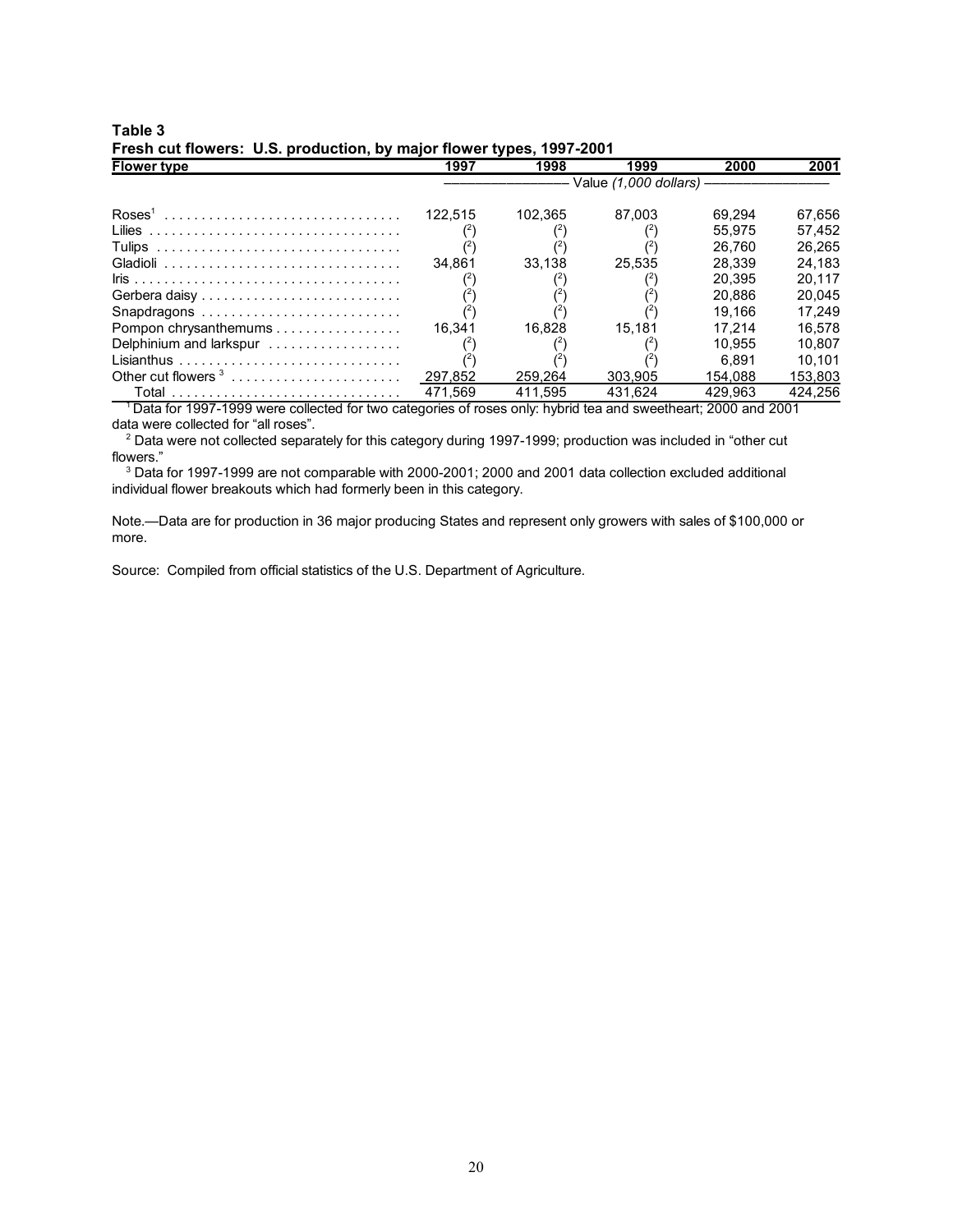#### **Table 4**

**Cut flowers: U.S. exports of domestic merchandise, imports for consumption, and merchandise trade balance, by selected countries, 1997-20011** 

|                                                                                                                               | 1997       | 1998       | 1999                    | 2000       | 2001       |
|-------------------------------------------------------------------------------------------------------------------------------|------------|------------|-------------------------|------------|------------|
|                                                                                                                               |            |            | - Value (1,000 dollars) |            |            |
| U.S. exports of domestic merchandise:                                                                                         |            |            |                         |            |            |
|                                                                                                                               | 159        | 461        | 247                     | 205        | 72         |
| Ecuador                                                                                                                       | 4          | 213        | 183                     | 0          | 331        |
| Netherlands                                                                                                                   | 5,426      | 1,061      | 487                     | 422        | 217        |
| Mexico                                                                                                                        | 9,515      | 7,145      | 5,830                   | 4,659      | 3,113      |
|                                                                                                                               | 23,174     | 24,805     | 26,252                  | 27,969     | 29,757     |
| Costa Rica $\ldots \ldots \ldots \ldots \ldots \ldots \ldots \ldots$                                                          | 3          | 20         | 26                      | 12         | 7          |
| $\textsf{Israel} \dots \dots \dots \dots \dots \dots \dots \dots \dots \dots \dots \dots \dots \dots \dots \dots \dots \dots$ | 103        | 8          | 58                      | 0          | 0          |
|                                                                                                                               | 36         | 71         | 36                      | 4          | $\Omega$   |
|                                                                                                                               | 29         | 129        | $\mathbf 0$             | 6          | 12         |
| New Zealand                                                                                                                   | 3          | 18         | 16                      | 6          | $\Omega$   |
|                                                                                                                               | 10,301     | 10,620     | 8,219                   | 6,218      | 5,924      |
|                                                                                                                               | 48,753     | 44,553     | 41,354                  | 39,500     | 39,434     |
| U.S. imports for consumption:                                                                                                 |            |            |                         |            |            |
|                                                                                                                               | 359,620    | 360,626    | 343,127                 | 347,912    | 302,412    |
| Ecuador                                                                                                                       | 83,497     | 90,119     | 92,174                  | 89,350     | 99,745     |
| Netherlands                                                                                                                   | 61,774     | 69,200     | 61,629                  | 71,628     | 67,097     |
|                                                                                                                               | 23.649     | 25.186     | 27.200                  | 29.633     | 29,421     |
|                                                                                                                               | 14,871     | 15.554     | 15,434                  | 17,816     | 17,953     |
|                                                                                                                               | 17.974     | 18,993     | 19,378                  | 19,429     | 14,705     |
| $Israel \dots \dots \dots \dots \dots \dots \dots \dots \dots \dots \dots \dots$                                              | 3,832      | 4,468      | 4,345                   | 5,818      | 6,891      |
|                                                                                                                               | 1.402      | 2,321      | 3,024                   | 2,920      | 3,396      |
|                                                                                                                               | 7,998      | 7,397      | 5,621                   | 5,506      | 3,373      |
| New Zealand $\ldots, \ldots, \ldots, \ldots, \ldots, \ldots, \ldots$                                                          | 1,668      | 2,078      | 2,261                   | 2,420      | 3,165      |
| All other                                                                                                                     | 18,760     | 18,421     | 17,400                  | 18,824     | 17,312     |
|                                                                                                                               | 595,045    | 614,362    | 591,593                 | 611,255    | 565,471    |
| U.S. merchandise trade balance:                                                                                               |            |            |                         |            |            |
|                                                                                                                               | $-359,462$ | $-360,165$ | $-342,881$              | $-347,707$ | $-302,340$ |
| Ecuador                                                                                                                       | $-83.493$  | $-89,906$  | $-91,991$               | $-89,350$  | $-99,414$  |
| Netherlands                                                                                                                   | $-56,348$  | $-68,139$  | $-61,142$               | $-71,206$  | $-66,879$  |
|                                                                                                                               | $-14.134$  | $-18.042$  | $-21.370$               | $-24,974$  | $-26,308$  |
|                                                                                                                               | 8,302      | 9,252      | 10,818                  | 10,154     | 11,804     |
|                                                                                                                               | $-17,971$  | $-18,972$  | $-19,353$               | $-19,417$  | $-14,698$  |
| $Israel              $                                                                                                        | $-3.729$   | $-4.459$   | $-4.287$                | $-5.818$   | $-6,891$   |
|                                                                                                                               | $-1,366$   | $-2,249$   | $-2,988$                | $-2,916$   | $-3,396$   |
|                                                                                                                               | $-7,969$   | $-7,268$   | $-5,621$                | $-5,500$   | $-3,361$   |
| New Zealand $\ldots, \ldots, \ldots, \ldots, \ldots, \ldots, \ldots$                                                          | $-1.665$   | $-2,060$   | $-2.245$                | $-2.414$   | $-3,165$   |
| All other                                                                                                                     | $-8,459$   | $-7,801$   | $-9.181$                | $-12,606$  | $-11,388$  |
|                                                                                                                               | $-546,293$ | $-569,809$ | $-550,239$              | $-571,754$ | $-526,037$ |

<sup>1</sup> Import values are based on customs value; export values are based on f.a.s. value, U.S. port of export.

Source: Compiled from official statistics of the U.S. Department of Commerce.

## **U.S. Imports**

Virtually no fresh cut flowers were imported into the United States prior to 1960. At that time, it was difficult to transport perishable products such as flowers over long distances and large-scale production of cut flowers largely was limited to the United States and Europe. In the mid-1960s researchers at Colorado State University identified Bogota, Colombia, as the ideal place in the Western Hemisphere to cultivate standard carnations due to excellent year-round growing conditions, favorable wage rates, and relatively low investment costs. At about the same time, first generation jet aircraft such as the Boeing 727 were becoming too inefficient for use in passenger travel and their freight rates were reduced for use as cargo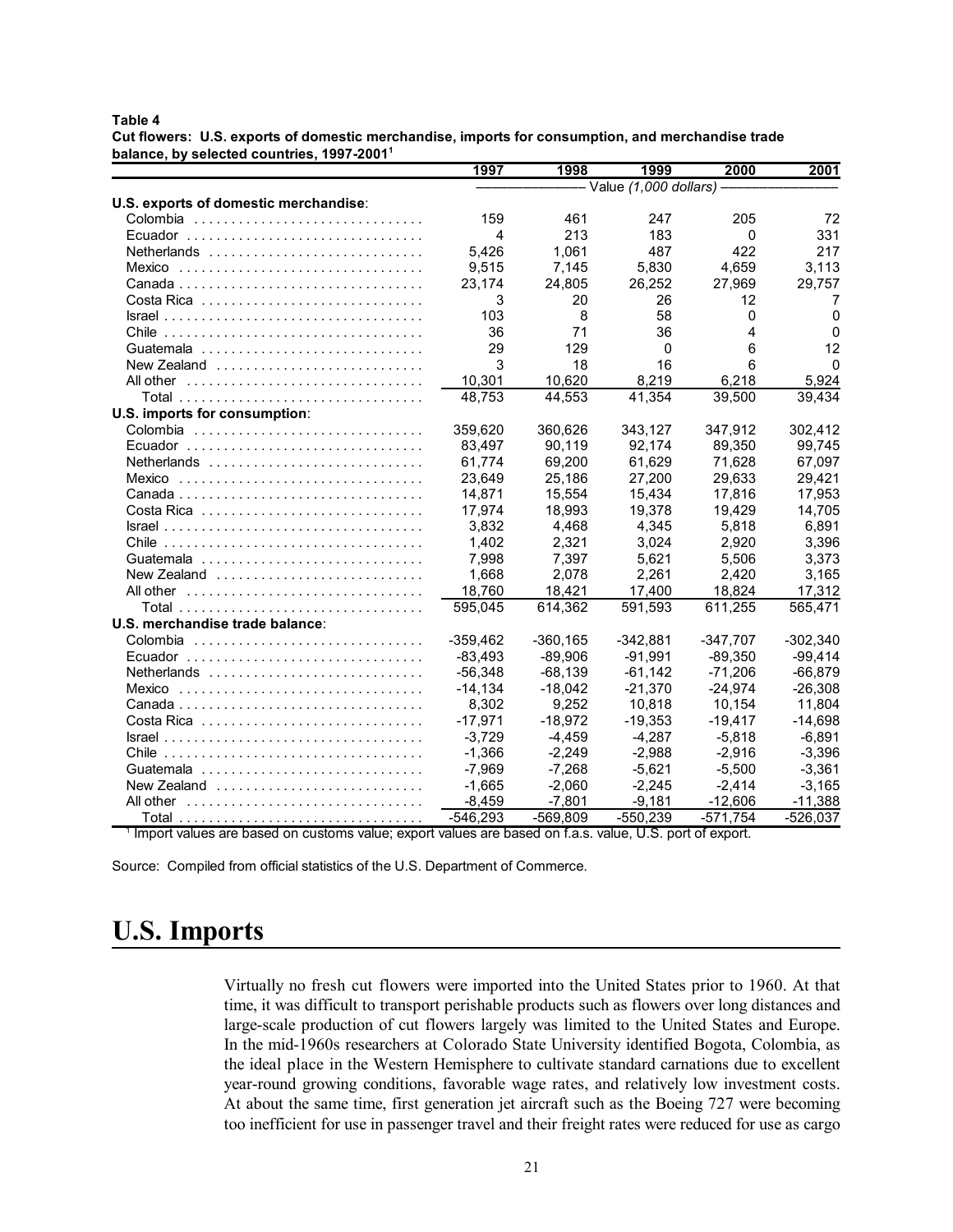planes. These factors, along with the cooperation of the local government in Bogota, led to the development of the export-oriented cut flower industry in Colombia.<sup>50</sup> Similarly, governments in Africa, Asia, and other Latin American countries have encouraged flower industries in their countries as a mechanism to employ large numbers of semiskilled workers and to attract U.S. dollars to their economies.<sup>51</sup> By the early 1980s, offshore cut flower production began to overtake U.S. domestic production, particularly of chrysanthemums, carnations, and roses. Greater supplies of cut flowers at ever lower prices also had the effect of increasing the overall demand for cut flowers in the U.S. market.

#### *Import Levels and Principal Suppliers*

As shown in table 5, imports of fresh cut flowers decreased irregularly between 1997 and 2001, but stayed in the range of \$550-\$600 million (table 5). Although import value fell between 2000 and 2001, the volume of fresh cut flower imports actually increased, albeit at reduced prices, due to high levels of global production.<sup>52</sup> The U.S. economy was generally sluggish in 2001, causing the sales value of fresh cut flowers in the United States to stagnate, reflecting demand sensitivity to increased unemployment and weak economic activity.<sup>53</sup>

| Fresh cut flowers: U.S. imports for consumption, by principal sources, 1997-2001                                              |                                   |         |         |         |         |  |
|-------------------------------------------------------------------------------------------------------------------------------|-----------------------------------|---------|---------|---------|---------|--|
| <b>Source</b>                                                                                                                 | 1997                              | 1998    | 1999    | 2000    | 2001    |  |
|                                                                                                                               | – Value <i>(1,000 dollars)</i> –— |         |         |         |         |  |
|                                                                                                                               | 359,584                           | 360.576 | 342.755 | 347.749 | 302.321 |  |
|                                                                                                                               | 83.378                            | 89.967  | 91.900  | 89.216  | 99.554  |  |
|                                                                                                                               | 58.762                            | 66.327  | 59.495  | 70.503  | 66.633  |  |
| Mexico                                                                                                                        | 16.479                            | 17.901  | 18.437  | 21.618  | 21.056  |  |
|                                                                                                                               | 14.156                            | 14.928  | 14.935  | 16.949  | 17.549  |  |
|                                                                                                                               | 17.963                            | 18.946  | 19.284  | 19.392  | 14.695  |  |
| $\textsf{Israel} \dots \dots \dots \dots \dots \dots \dots \dots \dots \dots \dots \dots \dots \dots \dots \dots \dots \dots$ | 2.329                             | 3.081   | 3.040   | 4.730   | 6.088   |  |
|                                                                                                                               | 1.402                             | 2.247   | 3.003   | 2.881   | 3.396   |  |
|                                                                                                                               | 7.951                             | 7.316   | 5.576   | 5.458   | 3.320   |  |
| New Zealand                                                                                                                   | 1.633                             | 2.056   | 2.243   | 2.420   | 3.165   |  |
|                                                                                                                               | 15.575                            | 15.558  | 13.547  | 14.614  | 13.405  |  |
|                                                                                                                               | 579.212                           | 598.903 | 574.215 | 595.530 | 551,182 |  |
| Note.— Because of rounding, figures may not add to the totals shown.                                                          |                                   |         |         |         |         |  |

**Table 5**

Source: Compiled from official statistics of the U.S. Department of Commerce.

 <sup>50</sup> Win Winogrond, "Cut Flowers on the Move," *Greenhouse Grower*, Fall 1999.

<sup>&</sup>lt;sup>51</sup> "The Changing Floriculture Industry," Society of American Florists, June 2001.

 <sup>52</sup> USDA, *Ornamental Crops Report, Fruit and Vegetable Market News*, Jan. 2002. USDA data on floral import volumes are not comparable to data compiled by the U.S. Department of Commerce. USDA Ornamental Crops data show a 12.5 percent increase in floral import volume from 2000 to 2001 (3.78 billion stems in 2001 up from 3.36 billion in 2000).

 <sup>53</sup> USDA, ERS, Market and Trade Economics Division, *Floriculture and Nursery Crops Situation and Outlook Yearbook*, FLO-2002, May 2002.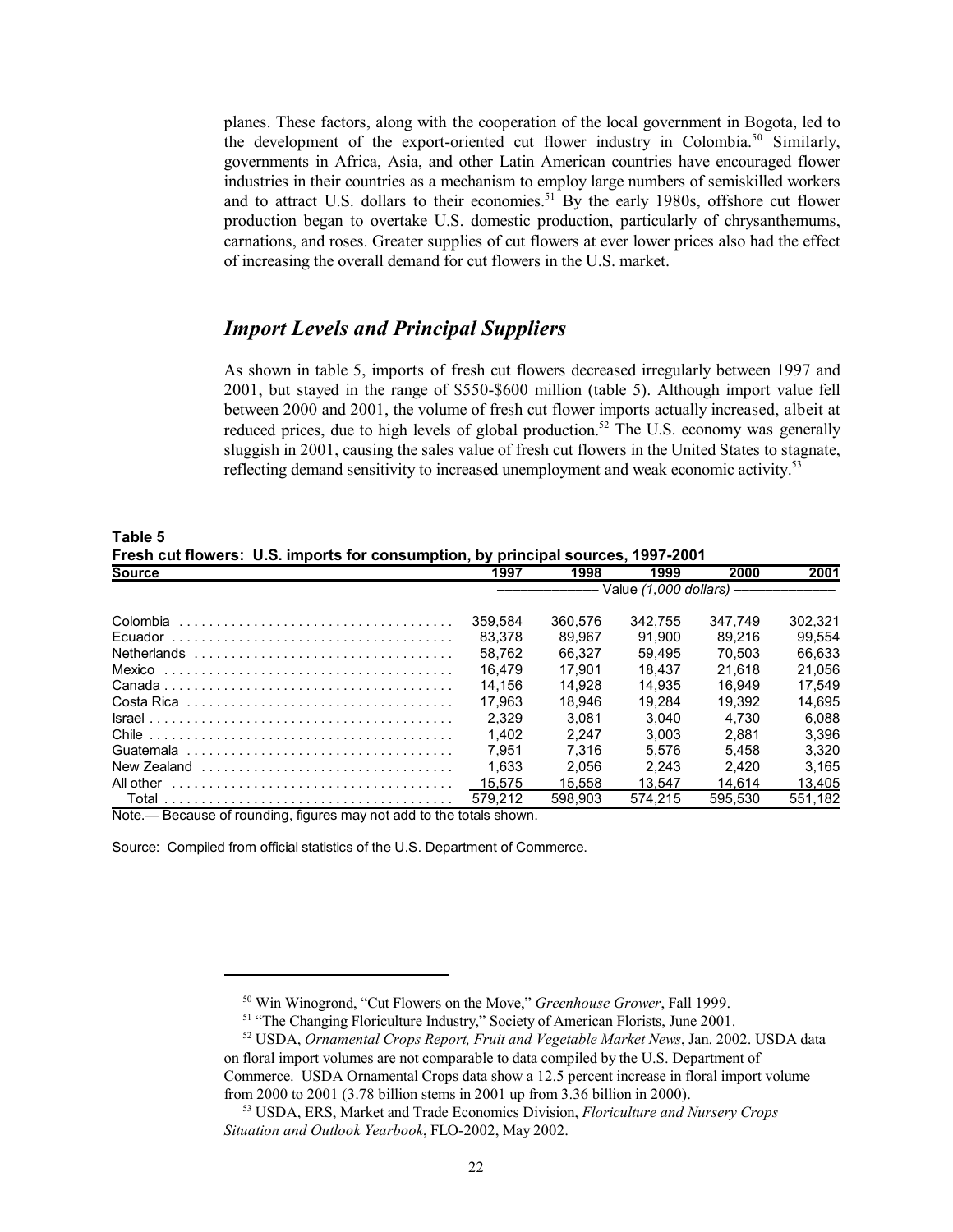The main sources for imports during the period were Colombia, Ecuador, and the Netherlands. Imports from Colombia are valued at over three times those of the next largest importing country, Ecuador. The value of imports from Colombia decreased significantly between 1997-2001, by 16 percent, while imports from Ecuador rose by 19 percent, with the most significant increase between 2000 and 2001 when Ecuadorian growers began to market roses aggressively in the U.S. market.<sup>54</sup> Imports from the Netherlands increased irregularly, ending the period 13 percent above the level in 1997. U.S. imports of preserved flowers have decreased irregularly since 1997, falling by 10 percent during the period (table 6). The major supplier to the U.S. market is Mexico, accounting for more than one-half of the value of imports. China has also become an increasingly important supplier of preserved flowers.

**Table 6 Preserved flowers: U.S. imports for consumption, by principal sources, 1997-2001 Source 1997 1998 1999 2000 2001** ––––––––––––– Value *(1,000 dollars)* ––––––––––––– Mexico . . . . . . . . . . . . . . . . . . . . . . . . . . . . . . . . . . . . . . . . . . . . 7,170 7,286 8,763 8,015 8,365 China . . . . . . . . . . . . . . . . . . . . . . . . . . . . . . . . . . . . . . . . . 355 677 1,695 1,411 1,348 Sri Lanka . . . . . . . . . . . . . . . . . . . . . . . . . . . . . . . . . . . . . . 87 0 3 649 845 Israel . . . . . . . . . . . . . . . . . . . . . . . . . . . . . . . . . . . . . . . . . . 1,503 1,386 1,305 1,088 804 India . . . . . . . . . . . . . . . . . . . . . . . . . . . . . . . . . . . . . . . . . . 1,124 815 635 670 799 Netherlands . . . . . . . . . . . . . . . . . . . . . . . . . . . . . . . . . . . . 3,013 2,873 2,134 1,125 463 Canada . . . . . . . . . . . . . . . . . . . . . . . . . . . . . . . . . . . . . . . . 716 626 499 867 404 France . . . . . . . . . . . . . . . . . . . . . . . . . . . . . . . . . . . . . . . . 277 216 378 441 207 Ecuador . . . . . . . . . . . . . . . . . . . . . . . . . . . . . . . . . . . . . . . 118 151 274 134 191 South Africa . . . . . . . . . . . . . . . . . . . . . . . . . . . . . . . . . . . . 147 211 180 191 146 All other . . . . . . . . . . . . . . . . . . . . . . . . . . . . . . . . . . . . . . . 1,324 1,217 1,511 1,134 718 Total . . . . . . . . . . . . . . . . . . . . . . . . . . . . . . . . . . . . . . . . 15,833 15,459 17,378 15,724 14,289

Note.—Because of rounding, figures may not add to the totals shown.

Source: Compiled from official statistics of the U.S. Department of Commerce.

Fresh cut flowers are a major nontraditional agricultural export product for both Colombia and Ecuador. Ecuador, like Colombia, enjoys year-round production and benefits from abundant water, labor, and quality land. The United States is the principal fresh-cut flower export market for both these Andean countries,<sup>55</sup> accounting for 82 percent of the total value of Colombian cut flower exports (\$580.7 million) and 72 percent of Ecuadorian cut flower exports (\$154.7 million) in 2000.<sup>56</sup>

The most important imported flower, in terms of value, is the rose, accounting for 36 percent of all cut flower imports in 2001 (table 7). Carnations (both standard and miniature) are the second-most- imported flower, followed by pompon chrysanthemums.

 <sup>54</sup> Staff interview with Jim Wanko, President, Wholesale Florist and Florist Supplier Association, June 25, 2002.

 <sup>55</sup> As beneficiaries of the Andean Trade Preferences Act, these countries' imports of cut flowers are entitled to preferential rates of duty. See "U.S. Trade Measures" below.

 <sup>56</sup> United Nations Statistical Office, Comtrade Data Base System.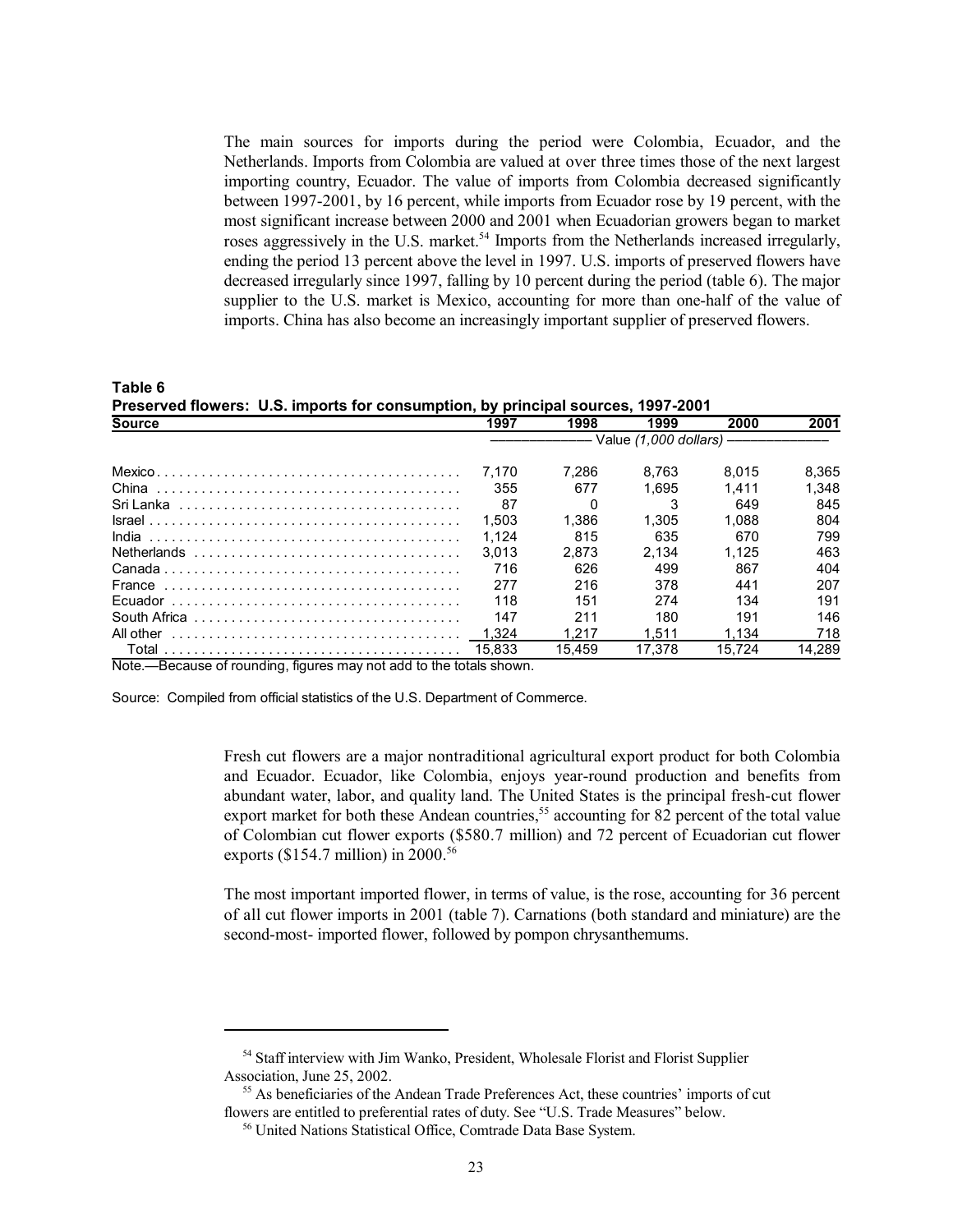| <b>Flower type</b>       | 1997    | 1998    | 1999    | 2000    | 2001    |  |
|--------------------------|---------|---------|---------|---------|---------|--|
|                          |         |         |         |         |         |  |
| Pompon chrysanthemums    | 66.732  | 73.023  | 67.298  | 61.940  | 50.622  |  |
|                          | 79.504  | 74.559  | 70.597  | 57.111  | 44.810  |  |
|                          | 37.751  | 38.740  | 41.058  | 34.153  | 26.526  |  |
|                          |         |         | 26.738  | 19.367  | 23.645  |  |
| Gypsophila               |         |         | 22.206  | 21.037  | 21.867  |  |
|                          | 15.833  | 15.459  | 17.378  | 15.724  | 14.289  |  |
|                          |         |         | 4.027   | 5.406   | 5.798   |  |
|                          | 1.375   | 1.565   | 1.933   | 1.309   | 942     |  |
| Other roses <sup>2</sup> | 205.220 | 215.951 | 194.886 | 206.286 | 198,955 |  |
| Other fresh cut flowers  | 188.632 | 195.064 | 145.471 | 188.920 | 178,016 |  |
|                          | 595.045 | 614.362 | 591.593 | 611.255 | 565.471 |  |

#### **Table 7 Cut flowers: U.S. imports for consumption, by major types, 1997-2001**

<sup>1</sup> Category not broken out prior to 1999.

2 1997 and 1998 data includes spray roses; 1999-2001 data do not include spray roses.

Source: Compiled from official statistics of the U.S. Department of Commerce.

## *Logistics*

Flowers imported from overseas remain fresh by employing a "cold-chain" of distribution, meaning the product is shipped in an unbroken refrigerated chain from grower to importer to floral wholesaler to retailer, providing the flowers with controlled temperature, humidity, and atmospheric conditions. Flowers generally arrive by air from overseas producers and are unloaded from airline cargo holds to refrigerated cooling facilities on the airport premises. Once inspected by USDA and released by U.S. Customs, they travel to importers' facilities where they are re-cooled. Cold air is drawn through the shipping cartons to remove warm air that accumulates inside due to the flowers own respiration and outside temperature changes. The temperature of the flowers is brought down to hibernation level ranging from 32 to 38 degrees Fahrenheit. The flowers are then sorted and loaded onto refrigerated trucks or air carriers for transport to final destinations.

## **U.S. Trade Measures**

## *Tariff Measures*

Table 8 shows the column 1 rates of duty, as of January 1, 2002, for the articles included in this summary (including both general and special rates of duty) and U.S. exports and imports for 2001. An explanation of tariff and trade agreement terms is shown in appendix A. The aggregate trade-weighted average rate of duty for all products covered in this summary, based on 2001 imports and 2001 duty rates, was 1.1 percent ad valorem; the average tradeweighted rate of duty for the dutiable products was 6.3 percent.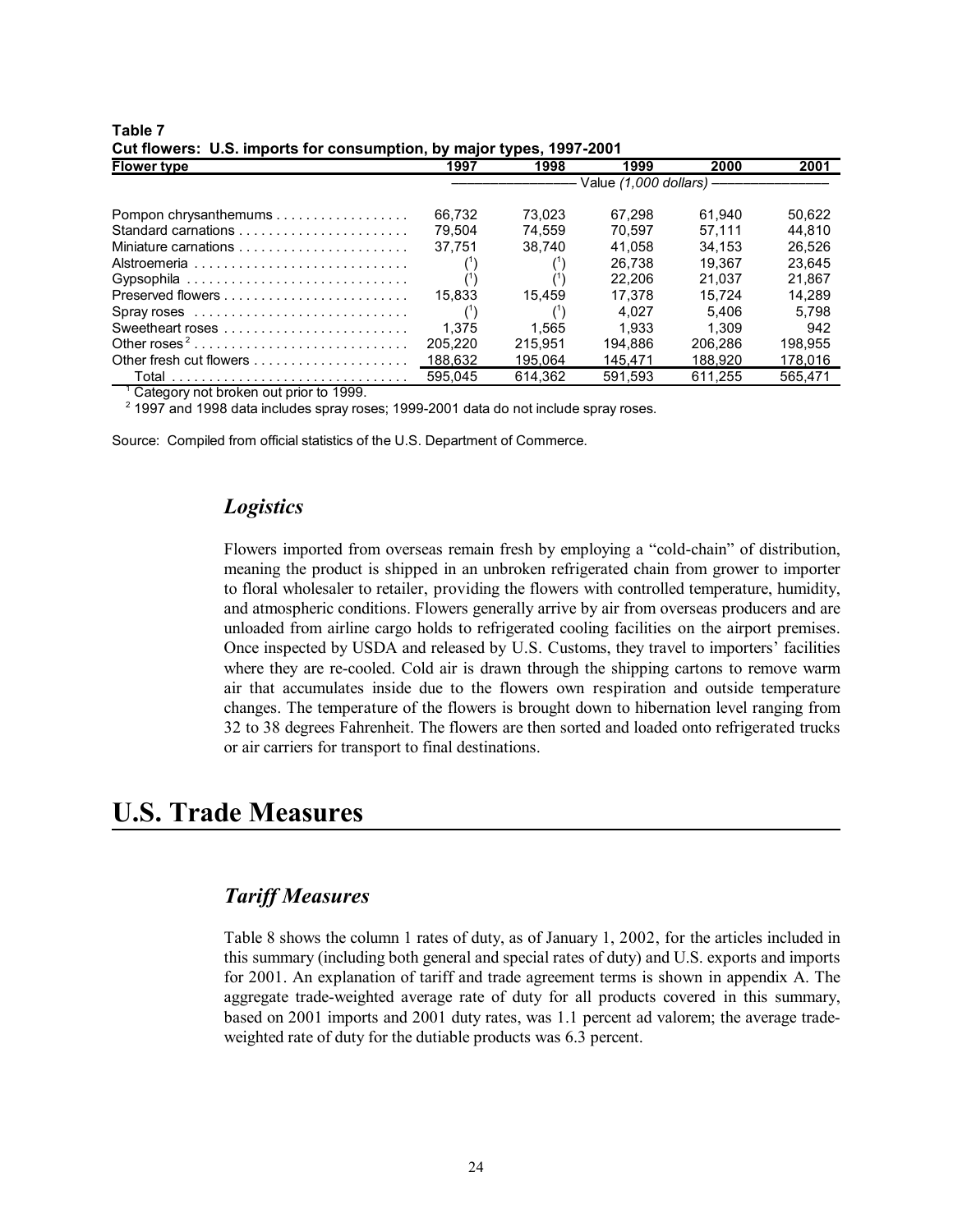#### **Table 8**

**Cut flowers: Harmonized Tariff Schedule subheading; description; U.S. col. 1 rate of duty as of Jan. 1, 2002; U.S. exports, 2001; and U.S. imports, 2001**

| <b>HTS</b>  |                                                                                                                                                                          |         | Col. 1 rate of duty as of Jan. 1, 2002 | U.S. exports.       | U.S. imports.       |
|-------------|--------------------------------------------------------------------------------------------------------------------------------------------------------------------------|---------|----------------------------------------|---------------------|---------------------|
| subheadings | <b>Description</b>                                                                                                                                                       | General | Special <sup>1</sup>                   | 2001                | 2001                |
|             |                                                                                                                                                                          |         |                                        |                     | — 1.000 dollars ——— |
|             | Cut flowers and flower buds of a kind suitable for<br>bouquets or for ornamental purposes, fresh, dried,<br>dyed, bleached, impregnated or otherwise prepared:<br>Fresh: |         |                                        |                     |                     |
| 0603.10.30  | Miniature (spray) carnations                                                                                                                                             | $3.2\%$ | Free $(A, CA, E, IL, J, JO, MX)$       | 31.274 <sup>2</sup> | 26.526              |
| 0603.10.60  |                                                                                                                                                                          | 6.8%    | Free (CA, D, E, IL, J, JO, MX)         |                     | 205.695             |
| 0603.10.70  | Chrysanthemums, standard carnations,<br>anthuriums and orchids                                                                                                           | $6.4\%$ | Free $(A^*, CA, E, IL, J, JO, MX)$     |                     | 110.056             |
| 0603.10.80  | Other $\ldots \ldots \ldots \ldots \ldots \ldots \ldots \ldots \ldots \ldots$                                                                                            | 6.4%    | Free $(A, CA, E, IL, J, JO, MX)$       | (2)                 | 208.905             |
| 0603.90.00  |                                                                                                                                                                          | 4%      | Free $(A, CA, E, IL, J, JO, MX)$       | 8,160               | 14,289              |

<sup>1</sup> Programs under which special tariff treatment may be provided, and the corresponding symbols for such programs as they are indicated in the "Special" subcolumn, are as follows: Generalized System of Preferences (A); Generalized System of Preferences with the exception of Colombia (A\*); North American Free Trade Act (goods of Canada) (CA); African Growth and Opportunity Act (D); Caribbean Basin Economic Recovery Act (E); United States-Israel Free Trade Act (IL); the Andean Trade Preferences Act (J); United States-Jordan Free Trade Area Implementation Act (JO); North American Free Trade Agreement (goods of Mexico) (MX).

<sup>2</sup> Separate export data are not available on an 8-digit level; data reflect all exports of the 6-digit subheading 060310.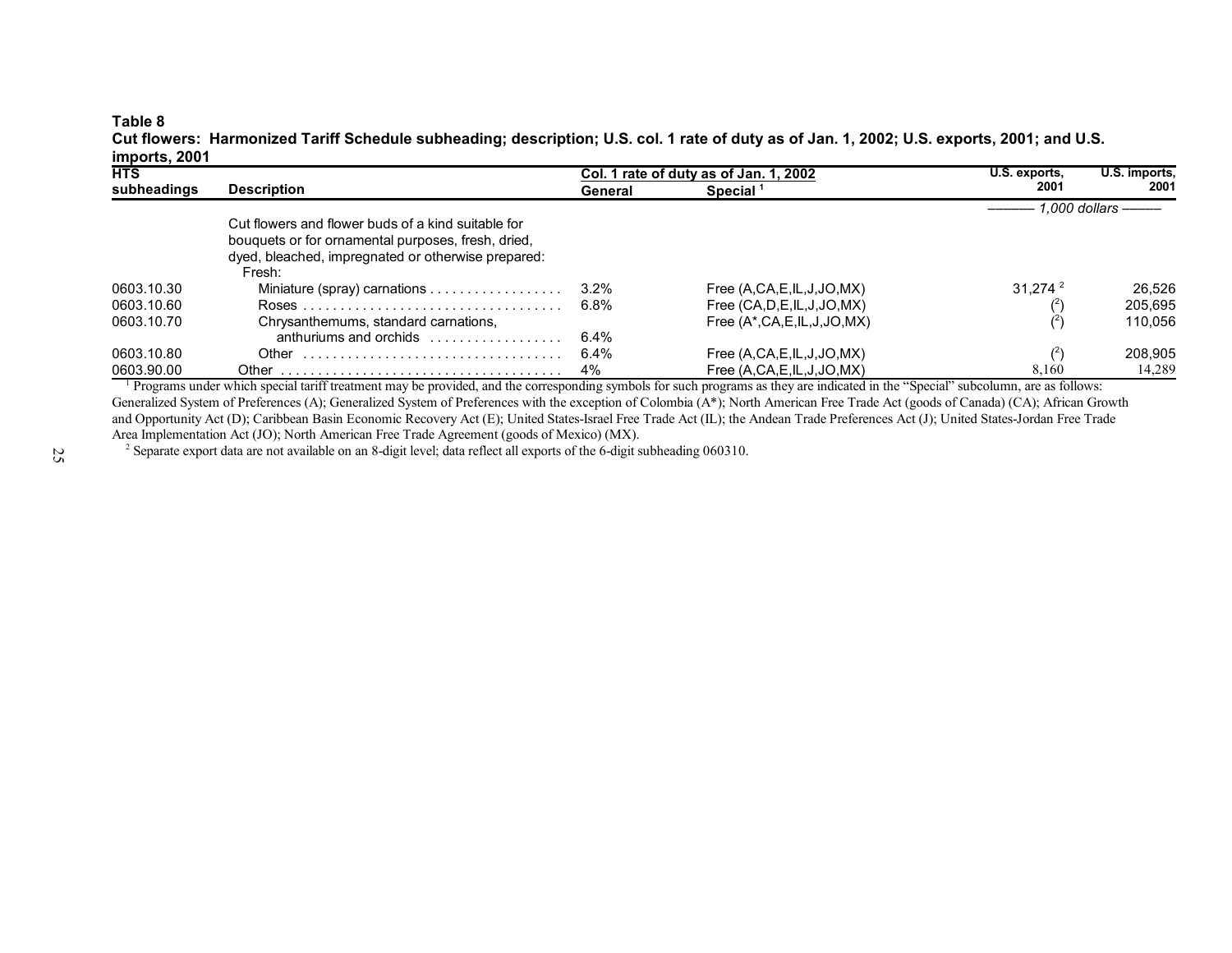Almost 85 percent of total U.S. imports of cut flowers in 2001 entered duty-free under preferential trade programs. More than three-quarters of those imports entered under the Andean Trade Preferences Act (ATPA) that benefits Bolivia, Colombia, Ecuador, and Peru.<sup>57</sup> Imports from Colombia and Ecuador accounted for the vast majority of imports under that program.58 The second-most-important program with regards to cut flowers is NAFTA; imports from Canada and Mexico combined accounted for almost 10 percent of duty-free cut flower imports in 2001. Small amounts of cut flowers enter under Caribbean Basin Economic Recovery Act (CBERA) (mostly from Costa Rica) and the Generalized System of Preferences (GSP) (mostly from Chile). Israel is a significant world supplier of cut flowers and shipped \$6.8 million to the United States in 2001 duty-free under the U.S.-Israel Free Trade Area. Duty-free imports of roses under the African Growth and Opportunity Act  $(AGOA)^{59}$  program are currently low; however, Kenya is now the leading supplier of roses to Europe and began to ship to the U.S. market under AGOA for the first time in 2001.

## *Nontariff Measures*

Phytosanitary regulations are the only nontariff measure that affects trade in cut flowers. All imported fresh cut flowers are subject to quarantine inspection by the Animal and Plant Health Inspection Service (APHIS) of the U.S. Department of Agriculture to prevent the spread of injurious plant pests. Most cut flowers do not require a permit, although a certificate of inspection from the country of origin is required for some species. $60$  Generally inspectors require that one box of each variety from each grower within a shipment be opened. The inspectors remove the flowers and examine them for any restricted plant pests. Cut flowers found to have any injurious pests are subject to seizure and must be destroyed if they cannot be effectively treated. Such plant material may also be re-exported.

<sup>&</sup>lt;sup>57</sup> ATPA was signed into law in December 1991, and renewed in 2002, eliminating or reducing U.S. tariffs on eligible products, including cut flowers, from four Andean countries for the purpose of promoting broad-based economic development in those countries and to develop viable economic alternatives to coca cultivation and cocaine production by offering enhanced access to the U.S. market for Andean products.

<sup>&</sup>lt;sup>58</sup> Both Colombia and Ecuador are GSP beneficiary countries, however, roses are not included in the GSP program and chrysanthemums are not duty-free under the GSP for Colombia due to the competitive-need-limit requirement. For duty-free treatment, Colombian exporters can ship both roses and chrysanthemums under ATPA only, while Ecuadorian exporters can ship roses under ATPA and chrysanthemums under the ATPA or GSP programs.

<sup>&</sup>lt;sup>59</sup> The AGOA was signed into law in May 2000, to increase the level of trade and investment between Sub-Saharan Africa and the United States.

<sup>&</sup>lt;sup>60</sup> One of the most serious diseases that can be introduced on imported flowers is Chrysanthemum white rust. For this reason, chrysanthemums from Mexico and the Netherlands must be accompanied by a phytosanitary certificate and chrysanthemums from Venezuela are prohibited in the United States.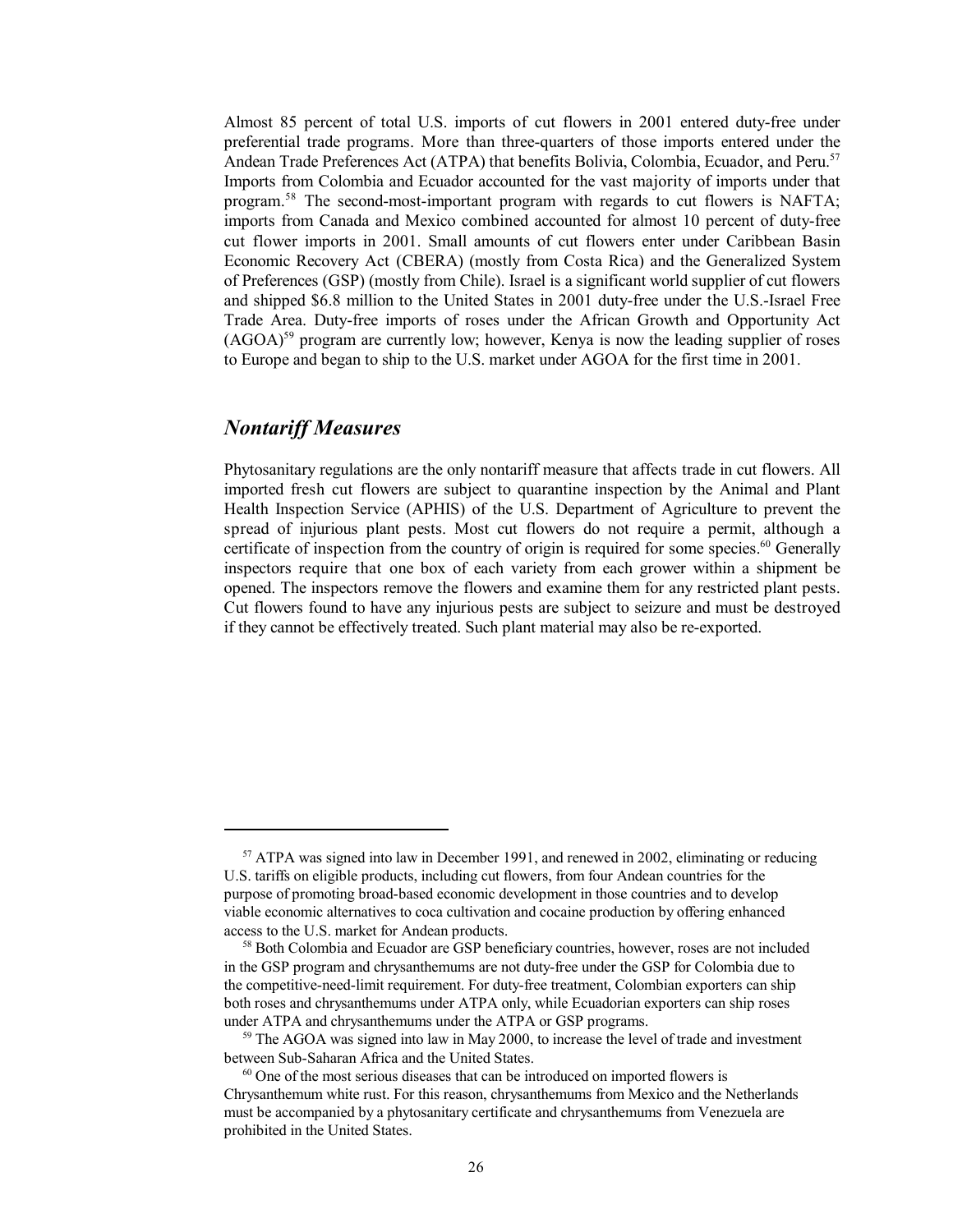Fresh cut flowers, mainly from South America, were the subject of a number of antidumping and countervailing duty investigations during the 1980s and early 1990s. However, the relationship between U.S. and Colombian cut flower producers underwent a significant change in the late 1990s. In 1999, long-standing antidumping duty orders on fresh-cut flowers from Colombia and Ecuador, and a countervailing duty order on pompon chrysanthemums from Peru were revoked as a result of the withdrawal of participation in the proceedings by U.S. domestic interested parties.<sup>61</sup> That same year, U.S. and Colombian cut flower growers and importers reached an arrangement to increase sales of all cut flowers in the United States through the Flower Promotion Organization.

## **U.S. Exports**

## *Principal Markets and Export Levels*

The United States exports cut flowers mainly to Canada, Mexico, the EU, and Japan. U.S. exports of fresh cut flowers fell 5 percent between 1997 and 2001; small but steady increases in exports to Canada offset drops to the Netherlands and Germany during that time (table 9). Exports of preserved flowers showed a steady decline, decreasing 49 percent between 1997 and 2001 (table 10). This was mainly due to the drop in exports of preserved flowers to the principal export market, Mexico. U.S. exports of cut flowers represent a small portion of total U.S. production value as they face intense price competition from low-cost suppliers to the world market.

| Fresh cut flowers: U.S. exports of domestic merchandise, by principal markets, 1997-2001 |                                        |        |        |        |        |  |  |  |  |
|------------------------------------------------------------------------------------------|----------------------------------------|--------|--------|--------|--------|--|--|--|--|
|                                                                                          |                                        |        |        |        |        |  |  |  |  |
|                                                                                          | —— Value <i>(1.000 dollars) ——————</i> |        |        |        |        |  |  |  |  |
|                                                                                          | 19.520                                 | 21.803 | 23.653 | 25.172 | 27.193 |  |  |  |  |
|                                                                                          | 3.072                                  | 2.693  | 2.680  | 2.607  | 2.740  |  |  |  |  |
| Ecuador                                                                                  |                                        | 209    | 180    |        | 331    |  |  |  |  |
|                                                                                          | 136                                    | 327    |        |        | 197    |  |  |  |  |
|                                                                                          | 69                                     | 130    | 280    | 506    | 177    |  |  |  |  |
|                                                                                          | 5.118                                  | 534    | 321    | 141    | 132    |  |  |  |  |
| Bahamas                                                                                  | 12                                     | 33     | 48     | 48     | 121    |  |  |  |  |
| Germany                                                                                  | 3.806                                  | 3.435  | 1.757  | 238    | 120    |  |  |  |  |
| All other                                                                                | 1.043                                  | 1.548  | 1.048  | 572    | 264    |  |  |  |  |
|                                                                                          | 32.780                                 | 30.713 | 29.966 | 29.285 | 31.274 |  |  |  |  |

**Table 9**

Source: Compiled from official statistics of the U.S. Department of Commerce.

 <sup>61 64</sup> FR 28975, May 28, 1999 and 64 FR 48346 and 48347, Sept. 3, 1999.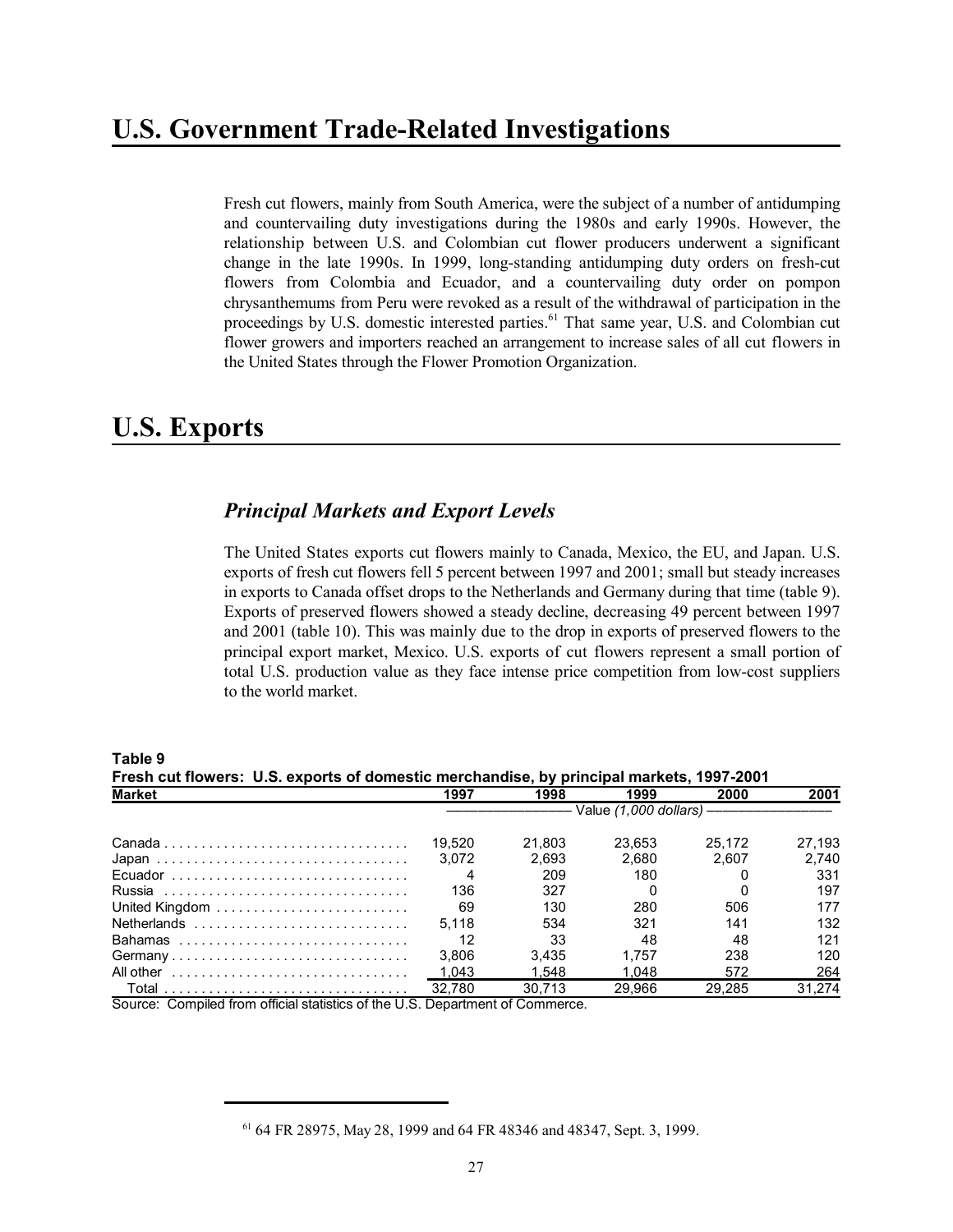| <b>Market</b>  | 1997                                       | 1998   | 1999   | 2000   | 2001  |  |  |
|----------------|--------------------------------------------|--------|--------|--------|-------|--|--|
|                | - Value (1,000 dollars) ------------------ |        |        |        |       |  |  |
|                | 9.397                                      | 6.946  | 5.656  | 4.651  | 3.098 |  |  |
|                | 3.654                                      | 3.002  | 2.599  | 2.797  | 2.564 |  |  |
| United Kingdom | 369                                        | 442    | 628    | 272    | 554   |  |  |
|                | 619                                        | 604    | 458    | 490    | 413   |  |  |
|                | 20                                         | 48     | 124    |        | 287   |  |  |
| Germany        | 260                                        | 211    | 217    | 192    | 244   |  |  |
|                | 119                                        | 67     | 160    | 61     | 199   |  |  |
|                | 132                                        | 260    | 237    | 104    | 175   |  |  |
|                | 1.403                                      | 2.261  | 1.308  | 1.648  | 626   |  |  |
|                | 15.973                                     | 13.840 | 11.387 | 10.216 | 8.160 |  |  |

**Table 10 Preserved flowers: U.S. exports of domestic merchandise, by principal markets, 1997-2001**

Source: Compiled from official statistics of the U.S. Department of Commerce.

## *Foreign Trade Tariff and Nontariff Measures*

The world's largest importers of cut flowers are the United States, the EU (mainly Germany, the United Kingdom, the Netherlands, and France), and Japan.<sup>62</sup> The EU imposes a tariff of 8.5 percent or 12 percent ad valorem on fresh cut flower imports and 10 percent on imports of preserved flowers.<sup>63</sup> Recent changes to phytosanitary regulations for cut flower and plant imports into the EU require certificates to accompany all cut flowers declaring the products free from the relevant quarantine organisms.<sup>64</sup> Imports of all types of cut flowers into Japan are duty free for all countries; however, cut flowers are subject to plant quarantine regulations. U.S. exports of fresh and preserved cut flowers enter Canada duty free under NAFTA. U.S. exporters normally supply over 90 percent of the Canadian import market for roses.<sup>65</sup> U.S. exports captured 13 percent of the Canadian cut flower market for imports in 2001, following Colombia and Ecuador.<sup>66</sup> U.S. exports of cut flowers to Canada do not require an import permit or a phytosanitary certificate.

 <sup>62</sup> United Nations Statistical Office, Comtrade Data Base System.

 $63$  Imports of fresh cut flowers enter the EU with a 12-percent duty from June through October; they are charged an 8.5-percent duty during the rest of the year. Cut flowers from African, Caribbean, and Pacific countries receive duty-free treatment into the EU under the Cotonou agreement.

 <sup>64</sup> EU Directive 2000/29/EC had previously required disease-free certification only for cut dianthus, chrysanthemum, and orchid imports. Several amendments to that directive, which will take effect in Apr. 2003, expand the requirement to cover all types of cut flowers.

 <sup>65</sup> USDA/FAS, *Canadian Market Brief: Flowers, Plants, Nursery Products*, Apr. 1998.

 <sup>66</sup> Global Trade Atlas database for Canada.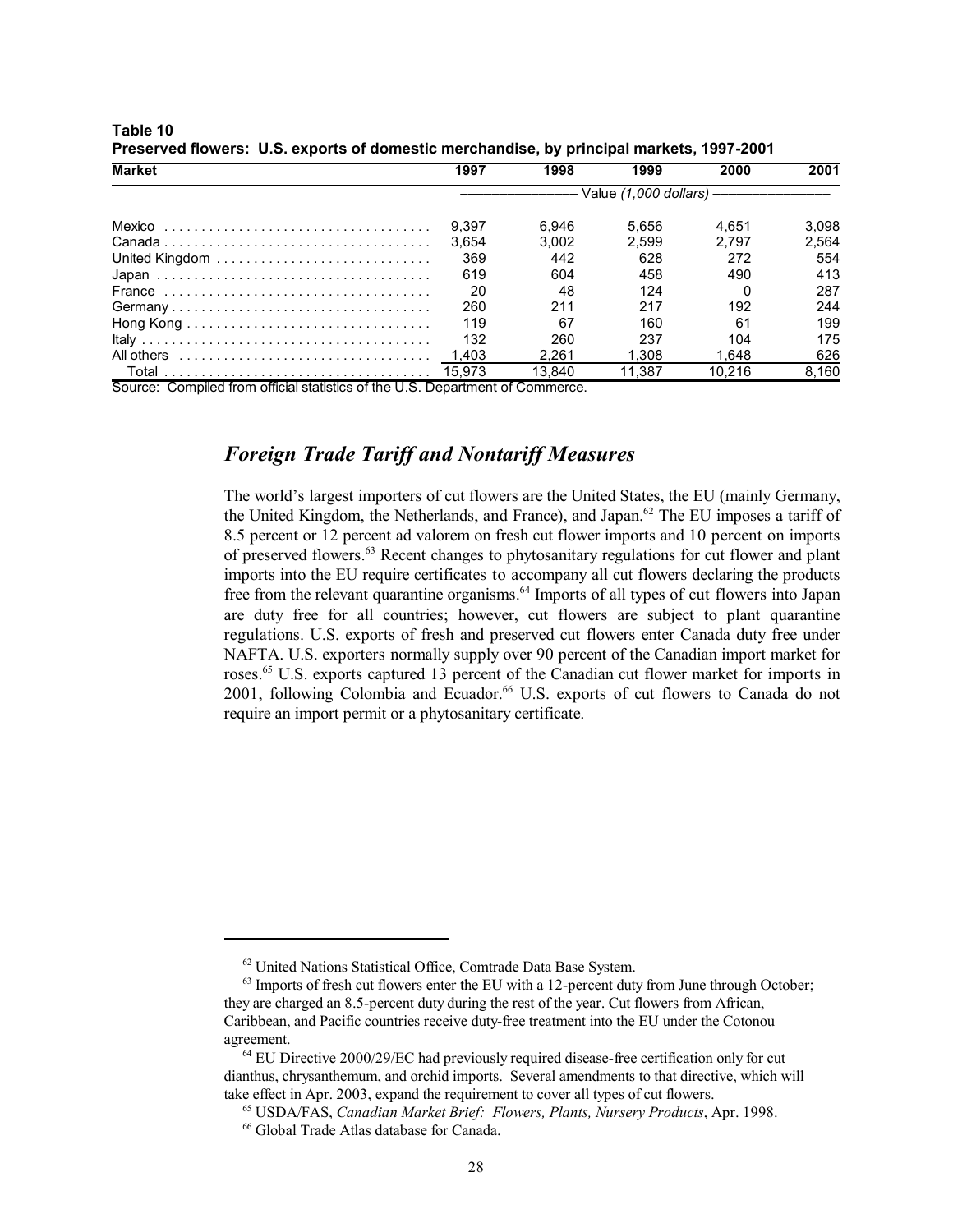# **FOREIGN INDUSTRY PROFILE**

# **Global Trade and Market Conditions**

Although data are not available for world production, the major cut flower producing countries are believed to be the Netherlands, Colombia, and the United States. The main exporting countries are the Netherlands, Colombia, Ecuador, and Israel. Data on world imports of cut flowers indicate the magnitude of the world market, which reached \$3.7 billion in 2000. A country's cut flower consumption growth tends to depend on its economic development. The data bears this out, revealing that the world's most wealthy countries consume the most cut flowers. Per capita consumption of cut flowers is highest in Europe, the United States, and Japan. Germany is the largest importer worldwide, receiving about 20 percent of world trade in 2000. The United States imports just slightly less than Germany. The Netherlands is also a large importer, due to the presence of large flower auctions, but it re-exports most of its imports to other countries within the EU.<sup>67</sup> The United Kingdom and Japan are also significant importers. Roses and carnations are the most traded flower types throughout the world.

Prior to the 1970s, the vast majority of world cut flower consumption was supplied by local production. At that time, any international trade in cut flowers was primarily limited to cross border trade. The expanded use of commercial jet aircraft, the establishment of frequent and reliable transoceanic airline service, and the development of sophisticated receiving, handling, and shipping facilities in many countries has allowed for a world market in fresh cut flowers.

Today, the importance of domestic production is generally declining while global imports are increasing. In the 1970s and 1980s, demand for some cut flowers exceeded supply in the world market. At that time, countries in Latin America and Africa ramped up production and created efficient export operations. In the 1990s, worldwide production continued to rise while demand in key markets stabilized or increased only marginally, making trading extremely competitive in most markets. With world production of cut flowers, particularly roses, outpacing demand, average prices fell. Data show that world imports of cut flowers decreased in value by 5 percent between 1997 and 2000 (the most recent year for which data is available), yet at the same time traded volumes increased.<sup>68</sup>

## *Netherlands*

Cut flower production in the Netherlands was valued at \$1.8 billion in 2000.69 Production took place on 8,000 hectares mainly in the Westland region of western Netherlands.<sup>70</sup> More

 $67$  More than two-thirds of the international trade in flowers takes place within Europe.

 <sup>68</sup> United Nations Statistical Office, Comtrade Data Base System and Laws, Nancy, "World commerce in cut flowers and roses," FloraCulture International, Oct. 31, 2002.

 <sup>69</sup> Association of Dutch Flower Auctions (*Vereniging van Bloemenveilingen in Nederland*).

 <sup>70</sup> K.V. Peter, "Cut flower market to touch \$35 billion," *Asia Intelligence Wire*, Sept. 3, 1999.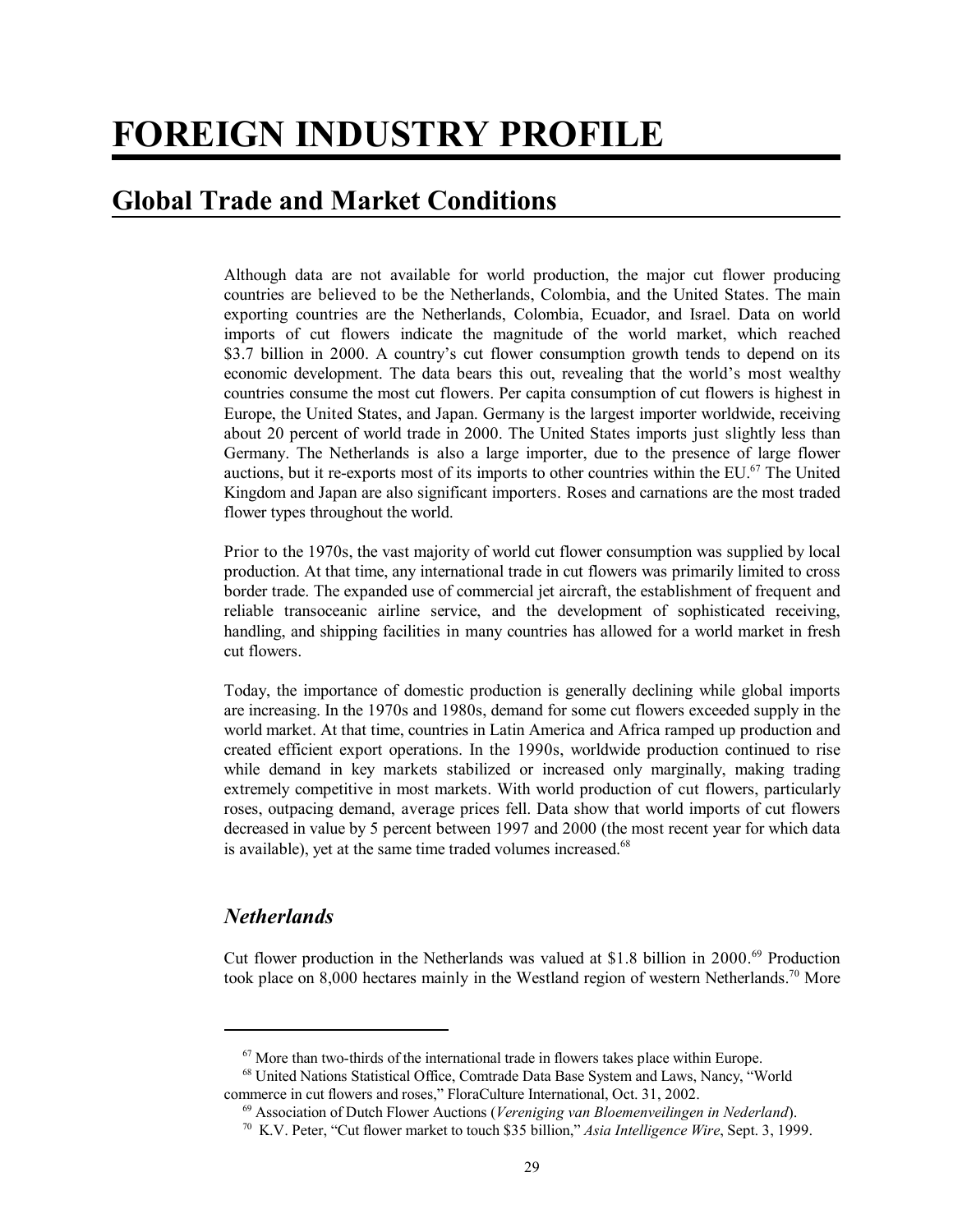than 60 percent of production takes place in greenhouses.<sup>71</sup> Increased competition from lowpriced imports has led to consolidation within the industry, resulting in larger farms which can take advantage of economies of scale to increase productivity. The cultivation of flowers and plants accounts for only about 4 percent of horticultural land use in the Netherlands, but it generates about one-half of its production value.<sup>72</sup> The main flower crops are roses, tulips, chrysanthemums, freesias, and gerberas. Dutch producers benefit from fertile soils and a cool and temperate climate, as well as an abundant supply of natural gas to heat their greenhouses.73

The Dutch have been growing flowers and plants commercially since the early 1800s. Most growers do not sell their products directly to end users, but are affiliated with the Dutch flower auction system. This system, in place since the early 1900s, serves as a type of growers' co-operative. Once a member of the auction, a grower is obligated to sell all his production there. More than 90 percent of Dutch production, as well as many imports, is sold through the auction system. Today about 15 percent of flowers at the Dutch auctions consist of imports, mostly from Kenya, Colombia, and Israel.74 Electronic auction sales are becoming increasingly important. Regardless of the form the auction sales take, the auction system is where prices are determined and where the distribution of flowers to both domestic and export markets is organized.

The Netherlands is by far the largest exporter of cut flowers in the world. Dutch exports reached \$2.1 billion in 2000, the vast majority of which went to neighboring countries within the European Union, especially Germany, the United Kingdom, and France.<sup>75</sup> Almost 75 percent of all Dutch production is exported.76 The Dutch accounted for 58 percent of the international cut flower market and 85 percent of the market in the European Union in 2000.77 Although the Netherlands has more expensive raw materials and labor costs and a less favorable climate for most of the year relative to developing country producers, the Dutch industry is able to remain competitive due to its high productivity, efficiency, and innovation.78 The Netherlands' success in floriculture can also be attributed to the use of capital intensive technical applications, high quality propagation material, and a highly trained workforce.79

 $71$  Ibid.

<sup>&</sup>lt;sup>72</sup> Dutch Product Board for Horticulture, "Dutch Horticulture in Facts and Figures, 2000."

<sup>&</sup>lt;sup>73</sup> Peter J. Batt, "Strategic Lessons to Emerge from an Analysis of Selected Flower Export

Nations," *Journal of International Food and Agribusiness Marketing*, Vol. 11, Nov. 3, 2000. 74 Ibid.

<sup>&</sup>lt;sup>75</sup> This figure includes Dutch exports of imported product.

 <sup>76</sup> Dutch Ministry of Agriculture, Nature Management and Fisheries, "The Dutch Floriculture Sector," Oct. 2000.

 <sup>77</sup> Dutch Product Board for Horticulture, "Dutch Horticulture in Facts and Figures, 2000."

 <sup>78</sup> Joanne McIntyre, "Vast European market set to dominate world trade," *Flowertech*, Vol. 2, No. 4, 1999.

 $79$  Peter J. Batt, "Strategic Lessons to Emerge from an Analysis of Selected Flower Export Nations," *Journal of International Food and Agribusiness Marketing*, Vol. 11, No. 3, 2000.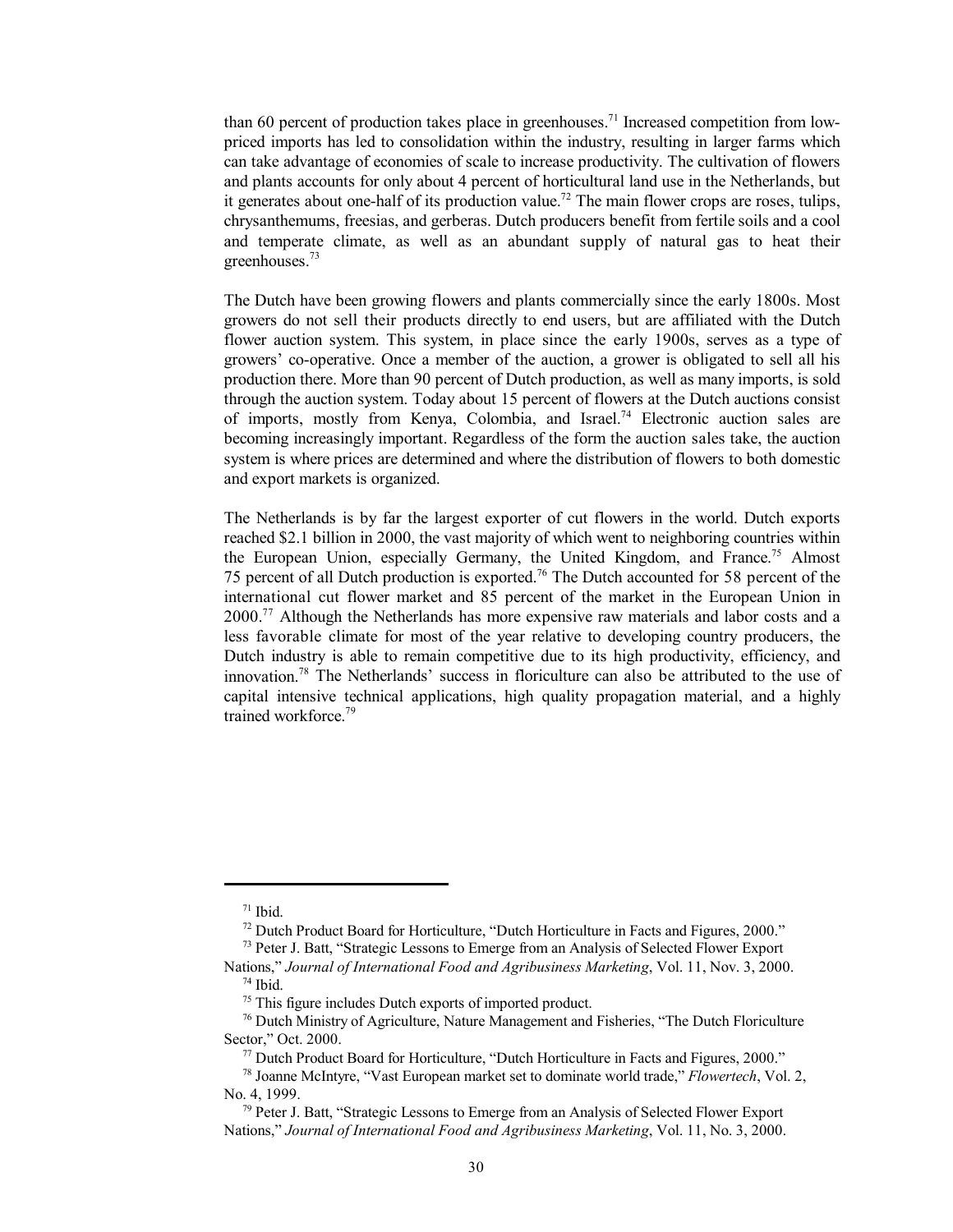#### *Colombia*

Colombia's fresh cut flower production was valued at approximately \$642 million in 2001.<sup>80</sup> Fresh cut flowers were produced on 5,630 hectares in 2001 on more than 500 farms. Most of Colombia's fresh cut flower production is located around Bogota, with small production areas in the Rionegro and Antioquia regions around Medellin and Cali. Roses, standard and miniature carnations, and chrysanthemums account for almost 80 percent of Colombian production and exports. Colombia has ideal growing conditions for cut flowers, abundant labor and land, and high light levels, giving it a production cost advantage over U.S. producers. Relatively low investment costs and a cooperative local government have contributed to the flourishing of Colombia's cut flower industry.

Colombia was the second largest exporter in the world in 2001 and exported about 95 percent of its cut flower production, primarily to the United States and the EU. The Colombian cut flower industry was developed in the late 1960s specifically as an export business, replacing traditional small-scale agricultural production. In 2001, Colombian producers exported more than \$610 million worth of flowers. The United States was the destination for about 80 percent of Colombian exports during the period 1997-2001. The EU was the destination for about 12 percent of Colombia's exports. Flowers destined for the United States are transported in 35,000 boxes on 20 daily flights into Miami International Airport. The industry employs approximately 79,000 people directly involved in production and another 75,000 indirectly in shipping, packaging, and other services. The largest cost component of production is labor, representing 30 percent of the cost of the final product. Cut flowers accounted for 5 percent of the value of total Colombian exports and contributed 3 percent to the Colombian gross domestic product in  $2001$ .<sup>81</sup>

## *Ecuador*

Ecuador's fresh cut flower production was valued at approximately \$280 million in 2001.<sup>82</sup> In 1998 (the last year for which data are available), fresh cut flowers were produced on 2,700 hectares on 264 farms with 50,000 people involved in direct production operations.<sup>83</sup> Ecuador has ideal weather conditions for flower growing due to its situation on the equator and 12 hours of sunlight year-round. Roses accounted for over one-half of Ecuador's cut flower production.

Exports of fresh cut flowers in 2001 reached \$250 million.<sup>84</sup> Traditionally over 90 percent of the country's total cut flower production is exported, mostly to the United States but also to the Netherlands and Russia. In recent years, Ecuadorian producers have lost important markets in Eastern Europe and have increased exports to the United States. Although

<sup>&</sup>lt;sup>80</sup> Based on the fact that 95 percent of Colombian production is exported. Association of Colombian Flower Growers (ASCOLFLORES). Presentation to the 53rd Congress of International Association of Horticultural Producers, Bogota, Colombia, Oct. 2001.

<sup>&</sup>lt;sup>81</sup> Association of Colombian Flower Growers (ASCOLFLORES).

<sup>&</sup>lt;sup>82</sup> Based on the fact that 90 percent of Ecuadorian production is exported. USDA, U.S. Foreign Agricultural Services, "World Horticultural Trade and U.S. Export Opportunities," Oct. 1996.

 <sup>83</sup> EXPOFLORES, Ecuadorian Flower Growers and Exporters Association, "La Flor de Ecuador," Mar. 1999.

 <sup>84 &</sup>quot;Ecuador assails cuts in U.S. aid," *Los Angeles Times*, June 26, 2002.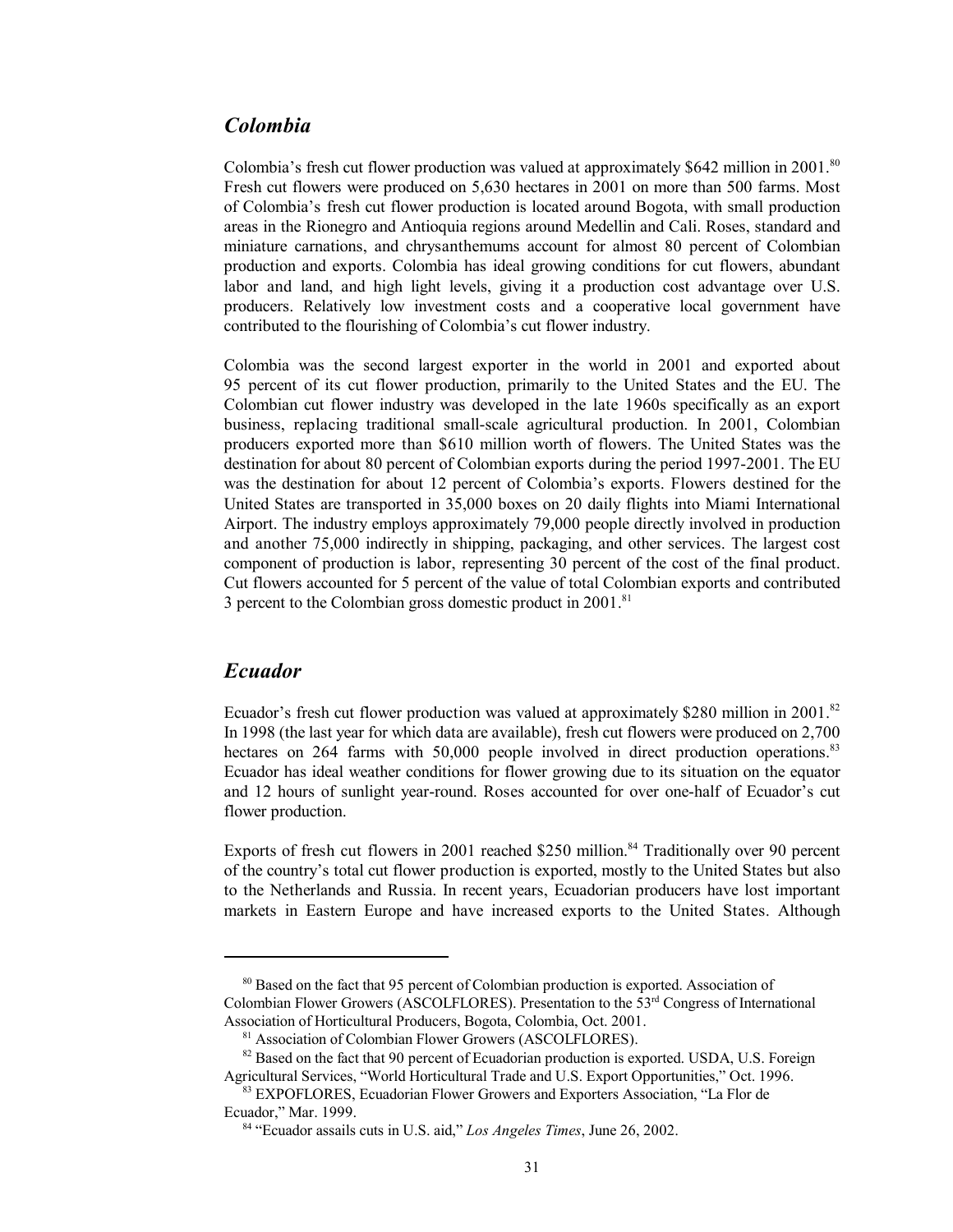Colombia dominates the U.S. market for imports, Ecuadorian producers have recently made significant investments in production facilities, specifically newer plantings of rose bushes, and are therefore able to offer different varieties than their competition<sup>85</sup>Ecuadorian exporters ramped up exports to the U.S. market in 2001. Ecuador has a slight disadvantage relative to Colombia in terms of freight rates; however, Ecuador benefits from lower labor costs relative to Colombia.

#### *Israel*

Israeli flower production, which takes place on approximately 2,100 hectares, has been estimated to be worth \$185 million in 2001.<sup>86</sup> As in many cut flower producing countries, the area dedicated to cut flower production has been increasing. However, the number of growers is declining and average property sizes are increasing.<sup>87</sup> The main flower types produced are roses and carnations. Most production (about 70 percent) takes place under protective polyvinyl structures to counteract high daytime temperatures, humidity, and low overnight temperatures. Specialized drip irrigation was developed in Israel in the 1950s as a way to deal with the water shortage that affects all sectors of Israeli agriculture.88 Technical efficiencies, low labor-wage costs, and temperatures generally favorable for plant growth sustain the Israeli floriculture sector.

In 2001, Israel was the fourth-largest exporter of cut flowers in the world, with exports valued at \$130 million. The EU is the principal destination for Israeli cut flowers and, in 2001, Israeli imports accounted for 16 percent of the import market for cut flowers in the EU. Israel faces increased competition in supplying Europe with flowers as African countries develop more efficient export operations.

#### *Eastern and Southern Africa: Kenya, South Africa, Zimbabwe*

In Eastern and Southern Africa approximately 1,400 growers cultivated 5,500 hectares of flowers and exported approximately 80,000 tons of cut flowers in 2001.<sup>89</sup> In the late 1990s, the floriculture sector grew at an average rate of 10 to 15 percent per year.<sup>90</sup> This development has come as a result of improved logistics, flower quality, and postharvest handling conditions. In addition, several of the key producing countries have been successful in meeting internationally recognized standards of practice regarding safety, wage rates, environmental awareness, and water management.91 Africa benefits from competitive

<sup>&</sup>lt;sup>85</sup> A rose bush may be commercially productive for 6-8 years. Many Colombian growers are working off of existing bushes and offering the same varieties as in previous years.

 <sup>86</sup> Communication with Tal Darcherits, Flower Board Israel.

<sup>&</sup>lt;sup>87</sup> Peter J. Batt, "Strategic Lessons to Emerge from an Analysis of Selected Flower Export Nations," *Journal of International Food and Agribusiness Marketing*, Vol. 11, No. 3, 2000.

 $88$  In drip irrigation, water is applied directly to the root of the plant using  $1/16$  of the water of traditional irrigation methods.

 <sup>89</sup> Marie-Francoise Petitjean, "Booming floriculture in Africa," *Floriculture International*, June 2002.

 $90$  Ibid.

 <sup>91 &</sup>quot;Rosey future for Kenya flowers," *African Business*, Mar. 2002.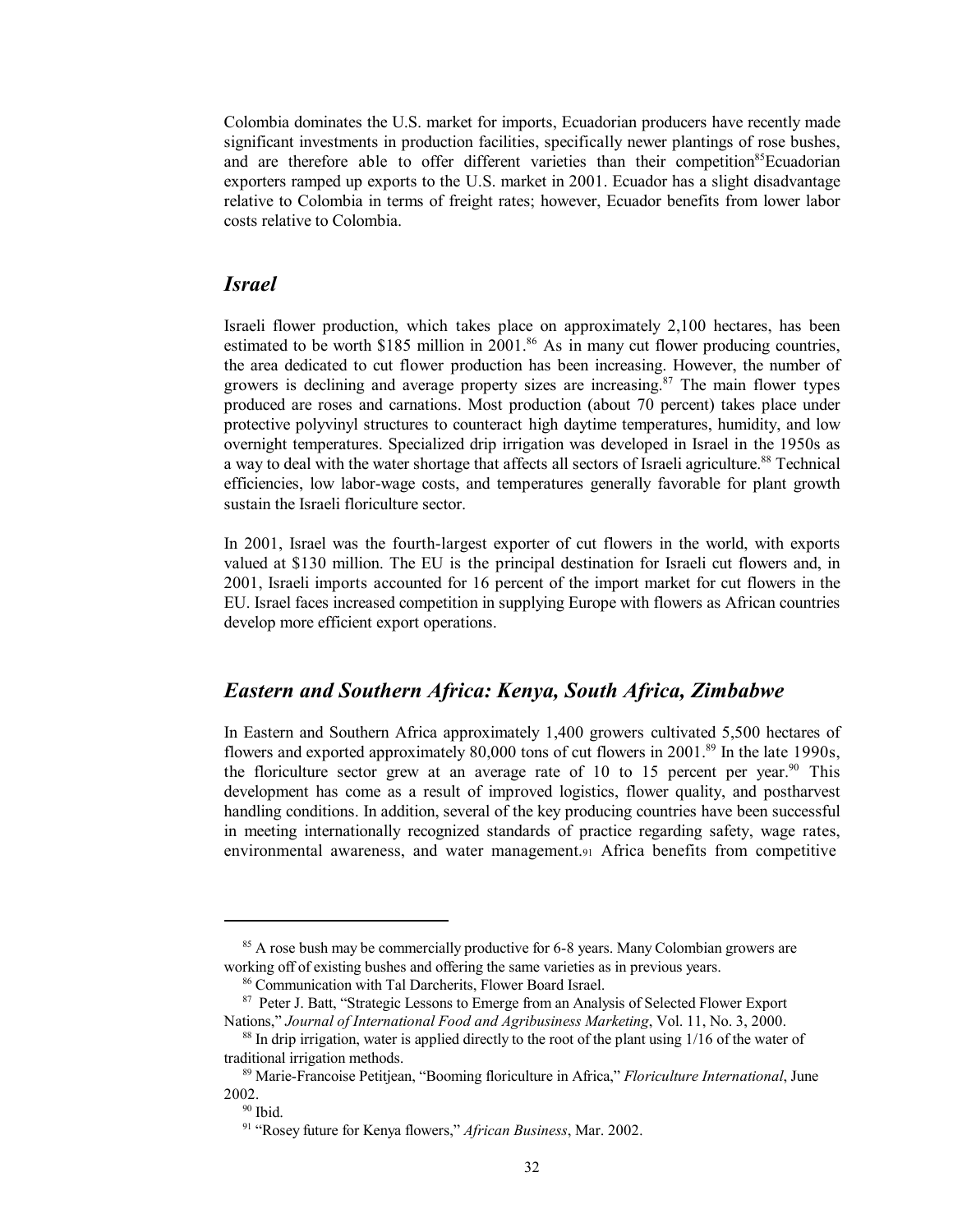production costs and in some cases productivity comparable to other key suppliers to the EU market such as Israel and Latin American countries.<sup>92</sup>

Although the majority of African producing countries are highly dependent on roses, producers in several countries have conducted strategic analyses to diversify production into other flower types and into other types of products, such as ready-made bouquets. However, for the majority of the countries in Africa, it remains a challenge to attract medium and longterm investment funds for the expansion of existing small-scale flower projects.

African growers produce mainly for the European market. Flowers from African, Caribbean, and Pacific countries receive duty-free treatment into the EU under the Cotonou agreement. A proposal has been made to limit duty-free access for flowers to least developed countries when the agreement comes up for renewal in 2007. Under these provisions, Kenya and Zimbabwe, not considered least developed for purposes of the agreement, would have a competitive disadvantage vis-a-vis other African cut flower producers such as Uganda, Tanzania, and Zambia in exporting to the EU.

Kenya, the largest cut flower grower in Africa, produced 41,400 metric tons of fresh cut flowers for export in 2001. Although Kenya has the most diversified production of the African producers, about two-thirds of its exports are roses. Carnations are the second-mostpopular flower export. Cut flower production is Kenya's fastest growing sector of the economy and ranks second after tea. Production increased by 22 percent between 1999 and 2000.

Kenyan exports of cut flowers were valued at \$91 million in  $2000<sup>93</sup>$  Improved air-freight capacity and the construction of a modern cargo facility near the Nairobi airport facilitate quick shipment of the vast majority of exports to the EU. Most Kenyan flowers are sold through the Dutch flower auctions, but 15 percent is sold directly to British supermarkets.<sup>94</sup> In 1999, Kenya surpassed Israel to become the largest import supplier of cut flowers to the Dutch auction, and by 2000 captured 28 percent of the EU import market.<sup>95</sup> The high growth in the industry in recent years can be attributed to private sector initiatives, minimal government interference, and liberalization of the economy.96

Zimbabwe is the second-most-important African supplier to the EU, and the third-largest overall supplier behind Kenya and Israel in 2000. Farmers traditionally growing maize and tobacco farmers diversified their operations by cultivating 1 to 2 hectares of flowers on their farms. By 2000, 1,150 hectares were devoted to cut flower production with 20,000 tons of exports shipped almost exclusively to the Netherlands and Germany. Roses account for 70 percent of the country's production. Political instability and governmental mismanagement may lower productivity and export potential of the sector. In 2002,

 <sup>92</sup> Marie-Francoise Petitjean, "Booming floriculture in Africa," *Floriculture International*, June 2002, p. 20.

 <sup>93</sup> USDA, Foreign Agricultural Service, GAIN Report, "Kenyan Horticultural Situation, 2002." June 20, 2002.

 <sup>94</sup> Marie-Francoise Petitjean, "Booming floriculture in Africa," *Floriculture International*, June 2002, p. 17.

 <sup>95</sup> Ibid, p. 20.

 <sup>96</sup> USDA, Foreign Agricultural Service, GAIN Report, "Kenyan Horticultural Situation, 2002." June 20, 2002.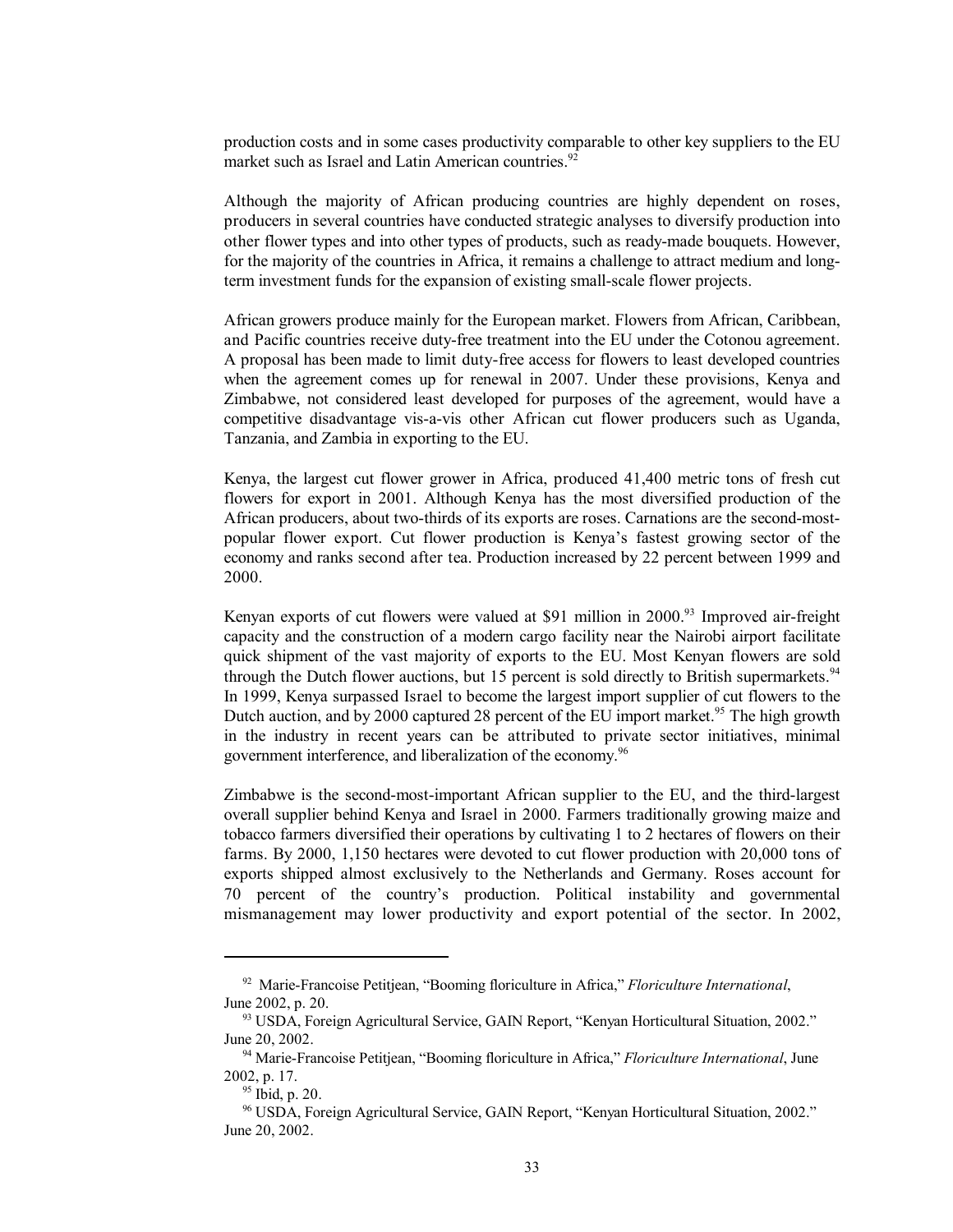President Mugabe's government began expropriating farmland, affecting the entire commercial farming sector and making the future of the floriculture industry uncertain.<sup>97</sup>

South Africa has a large number of hectares dedicated to the production of cut flowers that mostly serves the domestic market. The country reported \$11.6 million in exports for 2001, with slightly more than one-half shipped to the EU, and the rest to Asia, Australia, and North America.<sup>98</sup> With an additional 189,000 hectares of land available for cultivation, South Africa has enormous potential for increasing cut flower exports and has begun to address relevant considerations for that endeavor such as technology and training, freight, and quality standards.

 <sup>97</sup> Marie-Francoise Petitjean, "Booming floriculture in Africa," *Floriculture International*, June 2002, p. 17.

<sup>&</sup>lt;sup>98</sup> United Nations Statistical Office, Comtrade Data Base System.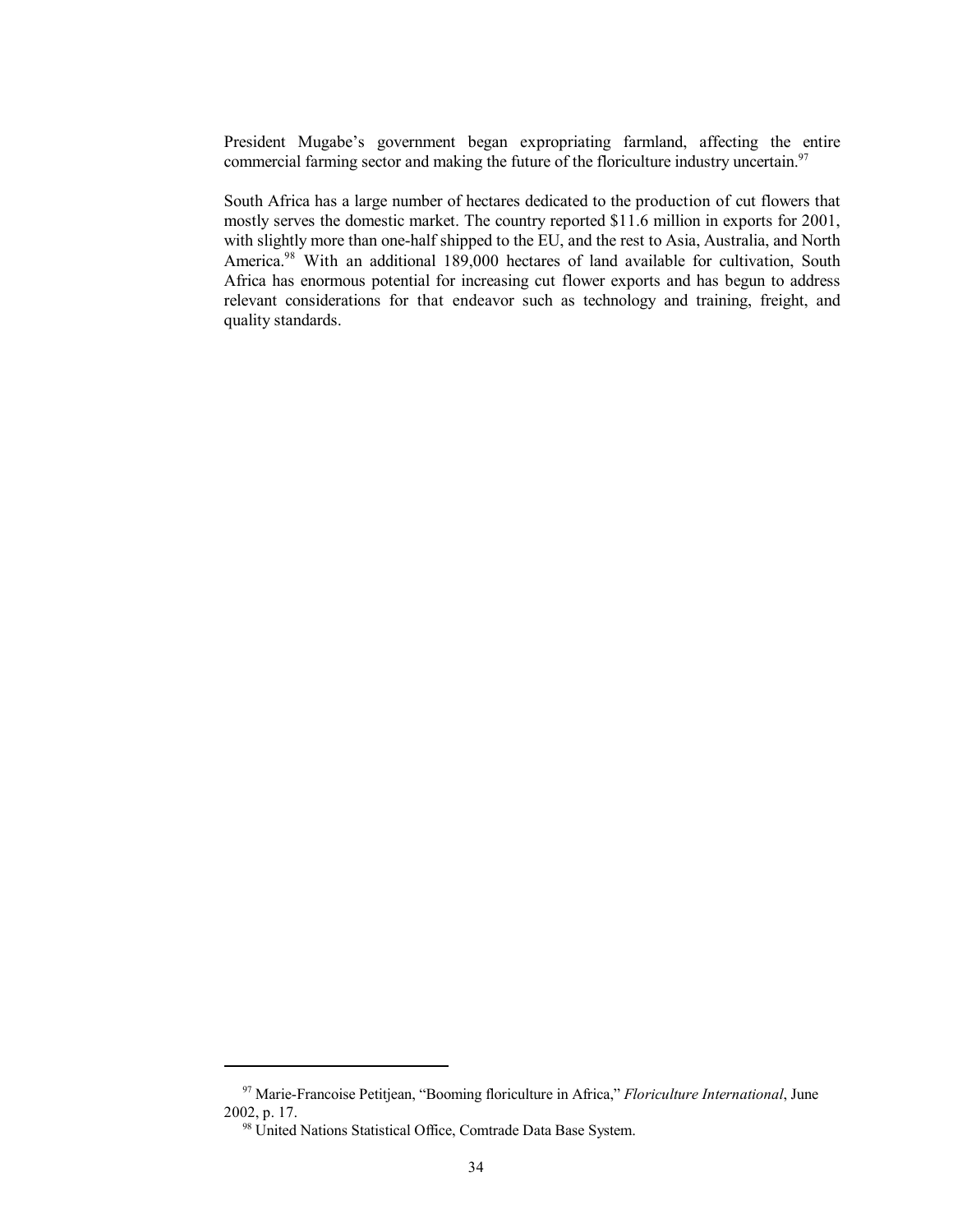# **APPENDIX A EXPLANATION OF TARIFFS AND TRADE AGREEMENT TERMS**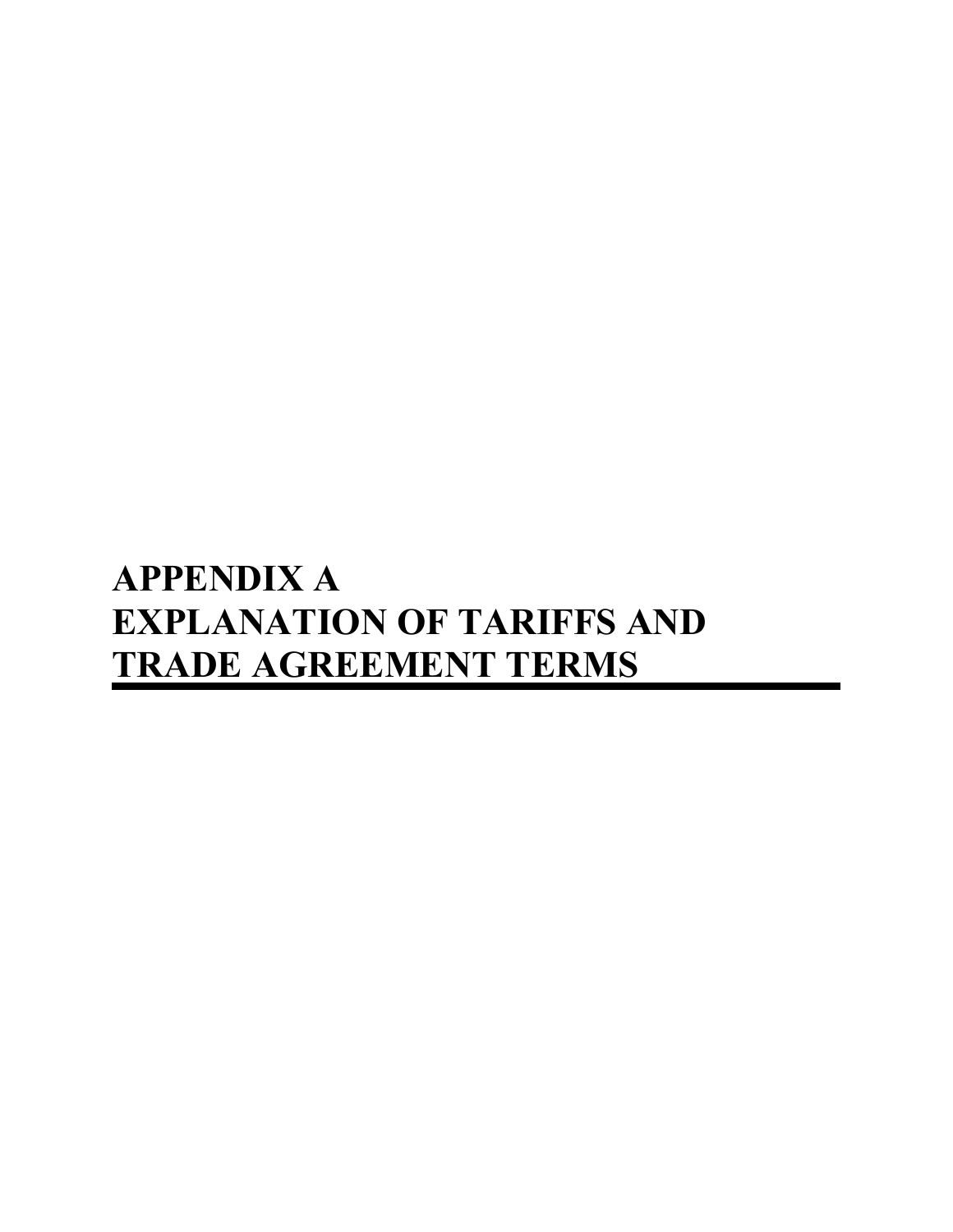# **TARIFF AND TRADE AGREEMENT TERMS**

In the *Harmonized Tariff Schedule of the United States* (HTS), chapters 1 through 97 cover all goods in trade and incorporate in the tariff nomenclature the internationally adopted Harmonized Commodity Description and Coding System through the 6-digit level of product descriptionSubordinate 8-digit product subdivisions, either enacted by Congress or proclaimed by the President, allow more narrowly applicable duty rates; 10-digit administrative statistical reporting numbers provide data of national interestChapters 98 and 99 contain special U.S. classifications and temporary rate provisions, respectively. The HTS replaced the *Tariff Schedules of the United States* (TSUS) effective January 1, 1989.

Duty rates in the *general* subcolumn of HTS column 1 are normal trade relations rates; many general rates have been eliminated or are being reduced due to concessions resulting from the Uruguay Round of Multilateral Trade Negotiations. Column 1-general duty rates apply to all countries except those listed in HTS general note 3(b) (Cuba, Laos, and North Korea) plus Serbia and Montenegro, which are subject to the statutory rates set forth in *column 2.* Specified goods from designated general-rate countries may be eligible for reduced rates of duty or duty-free entry under preferential tariff programs, as set forth in the *special* subcolumn of HTS rate of duty column 1 or in the general notes. If eligibility for special tariff rates is not claimed or established, goods are dutiable at column 1-general rates. The HTS does not list countries covered by a total or partial embargo.

The *Generalized System of Preferences* (GSP) affords nonreciprocal tariff preferences to designated beneficiary developing countries. The U.S. GSP, enacted in title V of the Trade Act of 1974 for 10 years and extended several times thereafter, applies to merchandise imported on or after January 1, 1976, and before the close of September 30, 2001. Indicated by the symbol "A", "A\*", or "A+" in the special subcolumn, GSP provides duty-free entry to eligible articles the product of and imported directly from designated beneficiary developing countries (see HTS gen. note 4). Eligible products of listed sub-Saharan African countries may qualify for duty-free entry under the *African Growth and Opportunity Act* (AGOA) (see HTS gen. note 16) through September 30, 2008, as indicated by the symbol "D" in the special subcolumn; see subchapter XIX of chapter 98.

The *Caribbean Basin Economic Recovery Act* (CBERA) affords nonreciprocal tariff preferences to designated developing countries in the Caribbean Basin area. The CBERA, enacted in title II of Public Law 98-67, implemented by Presidential Proclamation 5133 of November 30, 1983, and amended by the Customs and Trade Act of 1990, applies to goods entered, or withdrawn from warehouse for consumption, on or after January 1, 1984. Indicated by the symbol "E" or "E\*" in the special subcolumn, CBERA provides duty-free entry to eligible articles, and reduced-duty treatment to certain other articles, which are the product of and imported directly from designated countries (see HTS gennote 7). Eligible products of listed beneficiary countries may qualify for duty-free or reduced-duty entry under the *Caribbean Basin Trade Partnership Act* (CBTPA) (see HTS gen. note 17), through September 30, 2008, as indicated by the symbol "R" in the special subcolumn; see subchapter XX of chapter 98.